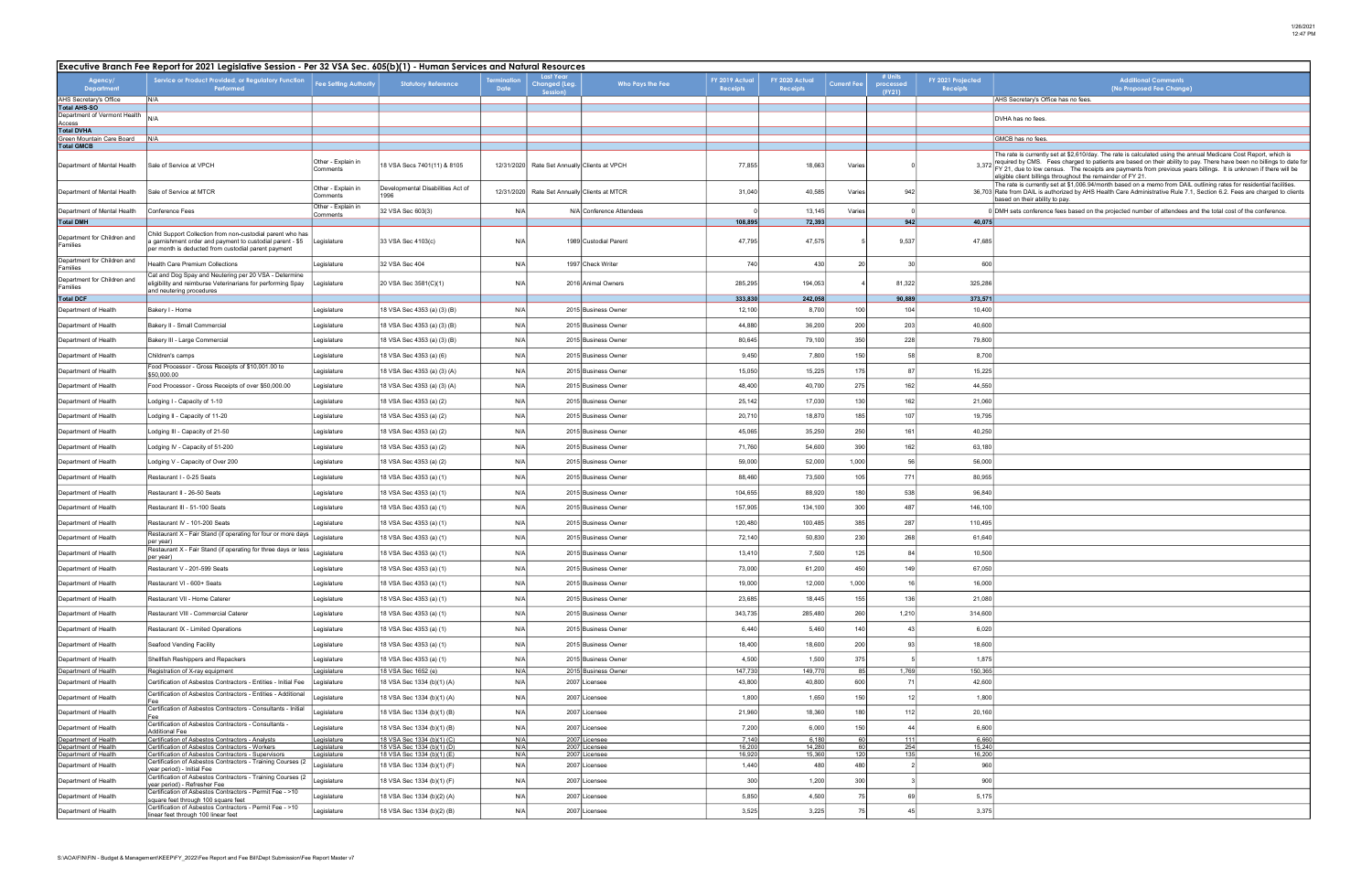| <b>Additional Comments</b>                                                                                                                                           |
|----------------------------------------------------------------------------------------------------------------------------------------------------------------------|
| (No Proposed Fee Change)                                                                                                                                             |
|                                                                                                                                                                      |
|                                                                                                                                                                      |
|                                                                                                                                                                      |
|                                                                                                                                                                      |
|                                                                                                                                                                      |
|                                                                                                                                                                      |
|                                                                                                                                                                      |
|                                                                                                                                                                      |
|                                                                                                                                                                      |
|                                                                                                                                                                      |
|                                                                                                                                                                      |
|                                                                                                                                                                      |
| ram moved from reporting every two years to annual reporting effective 9/1/20.                                                                                       |
|                                                                                                                                                                      |
| nial renewal occurs in odd-numbered fiscal years, next renewal to occur in FY21                                                                                      |
|                                                                                                                                                                      |
|                                                                                                                                                                      |
|                                                                                                                                                                      |
|                                                                                                                                                                      |
|                                                                                                                                                                      |
|                                                                                                                                                                      |
|                                                                                                                                                                      |
|                                                                                                                                                                      |
|                                                                                                                                                                      |
|                                                                                                                                                                      |
| nial renewal occurs in even-numbered fiscal years, next renewal to occur in FY22                                                                                     |
| nial renewal occurs in even-numbered fiscal years, next renewal to occur in FY22                                                                                     |
| nial renewal occurs in even-numbered fiscal years, next renewal to occur in FY22                                                                                     |
|                                                                                                                                                                      |
|                                                                                                                                                                      |
|                                                                                                                                                                      |
| nial renewal occurs in even-numbered fiscal years, next renewal to occur in FY22<br>nial renewal occurs in even-numbered fiscal years, next renewal to occur in FY22 |
|                                                                                                                                                                      |
| nial renewal occurs in odd-numbered fiscal years, next renewal to occur in FY21                                                                                      |
|                                                                                                                                                                      |
|                                                                                                                                                                      |
|                                                                                                                                                                      |
|                                                                                                                                                                      |
|                                                                                                                                                                      |
|                                                                                                                                                                      |
|                                                                                                                                                                      |
|                                                                                                                                                                      |
|                                                                                                                                                                      |
|                                                                                                                                                                      |
|                                                                                                                                                                      |
|                                                                                                                                                                      |
|                                                                                                                                                                      |
|                                                                                                                                                                      |
| 's portion of the fee charged was \$37 in FY19 and FY20.                                                                                                             |
| 's portion of the fee charged was \$40 in FY19 and FY20.                                                                                                             |
|                                                                                                                                                                      |
|                                                                                                                                                                      |
|                                                                                                                                                                      |
|                                                                                                                                                                      |
|                                                                                                                                                                      |
|                                                                                                                                                                      |
|                                                                                                                                                                      |

| Executive Branch Fee Report for 2021 Legislative Session - Per 32 VSA Sec. 605(b)(1) - Human Services and Natural Resources |                                                                                                                                                                        |                              |                                                                                       |                   |                                       |                                      |                            |                                   |                    |                                |                               |                                                                                                                                                                              |
|-----------------------------------------------------------------------------------------------------------------------------|------------------------------------------------------------------------------------------------------------------------------------------------------------------------|------------------------------|---------------------------------------------------------------------------------------|-------------------|---------------------------------------|--------------------------------------|----------------------------|-----------------------------------|--------------------|--------------------------------|-------------------------------|------------------------------------------------------------------------------------------------------------------------------------------------------------------------------|
| Agency/<br>Department                                                                                                       | Service or Product Provided, or Regulatory Function<br>Performed                                                                                                       | <b>Fee Setting Authority</b> | <b>Statutory Reference</b>                                                            | rmination<br>Date | Last Year<br>Changed (Leg.<br>Session | Who Pays the Fee                     | FY 2019 Actual<br>Receipts | FY 2020 Actual<br><b>Receipts</b> | <b>Current Fee</b> | # Units<br>processed<br>(FY21) | FY 2021 Projected<br>Receipts | <b>Additional Comments</b><br>(No Proposed Fee Change)                                                                                                                       |
| Department of Health                                                                                                        | Certification of Asbestos Contractors - Permit Fee - >100<br>square feet through 1,000 square feet                                                                     | Legislature                  | 18 VSA Sec 1334 (b)(2) (C)                                                            | N/A               |                                       | 2007 Licensee                        | 22,350                     | 18,750                            | 150                | 137                            | 20,550                        |                                                                                                                                                                              |
| Department of Health                                                                                                        | Certification of Asbestos Contractors - Permit Fee - >100<br>linear feet through 1,000 linear feet                                                                     | Legislature                  | 18 VSA Sec 1334 (b)(2) (D)                                                            | N/A               |                                       | 2007 Licensee                        | 14,850                     | 15,300                            | 150                | 101                            | 15,150                        |                                                                                                                                                                              |
| Department of Health                                                                                                        | Certification of Asbestos Contractors - Permit Fee - > 1,000<br>square feet                                                                                            | Legislature                  | 18 VSA Sec 1334 (b)(2) (E)                                                            | N/A               |                                       | 2007 Licensee                        | 20,400                     | 20,100                            | 300                | 68                             | 20,400                        |                                                                                                                                                                              |
| Department of Health                                                                                                        | Certification of Asbestos Contractors - Permit Fee - > 1,000<br>linear feet                                                                                            | Legislature                  | 18 VSA Sec 1334 (b)(2) (F)                                                            | N/A               |                                       | 2007 Licensee                        | 7,200                      | 6,300                             | 300                | 23                             | 6,900                         |                                                                                                                                                                              |
| Department of Health                                                                                                        | Certification of Asbestos Contractors - Permit Revision<br>Charge                                                                                                      | Legislature                  | 18 VSA Sec 1334 (b)(2) (G)                                                            | N/A               |                                       | 2007 Licensee                        | 4,000                      | 3,600                             | 50                 | 76                             | 3,800                         |                                                                                                                                                                              |
| Department of Health<br>Department of Health                                                                                | ead Abatement - Training Courses (per year)<br>ead Abatement - Lead Contractors (per year)                                                                             | Legislature<br>Legislature   | 18 VSA Sec 1753 (b)<br>18 VSA Sec 1753 (b)                                            | N/A<br>N/A        |                                       | 2007 Licensee<br>2007 Licensee       | 960<br>13,200              | 480<br>12,000                     | 480<br>600         | 21                             | 960<br>12,600                 |                                                                                                                                                                              |
| Department of Health                                                                                                        | ead Abatement - Lead Workers (per year)                                                                                                                                | Legislature                  | 18 VSA Sec 1753 (b)                                                                   | N/A               |                                       | 2007 Licensee                        | 3,540                      | 3,960                             | 60                 | 63                             | 3,780                         |                                                                                                                                                                              |
| Department of Health<br>Department of Health                                                                                | ead Abatement - Lead Supervisors (per year)<br>ead Abatement - Lead Inspectors (per year)                                                                              | Legislature<br>Legislature   | 18 VSA Sec 1753 (b)<br>18 VSA Sec 1753 (b)                                            | N/A<br>N/A        |                                       | 2007 Licensee<br>2007 Licensee       | 6,840<br>3,240             | 6,000<br>2,160                    | 120<br>180         | 54<br>15                       | 6,480<br>2,700                |                                                                                                                                                                              |
| Department of Health                                                                                                        | ead Abatement - Lead Risk Assessors (per year)                                                                                                                         | Legislature                  | 18 VSA Sec 1753 (b)                                                                   | N/A               |                                       | 2007 Licensee                        | 2,160                      | 1,620                             | 180                | - 11                           | 1,980                         |                                                                                                                                                                              |
| Department of Health<br>Department of Health                                                                                | ead Abatement - Lead Designers (per year)<br>ead Abatement - Laboratories (per year).                                                                                  | Legislature                  | 18 VSA Sec 1753 (b)<br>18 VSA Sec 1753 (b)                                            | N/A<br>N/A        |                                       | 2007 Licensee<br>2007 Licensee       | 1,440<br>2,400             | 540                               | 180<br>600         |                                | 1,080<br>3,000                |                                                                                                                                                                              |
| Department of Health                                                                                                        | ead Abatement - Lead-safe Renovators (per year).                                                                                                                       | Legislature<br>Legislature   | 18 VSA Sec 1753 (b)                                                                   | N/A               |                                       | 2007 Licensee                        |                            | 3,600                             | 50                 |                                |                               |                                                                                                                                                                              |
| Department of Health                                                                                                        | ead Abatement - Project Permit Fee                                                                                                                                     | Legislature                  | 18 VSA Sec 1753 (c)                                                                   | N/A<br>N/A        |                                       | 2007 Licensee                        | 2,400                      | 1,200<br>125                      | 50<br>25           | 36                             | 1,800                         |                                                                                                                                                                              |
| Department of Health<br>Department of Health                                                                                | Lead Abatement - Project Permit Revision Fee<br>Chemicals of High Concern to Children Disclosure Fee                                                                   | Legislature<br>Legislature   | 18 VSA Sec 1753 (c)<br>18 VSA Sec 1775 (j)                                            | N/A               |                                       | 2007 Licensee<br>2015 Manufacturer   | 250<br>32,800              | 16,200                            | 200                | 475                            | 200                           | 95,000 Program moved from reporting every two years to annual reporting effective 9/1/20.                                                                                    |
| Department of Health                                                                                                        | Application for Licensure, Physician                                                                                                                                   | Legislature                  | 26 VSA Sec 1401a (a) (1)                                                              | N/A               |                                       | 2015 Licensee                        | 267,150                    | 299,650                           | 650                | 411                            | 267,150                       |                                                                                                                                                                              |
| Department of Health<br>Department of Health                                                                                | Biennial Renewal, Physician<br>Initial Limited Temporary License, Physician                                                                                            | Legislature<br>Legislature   | 26 VSA Sec 1401a (a) (2<br>26 VSA Sec 1401a (a) (3)                                   | N/A<br>N/A        |                                       | 2015 Licensee<br>2015 Licensee       | 1,729,350<br>8,475         | 5,250<br>17,100                   | 525<br>75          | 3,294<br>113                   | 8,475                         | 1,729,350 Biennial renewal occurs in odd-numbered fiscal years, next renewal to occur in FY21                                                                                |
| Department of Health                                                                                                        | Renewal of Limited Temporary License, Physician                                                                                                                        | Legislature                  | 26 VSA Sec 1401a (a) (3)                                                              | N/A               |                                       | 2015 Licensee                        | 18,075                     | 17,475                            | $\overline{75}$    | 241                            | 18,075                        |                                                                                                                                                                              |
| Department of Health                                                                                                        | ate Renewal Penalty, Physician Assistant                                                                                                                               | Legislature                  | 26 VSA Sec 1401a (b) (1                                                               | N/A               |                                       | 2015 Licensee                        | -75                        | 75                                | 25                 |                                | -75                           |                                                                                                                                                                              |
| Department of Health<br>Department of Health                                                                                | Late Renewal Penalty, Physician<br>Late Renewal Penalty, Podiatry                                                                                                      | Legislature<br>Legislature   | 26 VSA Sec 1401a (b) (1)<br>26 VSA Sec 1401a (b) (1)                                  | N/A<br>N/A        |                                       | 2015 Licensee<br>2015 Licensee       | 875                        | 200                               | 25<br>25           | - 35 I                         | 875                           |                                                                                                                                                                              |
| Department of Health                                                                                                        | Reinstatement of Revoked or Suspended License,                                                                                                                         | Legislature                  | 26 VSA Sec 1401a (b) (1)                                                              | N/A               |                                       | 2015 Licensee                        |                            |                                   | 2 <sup>c</sup>     |                                |                               |                                                                                                                                                                              |
| Department of Health                                                                                                        | Physician<br>Replacement of License, Physician                                                                                                                         | Legislature                  | 26 VSA Sec 1401a (b) (3)                                                              | N/A               |                                       | 2015 Licensee                        | 580                        | 360                               | 20                 | - 29                           | 580                           |                                                                                                                                                                              |
| Department of Health                                                                                                        | Replacement of License, Podiatry                                                                                                                                       | Legislature                  | 26 VSA Sec 1401a (b) (3                                                               | N/A               |                                       | 2015 Licensee                        |                            |                                   | 20                 |                                |                               |                                                                                                                                                                              |
| Department of Health<br>Department of Health                                                                                | Replacement of License, Physician Assistant<br>/erification of License, Physician                                                                                      | Legislature<br>Legislature   | 26 VSA Sec 1401a (b) (3<br>26 VSA Sec 1401a (b) (4)                                   | N/A<br>N/A        |                                       | 2015 Licensee<br>2015 Licensee       | 60<br>32,550               | 80<br>43,350                      | 20<br>50           | 651                            | 60<br>32,550                  |                                                                                                                                                                              |
| Department of Health                                                                                                        | Verification of License, Podiatry                                                                                                                                      | Legislature                  | 26 VSA Sec 1401a (b) (4)                                                              | N/A               |                                       | 2015 Licensee                        | 100                        |                                   | 50                 |                                | 100                           |                                                                                                                                                                              |
| Department of Health                                                                                                        | /erification of License, Physician Assistant                                                                                                                           | Legislature                  | 26 VSA Sec 1401a (b) (4)                                                              | N/A               |                                       | 2015 Licensee                        | 2,200                      | 2,800                             | 50<br>50'          | 44                             | 2,200                         |                                                                                                                                                                              |
| Department of Health<br>Department of Health                                                                                | /erification of Limited Temporary License, Physician<br>Verification of Limited Temporary License, Podiatry                                                            | Legislature<br>Legislature   | 26 VSA Sec 1401a (b) (4)<br>26 VSA Sec 1401a (b) (4)                                  | N/A<br>N/A        |                                       | 2015 Licensee<br>2015 Licensee       | 7,600<br>200               | 7,350                             | 50                 | 152                            | 7,600<br>200                  |                                                                                                                                                                              |
| Department of Health                                                                                                        | Original Application for Certification, Anesthesiologist<br>Assistant                                                                                                  | Legislature                  | 26 VSA Sec 1662 (1) (A) (i)                                                           | N/A               |                                       | 2015 Licensee                        | 480                        | 480                               | 120                |                                | 480                           |                                                                                                                                                                              |
| Department of Health                                                                                                        | Additional Application, Anesthesiologist Assistant                                                                                                                     | Legislature                  | 26 VSA Sec 1662 (1) (A) (i)                                                           | N/A               |                                       | 2015 Licensee                        | 110                        |                                   | 55                 |                                | 110                           |                                                                                                                                                                              |
| Department of Health                                                                                                        | Biennial Renewal, Anesthesiologist Assistant                                                                                                                           | Legislature                  | 26 VSA Sec 1662 (2) (A) (i)                                                           | N/A               |                                       | 2015 Licensee                        |                            | 1,800                             | 120                |                                |                               | Biennial renewal occurs in even-numbered fiscal years, next renewal to occur in FY22                                                                                         |
| Department of Health<br>Department of Health                                                                                | Additional Biennial Renewal, Anesthesiologist Assistant<br>Transfer of Certification, Anesthesiologist Assistant                                                       | Legislature<br>egislature    | 26 VSA Sec 1662 (2) (A) (i)<br>26 VSA Sec 1662 (3)                                    | N/A<br>N/A        |                                       | 2015 Licensee<br>2015 Licensee       |                            | 385                               | 55<br>20           |                                |                               | Biennial renewal occurs in even-numbered fiscal years, next renewal to occur in FY22                                                                                         |
| Department of Health                                                                                                        | Original Application for Licensure, Physician Assistant                                                                                                                | ∟egislature                  | 26 VSA Sec 1740 (1)                                                                   | N/A               |                                       | 2015 Licensee                        | 8,100                      | 9,000                             | 225                | -36 I                          | 8,100                         |                                                                                                                                                                              |
| Department of Health                                                                                                        | Biennial Renewal, Physician Assistant                                                                                                                                  | Legislature                  | 26 VSA Sec 1740 (2)                                                                   | N/A               |                                       | 2015 Licensee                        | 645                        | 77,830                            | 215                |                                |                               | 645 Biennial renewal occurs in even-numbered fiscal years, next renewal to occur in FY22                                                                                     |
| Department of Health                                                                                                        | Original Application for Certification, Radiologist Assistant                                                                                                          | Legislature                  | 26 VSA Sec 2862 (1) (A) (i)                                                           | N/A               |                                       | 2015 Licensee                        |                            |                                   | 120                |                                |                               |                                                                                                                                                                              |
| Department of Health                                                                                                        | Additional Application, Radiologist Assistant                                                                                                                          | Legislature                  | 26 VSA Sec 2862 (1) (A) (ii)                                                          | N/A               |                                       | 2015 Licensee                        |                            |                                   | $\frac{55}{120}$   |                                |                               |                                                                                                                                                                              |
| Department of Health<br>Department of Health                                                                                | Biennial Renewal, Radiologist Assistant<br>Additional Renewal, Radiologist Assistant                                                                                   | Legislature<br>Legislature   | 26 VSA Sec 2862 (1) (A) (i)<br>26 VSA Sec 2862 (1) (A) (ii)                           | N/A<br>N/A        |                                       | 2015 Licensee<br>2015 Licensee       |                            | 120                               | 55                 |                                |                               | Biennial renewal occurs in even-numbered fiscal years, next renewal to occur in FY22<br>Biennial renewal occurs in even-numbered fiscal years, next renewal to occur in FY22 |
| Department of Health                                                                                                        | Transfer of Certification, Radiologist Assistant                                                                                                                       | Legislature                  | 26 VSA Sec 2862 (3)                                                                   | N/A               |                                       | 2015 Licensee                        |                            |                                   | 20                 |                                |                               |                                                                                                                                                                              |
| Department of Health<br>Department of Health                                                                                | Application for Licensure, Podiatry<br>Biennial Renewal, Podiatry                                                                                                      | Legislature<br>Legislature   | 26 VSA Sec 374 (1)<br>26 VSA Sec 374 (2)                                              | N/A<br>N/A        |                                       | 2015 Licensee<br>2015 Licensee       | 650<br>17,850              | 650                               | 650<br>525         | 34                             |                               | 17,850 Biennial renewal occurs in odd-numbered fiscal years, next renewal to occur in FY21                                                                                   |
| Department of Health                                                                                                        | Initial Limited Temporary License, Podiatry                                                                                                                            | Legislature                  | 26 VSA Sec 378 (a) (4) establishes<br>fee, 26 VSA Sec 1401a (a) (3)<br>states amounts | N/A               |                                       | 2015 Licensee                        |                            | 450                               |                    |                                |                               |                                                                                                                                                                              |
| Department of Health                                                                                                        | Renewal of Limited Temporary License, Podiatry                                                                                                                         | Legislature                  | 26 VSA Sec 378 (a) (4) establishes<br>fee, 26 VSA Sec 1401a (a) (3)                   | N/A               |                                       | 2015 Licensee                        | 450                        | 150                               | 75                 |                                | 450                           |                                                                                                                                                                              |
|                                                                                                                             |                                                                                                                                                                        |                              | states amounts                                                                        |                   |                                       |                                      |                            |                                   |                    |                                |                               |                                                                                                                                                                              |
| Department of Health                                                                                                        | Annual hospital license fee, base<br>Annual hospital license fee, base for hospitals accredited by                                                                     | Legislature                  | 18 VSA 1904 (b)                                                                       | N/A               |                                       | 2007 Licensee                        | 76,670                     | 76,670                            | 7,667              | 10 <sup>1</sup>                | 76,670                        |                                                                                                                                                                              |
| Department of Health                                                                                                        | the Joint Commission on Accreditation of Health Care<br>Organizations                                                                                                  | Legislature                  | 18 VSA 1904 (b)                                                                       | N/A               |                                       | 2007 Licensee                        | 29,502                     | 29,502                            | 4,917              |                                | 29,502                        |                                                                                                                                                                              |
| Department of Health                                                                                                        | Annual hospital license fee, per bed                                                                                                                                   | Legislature                  | 18 VSA 1904 (b)                                                                       | N/A               |                                       | 2007 Licensee                        | 37,450                     | 37,450                            | 25                 | 1,498                          | 37,450                        |                                                                                                                                                                              |
| Department of Health<br>Department of Health                                                                                | Drug laboratory approval<br>Drug laboratory alternate approval                                                                                                         | Legislature<br>Legislature   | 18 VSA Sec 501b (d)<br>18 VSA Sec 501b (d)                                            | N/A<br>N/A        |                                       | 1997 Licensee<br>1997 Licensee       | 3,900                      | 3,900                             | 500<br>300         | 13                             | 3,900                         |                                                                                                                                                                              |
| Department of Health                                                                                                        | Drug laboratory approval renewal                                                                                                                                       | Legislature                  | 18 VSA Sec 501b (d)                                                                   | N/A               |                                       | 1997 Licensee                        |                            |                                   | 300                |                                |                               |                                                                                                                                                                              |
| Department of Health                                                                                                        | Safe Drinking Water Act (SDWA) laboratory certification -<br>Bacteriology                                                                                              | Legislature                  | 18 VSA Sec 501b (d)                                                                   | N/A               |                                       | 1997 Licensee                        | 8,000                      | 8,000                             | 500                | 16                             | 8,000                         |                                                                                                                                                                              |
| Department of Health                                                                                                        | Safe Drinking Water Act (SDWA) laboratory certification -<br>Inorganic chemistry                                                                                       | Legislature                  | 18 VSA Sec 501b (d)                                                                   | N/A               |                                       | 1997 Licensee                        | 13,000                     | 13,000                            | 500                | 26                             | 13,000                        |                                                                                                                                                                              |
| Department of Health                                                                                                        | Safe Drinking Water Act (SDWA) laboratory certification -<br>Organic chemistry                                                                                         | Legislature                  | 18 VSA Sec 501b (d)                                                                   | N/A               |                                       | 1997 Licensee                        | 13,500                     | 13,500                            | 500                | 27                             | 13,500                        |                                                                                                                                                                              |
| Department of Health                                                                                                        | Safe Drinking Water Act (SDWA) laboratory certification -                                                                                                              | Legislature                  | 18 VSA Sec 501b (d)                                                                   | N/A               |                                       | 1997 Licensee                        | 3,000                      | 3,000                             | 500                |                                | 3,000                         |                                                                                                                                                                              |
| Department of Health                                                                                                        | Radiological chemistry<br>Vital Records Certification Fee                                                                                                              | Legislature                  | 32 VSA Sec 1715 (a)                                                                   | N/A               |                                       | 2007 Requestor                       | 123,690                    | 47,130                            | 10                 | 8,590                          | 85,900                        |                                                                                                                                                                              |
| Department of Health                                                                                                        | <b>Cremation Permit Fee</b>                                                                                                                                            | Legislature                  | 18 VSA Sec 5201 (c)                                                                   | N/A               |                                       | 2007 Funeral home/Funeral director   | 109,400                    | 115,425                           | 25                 | 4.443                          | 111.075                       |                                                                                                                                                                              |
| Department of Health<br>Department of Health                                                                                | Alcohol and Driving Education Program<br>Alcohol assessment screening                                                                                                  | Legislature<br>Legislature   | 23 VSA Sec 1209a (f)<br>23 VSA Sec 1209a (f)                                          | N/A<br>N/A        |                                       | 2007 Participant<br>2007 Participant | 43,092<br>55,570           | 48,877<br>49,960                  | 37<br>40 l         | 1,321<br>1,249                 |                               | 48,877 VDH's portion of the fee charged was \$37 in FY19 and FY20.<br>49,960 VDH's portion of the fee charged was \$40 in FY19 and FY20.                                     |
| Department of Health                                                                                                        | Radioactive Materials - 3C., NRC program code 02500,<br>Nuclear Pharmacies, Annual Fee, Small Business, \$485K-<br>\$7M/year                                           | Legislature                  | 18 VSA Sec 1653 (b) (3)                                                               | N/A               |                                       | 2016 Licensee                        |                            | 3,400                             | 3,400              |                                | 3,400                         |                                                                                                                                                                              |
| Department of Health                                                                                                        | Radioactive Materials - 3E., NRC program code 03510,<br>Irradiators Self Shielded Less Than or Equal to 10,000<br>Curies, Annual Fee                                   | Legislature                  | 18 VSA Sec 1653 (b) (3)                                                               | N/A               |                                       | 2016 Licensee                        |                            | 10,000                            | 10,000             |                                | 10,000                        |                                                                                                                                                                              |
| Department of Health                                                                                                        | Radioactive Materials - 3N., NRC program code 03225,<br>Other Services - Source Less Than or Equal to 100 Curies,<br>Annual Fee                                        | Legislature                  | 18 VSA Sec 1653 (b) (3)                                                               | N/A               |                                       | 2016 Licensee                        |                            | 21,100                            | 21,100             |                                | 42,200                        |                                                                                                                                                                              |
| Department of Health                                                                                                        | Radioactive Materials - 3N., NRC program code 03225,<br>Other Services - Source Less Than or Equal to 100 Curies,<br>Annual Fee, Small Business, Less Than \$485K/year | Legislature                  | 18 VSA Sec 1653 (b) (3)                                                               | N/A               |                                       | 2016 Licensee                        |                            | 700                               | 700                |                                | 700                           |                                                                                                                                                                              |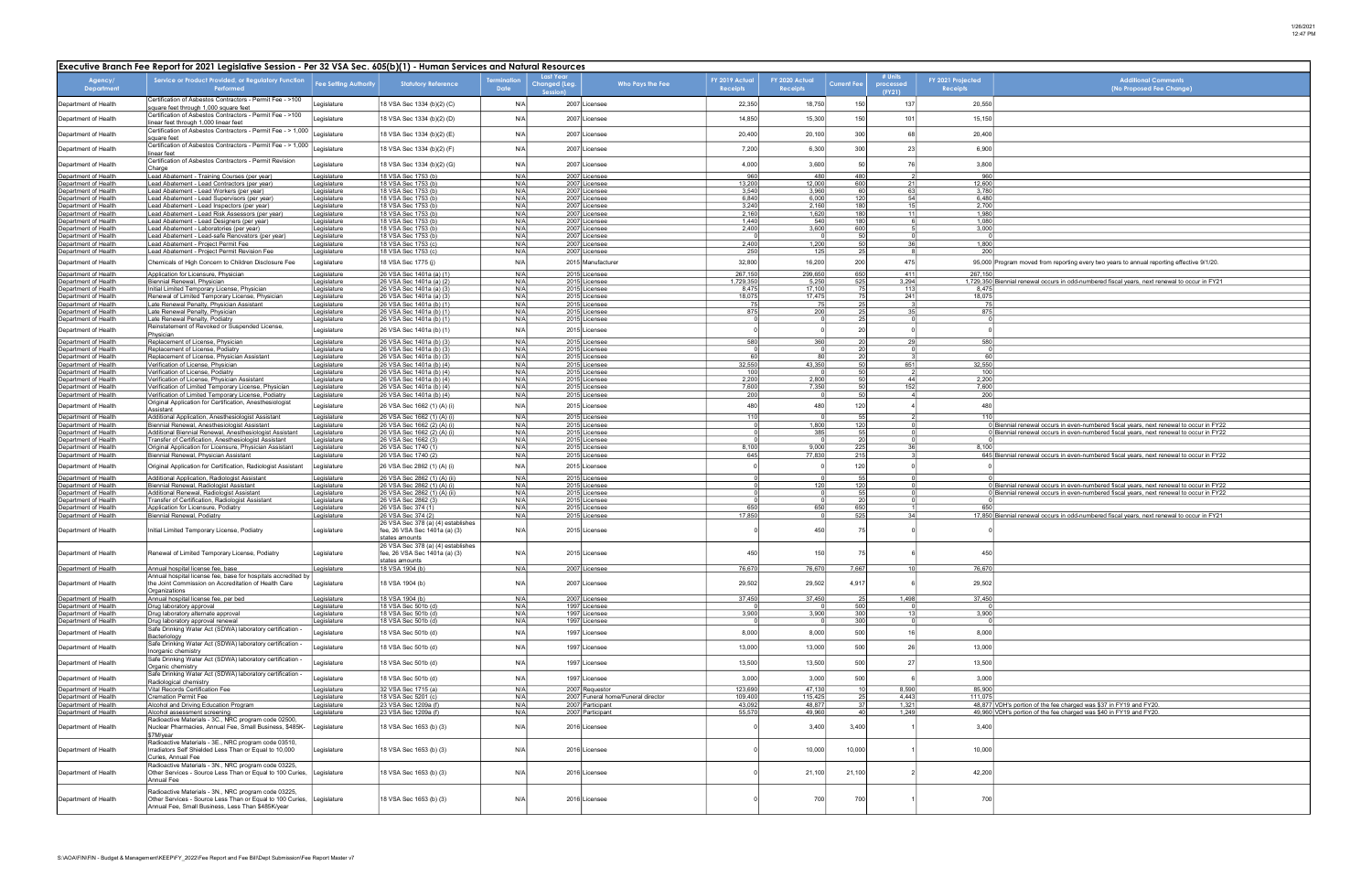| <b>Additional Comments</b><br>(No Proposed Fee Change)                                                                                                                                                                                                                                                 |
|--------------------------------------------------------------------------------------------------------------------------------------------------------------------------------------------------------------------------------------------------------------------------------------------------------|
|                                                                                                                                                                                                                                                                                                        |
|                                                                                                                                                                                                                                                                                                        |
|                                                                                                                                                                                                                                                                                                        |
|                                                                                                                                                                                                                                                                                                        |
|                                                                                                                                                                                                                                                                                                        |
|                                                                                                                                                                                                                                                                                                        |
|                                                                                                                                                                                                                                                                                                        |
|                                                                                                                                                                                                                                                                                                        |
|                                                                                                                                                                                                                                                                                                        |
|                                                                                                                                                                                                                                                                                                        |
|                                                                                                                                                                                                                                                                                                        |
|                                                                                                                                                                                                                                                                                                        |
| In 28 V.S.A. § 102 (c) (14), the ability to set this fee (up to \$30) is listed among the powers of the Commissioner of<br>Corrections                                                                                                                                                                 |
|                                                                                                                                                                                                                                                                                                        |
| All receipts are included in the "Employee assistance program services to employers - paid per year" fee row                                                                                                                                                                                           |
|                                                                                                                                                                                                                                                                                                        |
| Fee is assessed per hour.<br>Fee is assessed per month. All receipts and unit counts are included in the "Assistive Technology Fees - assistive<br>technology services rendered" fee row.                                                                                                              |
| VCW has no fees.                                                                                                                                                                                                                                                                                       |
|                                                                                                                                                                                                                                                                                                        |
| Projected receipts based on current fee x units processed. Actual receipts for FY19 and FY20 are higher because<br>the total includes the full reimbursement which can be higher than the \$315 gross charge.  Funds also deposited<br>into VT "Veterans' Home - Federal" fund depending on the payor. |
| RSVP has no fees.                                                                                                                                                                                                                                                                                      |
| Rate varies between \$2 - \$5 per kW depending on kW capacity (51kW to 5 MW).  Not to exceed \$15K.                                                                                                                                                                                                    |
| Fee amount applied per \$1K of construction costs.  Not to exceed \$100K.                                                                                                                                                                                                                              |
| Fee applies under subsection 248(j) of this title.                                                                                                                                                                                                                                                     |
| Fee amount applied per \$1K of construction costs. Not to exceed \$15K.                                                                                                                                                                                                                                |
| \$0.75 per \$1,000 of project cost for the first \$15M                                                                                                                                                                                                                                                 |
| \$19-\$21 tent, \$28-\$32 lean-to, \$51-\$53/night cabin, \$80-\$110/night cottage                                                                                                                                                                                                                     |
| \$4 adult/\$2 child                                                                                                                                                                                                                                                                                    |
| Concessions were not offered and Seyon Lodge rooms were not rented during the 2020 parks operating season.                                                                                                                                                                                             |
|                                                                                                                                                                                                                                                                                                        |
|                                                                                                                                                                                                                                                                                                        |
| General authority of the Commissioner to establish fees through a lease agreement. Any changes to the lease<br>agreement require legislative authority.                                                                                                                                                |
| General authority of the Commissioner to establish fees through a lease agreement. Any changes to the lease<br>agreement require legislative authority.                                                                                                                                                |
|                                                                                                                                                                                                                                                                                                        |
|                                                                                                                                                                                                                                                                                                        |
|                                                                                                                                                                                                                                                                                                        |

|                                               | Executive Branch Fee Report for 2021 Legislative Session - Per 32 VSA Sec. 605(b)(1) - Human Services and Natural Resources                                                |                                |                                           |      |                                                      |                                                                                       |                            |                                   |                    |                                |                                                                                                                                                                                               |  |  |
|-----------------------------------------------|----------------------------------------------------------------------------------------------------------------------------------------------------------------------------|--------------------------------|-------------------------------------------|------|------------------------------------------------------|---------------------------------------------------------------------------------------|----------------------------|-----------------------------------|--------------------|--------------------------------|-----------------------------------------------------------------------------------------------------------------------------------------------------------------------------------------------|--|--|
| Agency/<br><b>Department</b>                  | Service or Product Provided, or Regulatory Function<br>Performed                                                                                                           | <b>Fee Setting Authority</b>   | <b>Statutory Reference</b>                | Date | <b>Last Year</b><br><b>Changed (Leg.</b><br>Session) | Who Pays the Fee                                                                      | FY 2019 Actual<br>Receipts | FY 2020 Actual<br><b>Receipts</b> | <b>Current Fee</b> | # Units<br>processed<br>(FY21) | FY 2021 Projected<br><b>Additional Comments</b><br>(No Proposed Fee Change)<br>Receipts                                                                                                       |  |  |
| Department of Health                          | Radioactive Materials - 3N., NRC program code 03225,<br>Other Services - Source Less Than or Equal to 100 Curies,<br><b>Application Fee</b>                                | Legislature                    | 18 VSA Sec 1653 (b) (3)                   | N/A  |                                                      | 2016 Licensee                                                                         |                            | 6,100                             | 6,100              |                                |                                                                                                                                                                                               |  |  |
| Department of Health                          | Radioactive Materials - 3P., NRC Program Code 02400,<br>Veterinary - Nonhuman Subjects, Annual Fee                                                                         | egislature                     | 18 VSA Sec 1653 (b) (3)                   | N/A  |                                                      | 2016 Licensee                                                                         |                            |                                   | 7,900              |                                | 7,900                                                                                                                                                                                         |  |  |
| Department of Health                          | Radioactive Materials - 3P., NRC program code 03121,<br>Measuring Systems Portable Gauges, Annual Fee                                                                      | Legislature                    | 18 VSA Sec 1653 (b) (3)                   | N/A  |                                                      | 2016 Licensee                                                                         |                            | 23,700                            | 7,900              |                                | 31,600                                                                                                                                                                                        |  |  |
| Department of Health                          | Radioactive Materials - 3P., NRC program code 03121,<br>Measuring Systems Portable Gauges, Annual Fee, Small                                                               | egislature.                    | 18 VSA Sec 1653 (b) (3)                   | N/A  |                                                      | 2016 Licensee                                                                         |                            | 3,400                             | 3,400              |                                | 10,200                                                                                                                                                                                        |  |  |
| Department of Health                          | 3usiness, \$485K-\$7M/year<br>Radioactive Materials - 3P., NRC program code 03121,<br>Measuring Systems Portable Gauges, Annual Fee, Small                                 | Legislature                    | 18 VSA Sec 1653 (b) (3)                   | N/A  |                                                      | 2016 Licensee                                                                         |                            | 1.400                             | 700                |                                | 2,100                                                                                                                                                                                         |  |  |
| Department of Health                          | Business, Less Than \$485K/year<br>Radioactive Materials - 3P., NRC program code 03122,<br>Measuring Systems Analytical Instruments, Annual Fee                            | egislature.                    | 18 VSA Sec 1653 (b) (3)                   | N/A  |                                                      | 2016 Licensee                                                                         |                            |                                   | 7,900              |                                | 7,900                                                                                                                                                                                         |  |  |
| Department of Health                          | Radioactive Materials - 7C., NRC program code 02120,<br>Medical Institution - Limited Scope - Written Directive<br>Required, Annual Fee                                    | Legislature                    | 18 VSA Sec 1653 (b) (3)                   | N/A  |                                                      | 2016 Licensee                                                                         |                            | 13,200                            | 13,200             |                                | 26,400                                                                                                                                                                                        |  |  |
| Department of Health                          | Radioactive Materials - 7C., NRC program code 02121,<br>Medical Institution - Limited Scope - Written Directive Not<br>Required, Annual Fee                                | egislature.                    | 18 VSA Sec 1653 (b) (3)                   | N/A  |                                                      | 2016 Licensee                                                                         |                            | 79,200                            | 13,200             |                                | 105,600                                                                                                                                                                                       |  |  |
| Department of Health                          | Radioactive Materials - 7C., NRC program code 02220,<br>Mobile Medical Service - Written Directive Not Required,                                                           | Legislature                    | 18 VSA Sec 1653 (b) (3)                   | N/A  |                                                      | 2016 Licensee                                                                         |                            | 4,310                             | 4,310              |                                |                                                                                                                                                                                               |  |  |
| Department of Health                          | <b>Application Fee</b><br>Radioactive Materials, 7C., NRC program code 02220,<br>Mobile Medical Service - Written Directive Not Required,<br>Annual Fee                    | Legislature                    | 18 VSA Sec 1653 (b) (3)                   | N/A  |                                                      | 2016 Licensee                                                                         |                            |                                   | 13,200             |                                | 26,400                                                                                                                                                                                        |  |  |
| Department of Health                          | Radioactive Materials - 7C., NRC program code 02230,<br>High-Dose Rate Remote Afterloader (HDR), Annual Fee                                                                | egislature.                    | 18 VSA Sec 1653 (b) (3)                   | N/A  |                                                      | 2016 Licensee                                                                         |                            | 13,200                            | 13,200             |                                | 13,200                                                                                                                                                                                        |  |  |
| Department of Health                          | Radioactive Materials - 16., Reciprocity, Licensees who<br>conduct activities under the reciprocity provisions of 10 CRF Legislature<br>150.20, Application Fee            |                                | 18 VSA Sec 1653 (b) (3)                   | N/A  |                                                      | 2016 Licensee                                                                         |                            | 10,400                            | 1,300              |                                | 13,000                                                                                                                                                                                        |  |  |
| <b>Total VDH</b>                              |                                                                                                                                                                            |                                |                                           |      |                                                      |                                                                                       | 4,502,256                  | 2,718,314                         |                    | 31,618                         | 4,694,739                                                                                                                                                                                     |  |  |
| Department of Corrections                     | Supervision of Offenders in the Community                                                                                                                                  | Other - Explain in<br>Comments | 28 V.S.A. § 102 (c) (14)                  | N/A  |                                                      | N/A Offenders assigned to community<br>supervision                                    | 690,410                    | 653,805                           |                    | 41,618                         | 624,270 n 28 V.S.A. § 102 (c) (14), the ability to set this fee (up to \$30) is listed among the powers of the Commissioner of<br>Corrections                                                 |  |  |
| <b>Total DOC</b><br>Disabilities, Aging and   | Employee assistance program services to employers - paid                                                                                                                   |                                |                                           |      |                                                      | Service providers, State agencies, schools,                                           | 690,410                    | 653,805                           |                    | 41,618                         | 624,270                                                                                                                                                                                       |  |  |
| Independent Living<br>Disabilities, Aging and | per year<br>Employee assistance program services to employers - paid                                                                                                       | egislature                     | 33 VSA Sec 504 (a) (2)                    | N/f  | 1995: 2007                                           | and individuals<br>Service providers, State agencies, schools,                        | 1,863,317                  | 1,837,798                         | -51                | N/A                            | 1,837,798                                                                                                                                                                                     |  |  |
| Independent Living<br>Disabilities, Aging and | per hour                                                                                                                                                                   | Legislature                    | 33 VSA Sec 504 (a) (2)                    | N/f  | 1995: 2007                                           | and individuals<br>Service providers, State agencies, schools,                        | N/A                        | N/                                | 70                 | N/A                            | All receipts are included in the "Employee assistance program services to employers - paid per year" fee row.                                                                                 |  |  |
| <b>Independent Living</b>                     | Dept of Labor injured worker screening                                                                                                                                     | Legislature                    | 33 VSA Sec 504 (a) (2)                    | N/f  | 1995: 2007                                           | and individuals                                                                       | 24,005                     | 28,160                            | 160                | 176                            | 28,160                                                                                                                                                                                        |  |  |
| Disabilities, Aging and<br>Independent Living | Assistive Technology Fees - assistive technology services<br>rendered                                                                                                      | Legislature                    | 33 VSA Sec 504 (a) (2)                    | N/f  | 1995: 200                                            | Service providers, State agencies, schools,<br>and individuals                        | 1,500                      | 1,100                             | 100                |                                | 1,100 Fee is assessed per hour.                                                                                                                                                               |  |  |
| Disabilities, Aging and<br>Independent Living | Assistive Technology Fees - specialized assistive<br>technology equipment leasing                                                                                          | Legislature                    | 33 VSA Sec 504 (a) (2)                    | N/f  | 1995: 2007                                           | Service providers, State agencies, schools,<br>and individuals                        | N/A                        | N/A                               | 100                | N/A                            | N/A Fee is assessed per month. All receipts and unit counts are included in the "Assistive Technology Fees - assistive<br>technology services rendered" fee row.                              |  |  |
| <b>Total DAIL</b>                             |                                                                                                                                                                            |                                |                                           |      |                                                      |                                                                                       | 1,888,822                  | 1,867,058                         |                    | 187                            | 1,867,058                                                                                                                                                                                     |  |  |
| Vermont Commission on<br>Women                | <b>N/A</b>                                                                                                                                                                 |                                |                                           |      |                                                      |                                                                                       |                            |                                   |                    |                                | 0 VCW has no fees.                                                                                                                                                                            |  |  |
| <b>Total VCW</b>                              |                                                                                                                                                                            |                                |                                           |      |                                                      |                                                                                       |                            |                                   |                    |                                | Projected receipts based on current fee x units processed. Actual receipts for FY19 and FY20 are higher because                                                                               |  |  |
| Vermont Veterans' Home                        | Residential and related services at the Vermont Veterans'<br>Home                                                                                                          | Board or Committee             | 20 VSA Sec 1714(3)                        |      | VVH Board of<br>Trustees                             | Set annually by Medicaid, private pay, VA (Special Fund);<br>VA, Medicare (Fed. Fund) | 17,858,187                 | 19,563,137                        | 315                | 38,505                         | 12,129,075 the total includes the full reimbursement which can be higher than the \$315 gross charge. Funds also deposited<br>into VT "Veterans' Home - Federal" fund depending on the payor. |  |  |
| <b>Total VVH</b><br><b>RSVP</b>               | ۷/A                                                                                                                                                                        |                                |                                           |      |                                                      |                                                                                       | 17,858,187                 | 19,563,137                        |                    | 38,505                         | 12,129,075<br>RSVP has no fees.                                                                                                                                                               |  |  |
| <b>Total RSVP</b>                             |                                                                                                                                                                            |                                | 30 VSA Sec 248b30 V.S.A. § 248b           |      |                                                      |                                                                                       |                            |                                   |                    |                                |                                                                                                                                                                                               |  |  |
| ANR Central Office                            | ANR Review of Section 248 Applications - Electric/Natural<br>Gas facilities                                                                                                | egislature                     | (d)(2)                                    | N/4  | New in 2015                                          | Sec. 248 Applicants - Electric/Natural Gas<br>facilities                              | 133,772                    | 95,490                            | Varies             |                                | 100,000 Rate varies between \$2 - \$5 per kW depending on kW capacity (51kW to 5 MW). Not to exceed \$15K.                                                                                    |  |  |
| ANR Central Office                            | ANR Review of Section 248 Applications - Electric/Natural<br>Gas facilities                                                                                                | Legislature                    | 30 VSA Sec 248b30 V.S.A. § 248b<br>(d)(3) | N/A  | New in 2015                                          | Sec. 248 Applicants - Electric/Natural Gas<br>facilities                              | (2, 205)                   | 115,840                           |                    |                                | 80,000 Fee amount applied per \$1K of construction costs. Not to exceed \$100K.                                                                                                               |  |  |
| <b>ANR Central Office</b>                     | ANR Review of Section 248 Applications - Electric/Natural<br>Gas facilities                                                                                                | Legislature                    | 30 VSA Sec 248b30 V.S.A. § 248b<br>(d)(4) | N/A  |                                                      | New in 2015 Sec. 248 Applicants - Electric/Natural Gas                                | 12,500                     | 5,000                             | 2,500              |                                | 12,500 Fee applies under subsection 248(j) of this title.                                                                                                                                     |  |  |
| ANR Central Office                            | ANR Review of Section 248 Applications - Telecom facilities Legislature                                                                                                    |                                | 30 VSA Sec 248b30 V.S.A. § 248b (         | N/A  |                                                      | New in 2015 Sec. 248 Applicants - Telecom                                             | 4,278                      | 8,078                             |                    |                                | 6,000 Fee amount applied per \$1K of construction costs. Not to exceed \$15K.                                                                                                                 |  |  |
| ANR Central Office                            | ANR Review of Act 250 Applications                                                                                                                                         | Legislature                    | 10 V.S.A. Sec. 6083a (a)(1)               | N/f  |                                                      | New in 2015 Act 250 Applicants                                                        | 202,918                    | 175,672                           | Varies             | N/A                            | 190,000 \$0.75 per \$1,000 of project cost for the first \$15M                                                                                                                                |  |  |
| <b>Total ANR-CO</b>                           |                                                                                                                                                                            |                                |                                           |      |                                                      |                                                                                       | 351,263                    | 400,080                           |                    | 75                             | 388,500                                                                                                                                                                                       |  |  |
| Forests, Parks and Recreation                 | State Park camping                                                                                                                                                         | Rule Making                    | 10 V.S.A. § 2609                          | N/A  |                                                      | 2020 State Park Visitors                                                              | 4,036,519                  | 2,125,182 Varies                  |                    | 151,753                        | 3,527,272 \$19-\$21 tent, \$28-\$32 lean-to, \$51-\$53/night cabin, \$80-\$110/night cottage                                                                                                  |  |  |
| Forests, Parks and Recreation                 | State Park day use                                                                                                                                                         | <b>Rule Making</b>             | 10 V.S.A. § 2609                          | N/A  |                                                      | 2015 State Park Visitors                                                              | 1,568,432                  | 1,173,987 Varies                  |                    | 238,938                        | 1,493,764 \$4 adult/\$2 child                                                                                                                                                                 |  |  |
| Forests, Parks and Recreation                 | State Park sales and services not itemized immediately<br>above (such as wood, boat rentals, concessions,<br>merchandise, gift cards)                                      | Rule Making                    | 10 V.S.A. § 2609                          | N/A  |                                                      | 2015 State Park Visitors                                                              | 979,312                    | 804,922 Varies                    |                    | N/A                            | 778,964 Concessions were not offered and Seyon Lodge rooms were not rented during the 2020 parks operating season.                                                                            |  |  |
| Forests, Parks and Recreation                 | State Park leases, licenses and special use permits: Use of<br>state park land that alters a site or natural resources or may Rule Making<br>exclude other public uses     |                                | 10 V.S.A. § 2609                          | N/A  |                                                      | <b>State Park Visitors</b>                                                            | 164,622                    | 146,027 Varies                    |                    | N/A                            | 100,000                                                                                                                                                                                       |  |  |
| Forests, Parks and Recreation                 | State Forest leases, licenses and special use permits: Use<br>of state forest land that alters a site or natural resources or Rule Making<br>nay exclude other public uses |                                | 3 V.S.A. § 2807                           | N/A  |                                                      | Users of State Forest Land                                                            | 86,244                     | 52,239 Varies                     |                    | N/A                            | 50,000                                                                                                                                                                                        |  |  |
| Forests, Parks and Recreation                 | Mountain top and high elevation areas that serve as<br>telecommunication sites                                                                                             | Other - Explain in<br>Comments | 10 V.S.A. § 2609                          | N/A  |                                                      | <b>Felecommunications Companies</b>                                                   | 64,106                     | 98,955 Varies                     |                    | N/A                            | 85,000 General authority of the Commissioner to establish fees through a lease agreement. Any changes to the lease<br>agreement require legislative authority.                                |  |  |
| Forests, Parks and Recreation                 | Ski areas that utilize portions of state forest or state park<br>land for ski area development                                                                             | Other - Explain in<br>Comments | 10 V.S.A. § 2609                          | N/A  |                                                      | Ski Areas                                                                             | 3,373,191                  | 3,503,709 Varies                  |                    |                                | 3,500,000 General authority of the Commissioner to establish fees through a lease agreement. Any changes to the lease<br>agreement require legislative authority.                             |  |  |
| <b>Total FPR</b>                              |                                                                                                                                                                            |                                |                                           |      |                                                      |                                                                                       | 10,272,425                 | 7,905,020                         |                    | 390,698                        | 9,535,000                                                                                                                                                                                     |  |  |
| Fish and Wildlife                             | Resident Fishing License<br>This fee funds the general operations of the fish and wildlife Legislature<br>department and is used to leverage federal funds.                |                                | 10 VSA Sec 4255 (a) (1)                   | N/A  |                                                      | 2015 Resident anglers                                                                 | 1,038,596                  | 1,434,393                         | -28                | 40,704                         | 1,091,502                                                                                                                                                                                     |  |  |
| Fish and Wildlife                             | Resident Youth Fishing License<br>This fee funds the general operations of the fish and wildlife Legislature<br>department and is used to leverage federal funds.          |                                | 10 VSA Sec 4255 (a) (8)                   | N/A  |                                                      | 1997-1998 Resident anglers                                                            | 20,448                     | 26,557                            |                    | 2,607                          | 18,770                                                                                                                                                                                        |  |  |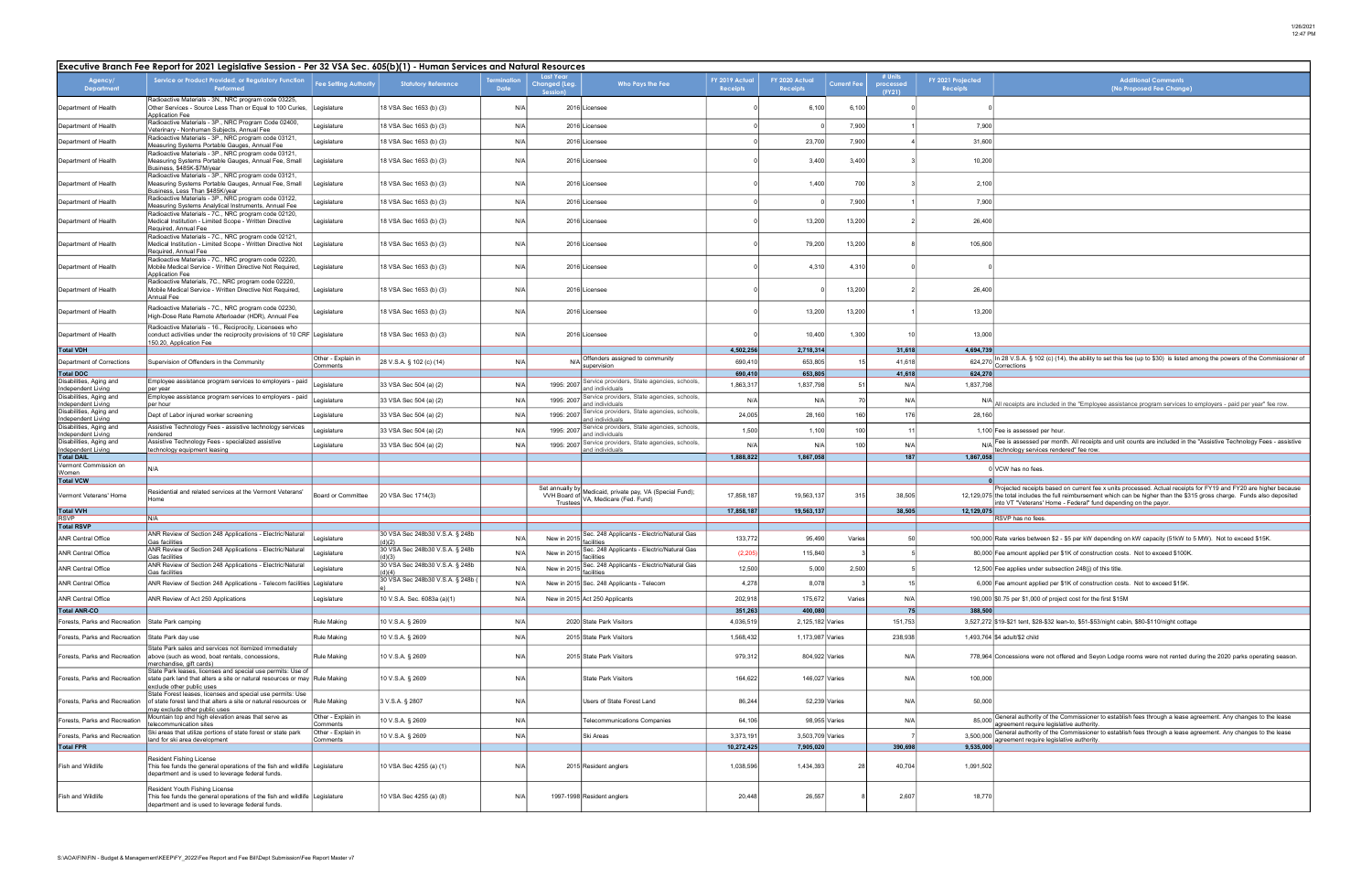| <b>Additional Comments</b><br>(No Proposed Fee Change)                       |
|------------------------------------------------------------------------------|
|                                                                              |
|                                                                              |
|                                                                              |
|                                                                              |
|                                                                              |
|                                                                              |
|                                                                              |
|                                                                              |
|                                                                              |
|                                                                              |
|                                                                              |
|                                                                              |
|                                                                              |
|                                                                              |
|                                                                              |
|                                                                              |
|                                                                              |
|                                                                              |
|                                                                              |
| Receipts and unit count are included in "Nonresident Archery License" totals |
|                                                                              |
|                                                                              |
|                                                                              |
|                                                                              |
|                                                                              |
|                                                                              |

| Executive Branch Fee Report for 2021 Legislative Session - Per 32 VSA Sec. 605(b)(1) - Human Services and Natural Resources |                                                                                                                                                                               |                              |                             |                           |                                                             |                                           |                            |                                   |                    |                                |                               |                                                                                  |
|-----------------------------------------------------------------------------------------------------------------------------|-------------------------------------------------------------------------------------------------------------------------------------------------------------------------------|------------------------------|-----------------------------|---------------------------|-------------------------------------------------------------|-------------------------------------------|----------------------------|-----------------------------------|--------------------|--------------------------------|-------------------------------|----------------------------------------------------------------------------------|
| Agency/<br><b>Department</b>                                                                                                | Service or Product Provided, or Regulatory Function<br>Performed                                                                                                              | <b>Fee Setting Authority</b> | <b>Statutory Reference</b>  | erminatior<br><b>Date</b> | <b>Last Year</b><br>Changed <mark>(L</mark> eg.<br>Session) | Who Pays the Fee                          | FY 2019 Actual<br>Receipts | FY 2020 Actual<br><b>Receipts</b> | <b>Current Fee</b> | # Units<br>processed<br>(FY21) | FY 2021 Projected<br>Receipts | <b>Additional Comments</b><br>(No Proposed Fee Change)                           |
| Fish and Wildlife                                                                                                           | Resident Combination License<br>This fee funds the general operations of the fish and wildlife Legislature<br>department and is used to leverage federal funds.               |                              | 10 VSA Sec 4255 (a) (3)     | N/A                       |                                                             | 2016 Resident anglers and hunters         | 1,053,024                  | 1,348,288                         | 47                 | 23,428                         | 1,093,408                     |                                                                                  |
| Fish and Wildlife                                                                                                           | <b>Resident Hunting License</b><br>This fee funds the general operations of the fish and wildlife Legislature<br>department and is used to leverage federal funds.            |                              | 10 VSA Sec 4255 (a) (2)     | N/A                       |                                                             | 2015 Resident hunters                     | 539,890                    | 520,075                           | 28                 | 18,553                         | 503,899                       |                                                                                  |
| Fish and Wildlife                                                                                                           | Resident Youth Hunting License<br>This fee funds the general operations of the fish and wildlife Legislature<br>department and is used to leverage federal funds.             |                              | 10 VSA Sec 4255 (a) (6)     | N/A                       |                                                             | prior to 2004 Resident hunters            | 31,400                     | 28,998                            |                    | 3,617                          | 26,245                        |                                                                                  |
| Fish and Wildlife                                                                                                           | Resident Archery License<br>This fee funds the general operations of the fish and wildlife Legislature<br>department and is used to leverage federal funds.                   |                              | 10 VSA Sec 4255 (a) (4) (A) | N/A                       |                                                             | 2012 Resident archery hunters             | 477,526                    | 505,157                           | 23                 | 20,600                         | 461,481                       |                                                                                  |
| Fish and Wildlife                                                                                                           | Vermont Resident Three-day Fishing License<br>This fee funds the general operations of the fish and wildlife Legislature<br>department and is used to leverage federal funds. |                              | 10 VSA Sec 4255 (a) (10)    | N/A                       |                                                             | 2015 Resident anglers                     | 9,757                      | 10,177                            | 11                 | 967                            | 10,052                        |                                                                                  |
| Fish and Wildlife                                                                                                           | Vermont Resident Turkey License<br>This fee funds the general operations of the fish and wildlife Legislature<br>department and is used to leverage federal funds.            |                              | 10 VSA Sec 4255 (a) (4) (C) | N/A                       |                                                             | 2012 Resident hunters                     | 324,645                    | 366,467                           | 23                 | 14,003                         | 316,916                       |                                                                                  |
| Fish and Wildlife                                                                                                           | Vermont Resident Muzzleloader License<br>This fee funds the general operations of the fish and wildlife Legislature<br>department and is used to leverage federal funds.      |                              | 10 VSA Sec 4255 (a) (4) (B) | N/A                       |                                                             | 2012 Resident hunters                     | 513,866                    | 498,277                           | 23                 | 21,971                         | 494,216                       |                                                                                  |
| Fish and Wildlife                                                                                                           | Resident Youth Combination License<br>This fee funds the general operations of the fish and wildlife Legislature<br>department and is used to leverage federal funds.         |                              | 10 VSA Sec 4255 (a) (11)    | N/A                       |                                                             | 2001-2002 Resident anglers and hunters    | 10,776                     | 13,529                            | 12                 | 762                            | 8,769                         |                                                                                  |
| Fish and Wildlife                                                                                                           | Non-Resident Fishing License<br>This fee funds the general operations of the fish and wildlife Legislature<br>department and is used to leverage federal funds.               |                              | 10 VSA Sec 4255 (b) (1)     | N/A                       |                                                             | 2016 Nonresident anglers                  | 739,336                    | 750,864                           | 54                 | 14,336                         | 766,403                       |                                                                                  |
| Fish and Wildlife                                                                                                           | Non-Resident Youth Fishing License<br>This fee funds the general operations of the fish and wildlife Legislature<br>department and is used to leverage federal funds.         |                              | 10 VSA Sec 4255 (b) (13)    | N/A                       |                                                             | Prior 2004 Nonresident anglers            | 25,035                     | 23,879                            | 15                 | 1,652                          | 23,690                        |                                                                                  |
| Fish and Wildlife                                                                                                           | Nonresident One-day Fishing License<br>This fee funds the general operations of the fish and wildlife Legislature<br>department and is used to leverage federal funds.        |                              | 10 VSA Sec 4255 (b) (2)     | N/A                       |                                                             | 2015 Nonresident anglers                  | 112,623                    | 106,961                           | 21                 | 5,632                          | 106,681                       |                                                                                  |
| Fish and Wildlife                                                                                                           | Nonresident Three-day Fishing License<br>This fee funds the general operations of the fish and wildlife Legislature<br>department and is used to leverage federal funds.      |                              | 10 VSA Sec 4255 (b) (10)    | N/A                       |                                                             | 2015 Nonresident anglers                  | 264,109                    | 233,742                           | 23                 | 11,767                         | 263,875                       |                                                                                  |
| Fish and Wildlife                                                                                                           | Nonresident Seven-day Fishing License<br>This fee funds the general operations of the fish and wildlife Legislature<br>department and is used to leverage federal funds.      |                              | 10 VSA Sec 4255 (b) (11)    | N/A                       |                                                             | 2015 Nonresident anglers                  | 224,874                    | 183,124                           | 31                 | 7,300                          | 222,453                       |                                                                                  |
| Fish and Wildlife                                                                                                           | Nonresident Hunting License<br>This fee funds the general operations of the fish and wildlife Legislature<br>department and is used to leverage federal funds.                |                              | 10 VSA Sec 4255 (b) (4)     | N/A                       |                                                             | 2004? Nonresident hunters                 | 587,900                    | 572,423                           | 102                | 5,560                          | 565,419                       |                                                                                  |
| Fish and Wildlife                                                                                                           | Nonresident Youth Hunting License<br>This fee funds the general operations of the fish and wildlife Legislature<br>department and is used to leverage federal funds.          |                              | 10 VSA Sec 4255 (b) (9)     | N/A                       |                                                             | prior2004, est 97-<br>Nonresident hunters | 9,025                      | 9,514                             | 25                 | 361                            | 8,863                         |                                                                                  |
| ish and Wildlife                                                                                                            | Nonresident Combination License<br>This fee funds the general operations of the fish and wildlife Legislature<br>department and is used to leverage federal funds.            |                              | 10 VSA Sec 4255 (b) (5)     | N/A                       |                                                             | 2016 Nonresident angler and hunters       | 209,622                    | 222,247                           | 143                | 1,480                          | 211,005                       |                                                                                  |
| Fish and Wildlife                                                                                                           | Nonresident Small Game License<br>This fee funds the general operations of the fish and wildlife Legislature<br>department and is used to leverage federal funds.             |                              | 10 VSA Sec 4255 (b) (7)     | N/A                       |                                                             | 2009 Nonresident hunters                  | 45,750                     | 42,728                            | 50                 | 912                            | 45,326                        |                                                                                  |
| Fish and Wildlife                                                                                                           | Nonresident Archery License<br>This fee funds the general operations of the fish and wildlife Legislature<br>department and is used to leverage federal funds.                |                              | 10 VSA Sec 4255 (b) (6) (A) | N/A                       |                                                             | 2012 Nonresident archery hunters          | 64,562                     | 67,327                            | 38 <sup>l</sup>    | 1,682                          | 63,405                        |                                                                                  |
| Fish and Wildlife                                                                                                           | Nonresident Additional Deer Archery Tag<br>This fee funds the general operations of the fish and wildlife Legislature<br>department and is used to leverage federal funds.    |                              | 10 VSA Sec 4255 (b) (6) (A) | N/A                       |                                                             | 2012 Nonresident archery hunters          | N/A                        | N/A                               | 38                 | N/A                            |                               | N/A Receipts and unit count are included in "Nonresident Archery License" totals |
| Fish and Wildlife                                                                                                           | Nonresident Archery-only License<br>This fee funds the general operations of the fish and wildlife Legislature<br>department and is used to leverage federal funds.           |                              | 10 VSA Sec 4255 (b) (12)    | N/A                       |                                                             | 2009-2010 Nonresident archery hunters     | 16,875                     | 19,145                            | 75                 | 233                            | 17,335                        |                                                                                  |
| Fish and Wildlife                                                                                                           | Nonresident Turkey License<br>This fee funds the general operations of the fish and wildlife Legislature<br>department and is used to leverage federal funds.                 |                              | 10 VSA Sec 4255 (b) (6) (C) | N/A                       |                                                             | 2012 Nonresident turkey hunters           | 50,008                     | 43,904                            | 38 <sup>l</sup>    | 1,305                          | 49,094                        |                                                                                  |
| Fish and Wildlife                                                                                                           | Nonresident Muzzleloader License<br>This fee funds the general operations of the fish and wildlife Legislature<br>department and is used to leverage federal funds.           |                              | 10 VSA Sec 4255 (b) (6) (B) | N/A                       |                                                             | 2012 Nonresident muzzleloader hunters     | 59,280                     | 59,492                            | 40                 | 1,396                          | 55,840                        |                                                                                  |
| Fish and Wildlife                                                                                                           | Nonresident Youth Combination License<br>This fee funds the general operations of the fish and wildlife Legislature<br>department and is used to leverage federal funds.      |                              | 10 VSA Sec 4255 (b) (15)    | N/A                       |                                                             | 2001-2002 Nonresident angler and hunters  | 2,040                      | 2,084                             | 30 <sup>1</sup>    |                                | 2,115                         |                                                                                  |
| Fish and Wildlife                                                                                                           | Resident Trapping License<br>This fee funds the general operations of the fish and wildlife Legislature<br>department and is used to leverage federal funds.                  |                              | 10 VSA Sec 4255 (a) (5)     | N/A                       |                                                             | 2015 Resident trappers                    | 15,456                     | 15,455                            | 23                 | 657                            | 15,111                        |                                                                                  |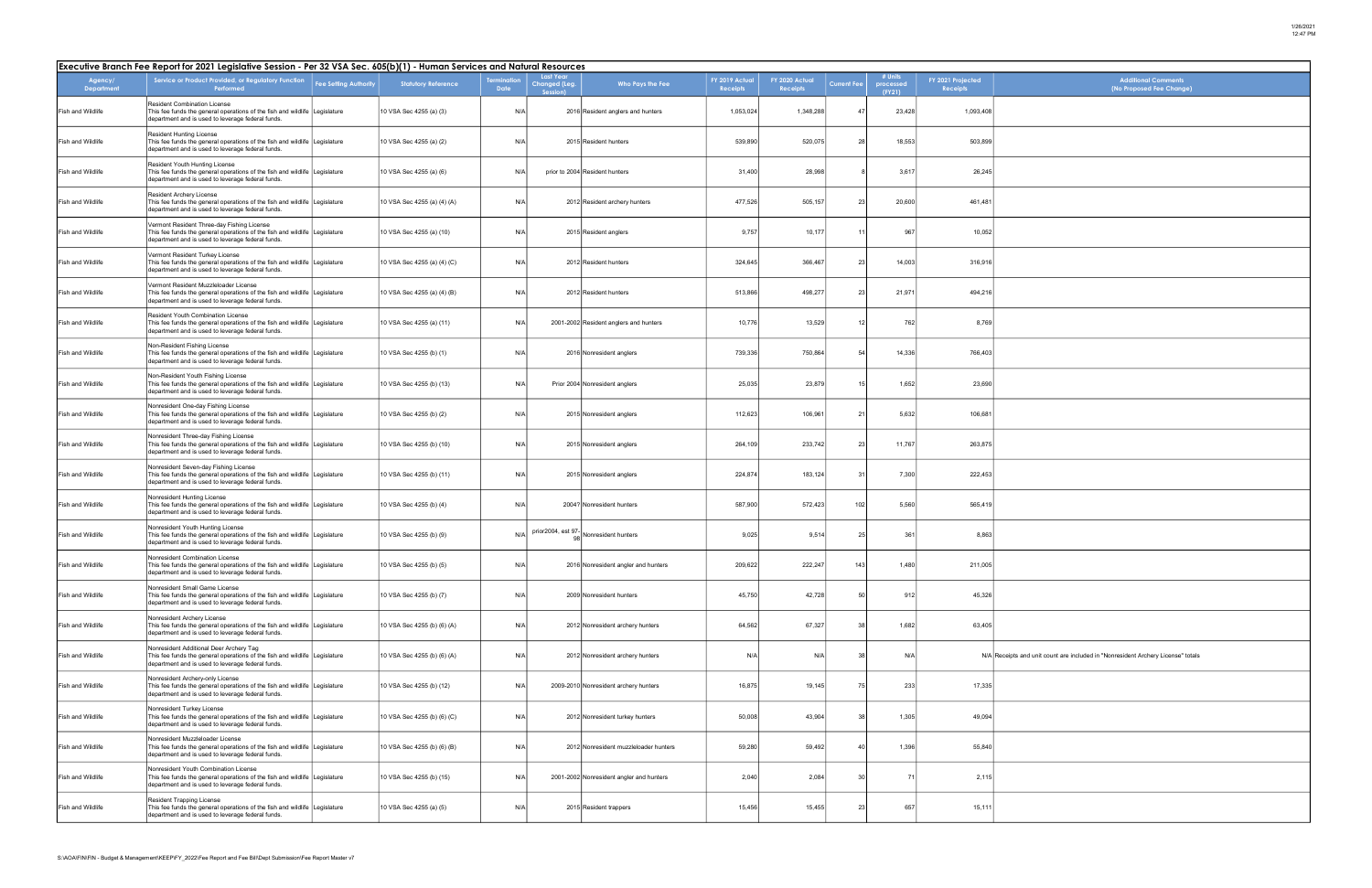| <b>Additional Comments</b><br>(No Proposed Fee Change) |
|--------------------------------------------------------|
|                                                        |
|                                                        |
|                                                        |
|                                                        |
|                                                        |
|                                                        |
|                                                        |
|                                                        |
|                                                        |
|                                                        |
|                                                        |
|                                                        |
|                                                        |
|                                                        |
|                                                        |
|                                                        |
|                                                        |
|                                                        |
|                                                        |
|                                                        |
|                                                        |
|                                                        |
|                                                        |
|                                                        |
|                                                        |
|                                                        |

|                              | Executive Branch Fee Report for 2021 Legislative Session - Per 32 VSA Sec. 605(b)(1) - Human Services and Natural Resources                                                                                                                                                  |                              |                             |                    |                                               |                                   |                                   |                                   |                    |                                |                                      |  |  |
|------------------------------|------------------------------------------------------------------------------------------------------------------------------------------------------------------------------------------------------------------------------------------------------------------------------|------------------------------|-----------------------------|--------------------|-----------------------------------------------|-----------------------------------|-----------------------------------|-----------------------------------|--------------------|--------------------------------|--------------------------------------|--|--|
| Agency/<br><b>Department</b> | Service or Product Provided, or Regulatory Function<br>Performed                                                                                                                                                                                                             | <b>Fee Setting Authority</b> | <b>Statutory Reference</b>  | ermination<br>Date | <b>Last Year</b><br>Changed (Leg.<br>Session) | Who Pays the Fee                  | FY 2019 Actual<br><b>Receipts</b> | FY 2020 Actual<br><b>Receipts</b> | <b>Current Fee</b> | # Units<br>processed<br>(FY21) | FY 2021 Projected<br><b>Receipts</b> |  |  |
| Fish and Wildlife            | Resident Youth Trapping License<br>This fee funds the general operations of the fish and wildlife Legislature<br>department and is used to leverage federal funds.                                                                                                           |                              | 10 VSA Sec 4255 (a) (7)     | N/A                |                                               | prior 2004 Resident trappers      | 590                               | 694                               | 10                 | 55                             | 499                                  |  |  |
| Fish and Wildlife            | Nonresident Trapping License<br>This fee funds the general operations of the fish and wildlife Legislature<br>department and is used to leverage federal funds.                                                                                                              |                              | 10 VSA Sec 4255 (b) (8)     | N/A                |                                               | 2015 Nonresident trappers         | 1,830                             | 3,351                             | 305                |                                | 1,525                                |  |  |
| Fish and Wildlife            | Resident Lifetime Fishing License (<1 year old)<br>This fee is invested in a trust fund. The investment earnings<br>from the fund can be used for the general operations of the Legislature<br>fish and wildlife department and is used to leverage federal<br>funds.        |                              | 10 VSA Sec 4279 (f) (6)     | N/A                |                                               | 2015 Resident anglers             | 12,792                            | 13,408                            | 224                | 110                            | 24,640                               |  |  |
| Fish and Wildlife            | Resident Lifetime Hunting License (<1 year old)<br>This fee is invested in a trust fund. The investment earnings<br>from the fund can be used for the general operations of the Legislature<br>fish and wildlife department and is used to leverage federal<br>funds.        |                              | 10 VSA Sec 4279 (f) (6)     | N/A                |                                               | 2015 Resident hunters             | 4,524                             | 3,800                             | 224                | 30                             | 6,720                                |  |  |
| Fish and Wildlife            | Resident Lifetime Combination License (<1 year old)<br>This fee is invested in a trust fund. The investment earnings<br>from the fund can be used for the general operations of the Legislature<br>fish and wildlife department and is used to leverage federal<br>funds.    |                              | 10 VSA Sec 4279 (f) (6)     | N/A                |                                               | 2016 Resident anglers and hunters | 266,718                           | 304,212                           | 376                | 1,085                          | 407,960                              |  |  |
| Fish and Wildlife            | Resident Lifetime Fishing License (1-15 year old)<br>This fee is invested in a trust fund. The investment earnings<br>from the fund can be used for the general operations of the<br>fish and wildlife department and is used to leverage federal<br>funds.                  | Legislature                  | 10 VSA Sec 4279 (f) (2)     | N/A                |                                               | 2015 Resident anglers             | 2,080                             | 3,392                             | 416                |                                | 2,080                                |  |  |
| Fish and Wildlife            | Resident Lifetime Hunting License (1-15 year old)<br>This fee is invested in a trust fund. The investment earnings<br>from the fund can be used for the general operations of the Legislature<br>fish and wildlife department and is used to leverage federal<br>funds.      |                              | 10 VSA Sec 4279 (f) (2)     | N/A                |                                               | 2015 Resident hunters             | 1,664                             | 2,112                             | 416                |                                | 832                                  |  |  |
| Fish and Wildlife            | Resident Lifetime Combination License (1-15 year old)<br>This fee is invested in a trust fund. The investment earnings<br>from the fund can be used for the general operations of the Legislature<br>fish and wildlife department and is used to leverage federal<br>funds.  |                              | 10 VSA Sec 4279 (f) (2)     | N/A                |                                               | 2016 Resident hunters and anglers | 22,848                            | 28,992                            | 672                | 35                             | 23,520                               |  |  |
| Fish and Wildlife            | Resident Lifetime Fishing License (16-24 year old)<br>This fee is invested in a trust fund. The investment earnings<br>from the fund can be used for the general operations of the Legislature<br>fish and wildlife department and is used to leverage federal<br>funds.     |                              | 10 VSA Sec 4279 (f) (3)     | N/A                |                                               | 2015 Resident anglers             |                                   | 806                               | 806                |                                | 806                                  |  |  |
| Fish and Wildlife            | Resident Lifetime Hunting License (16-24 year old)<br>This fee is invested in a trust fund. The investment earnings<br>from the fund can be used for the general operations of the Legislature<br>fish and wildlife department and is used to leverage federal<br>funds.     |                              | 10 VSA Sec 4279 (f) (3)     | N/A                |                                               | 2015 Resident hunters             |                                   |                                   | 806                |                                |                                      |  |  |
| Fish and Wildlife            | Resident Lifetime Combination License (16-24 year old)<br>This fee is invested in a trust fund. The investment earnings<br>from the fund can be used for the general operations of the Legislature<br>fish and wildlife department and is used to leverage federal<br>funds. |                              | 10 VSA Sec 4279 (f) (3)     | N/A                |                                               | 2016 Resident hunters and anglers | 2,604                             | 1,457                             | 1,302              |                                |                                      |  |  |
| Fish and Wildlife            | Resident Lifetime Fishing License (25-66 year old)<br>This fee is invested in a trust fund. The investment earnings<br>from the fund can be used for the general operations of the<br>fish and wildlife department and is used to leverage federal<br>funds.                 | Legislature                  | 10 VSA Sec 4279 (f) (4)     | N/A                |                                               | 2015 Resident anglers             |                                   |                                   | 676                |                                | 676                                  |  |  |
| Fish and Wildlife            | Resident Lifetime Hunting License (25-66 year old)<br>This fee is invested in a trust fund. The investment earnings<br>from the fund can be used for the general operations of the Legislature<br>fish and wildlife department and is used to leverage federal<br>funds.     |                              | 10 VSA Sec 4279 (f) (4)     | N/A                |                                               | 2015 Resident hunters             | 676                               |                                   | 676                |                                | 676                                  |  |  |
| Fish and Wildlife            | Resident Lifetime Combination License (25-66 year old)<br>This fee is invested in a trust fund. The investment earnings<br>from the fund can be used for the general operations of the Legislature<br>fish and wildlife department and is used to leverage federal<br>funds. |                              | 10 VSA Sec 4279 (f) (4)     | N/A                |                                               | 2016 Resident hunters and anglers | 4,368                             | 8,294                             | 1,092              | -5                             | 5,460                                |  |  |
| Fish and Wildlife            | Resident 5-Year Trapping<br>This fee funds the general operations of the fish and wildlife Legislature<br>department and is used to leverage federal funds.                                                                                                                  |                              | 10 VSA Sec 4255 (k)         | N/A                |                                               | 2015 Resident trappers            | 872                               | 1,198                             | 109                | 11                             | 1,198                                |  |  |
| Fish and Wildlife            | Resident 5-year Hunting License<br>This fee funds the general operations of the fish and wildlife Legislature<br>department and is used to leverage federal funds.                                                                                                           |                              | 10 VSA Sec 4255 (k)         | N/A                |                                               | 2015 Resident hunters             | 4,712                             | 7,428                             | 134                | 36                             | 4,712                                |  |  |
| Fish and Wildlife            | Nonresident 5-year Hunting<br>This fee funds the general operations of the fish and wildlife Legislature<br>department and is used to leverage federal funds.                                                                                                                |                              | 10 VSA Sec 4255 (k)         | N/A                |                                               | 2004? Nonresident hunters         | 1,976                             | 1,986                             | 504                |                                | 1,976                                |  |  |
| Fish and Wildlife            | Nonresident Early Season Bear License<br>This fee funds the general operations of the fish and wildlife Legislature<br>department and is used to leverage federal funds.                                                                                                     |                              | 10 VSA Sec 4255 (b) (6) (G) | N/A                |                                               | 2011 Nonresident hunters          | 15,570                            | 17,024                            | 15                 | 1,020                          | 15,300                               |  |  |
| Fish and Wildlife            | Non-Resident Lifetime Fishing License (<1 year old)<br>This fee is invested in a trust fund. The investment earnings<br>from the fund can be used for the general operations of the Legislature<br>fish and wildlife department and is used to leverage federal<br>funds.    |                              | 10 VSA Sec 4279 (f) (6)     | N/A                |                                               | 2016 Nonresident anglers          | 3,120                             | 1,176                             | 432                |                                | 3,456                                |  |  |
| Fish and Wildlife            | Non-Resident Lifetime Fishing License (1-15 year old)<br>This fee is invested in a trust fund. The investment earnings<br>from the fund can be used for the general operations of the Legislature<br>fish and wildlife department and is used to leverage federal<br>funds.  |                              | 10 VSA Sec 4279 (f) (2)     | N/A                |                                               | 2016 Nonresident anglers          |                                   |                                   | 832                |                                | 2,496                                |  |  |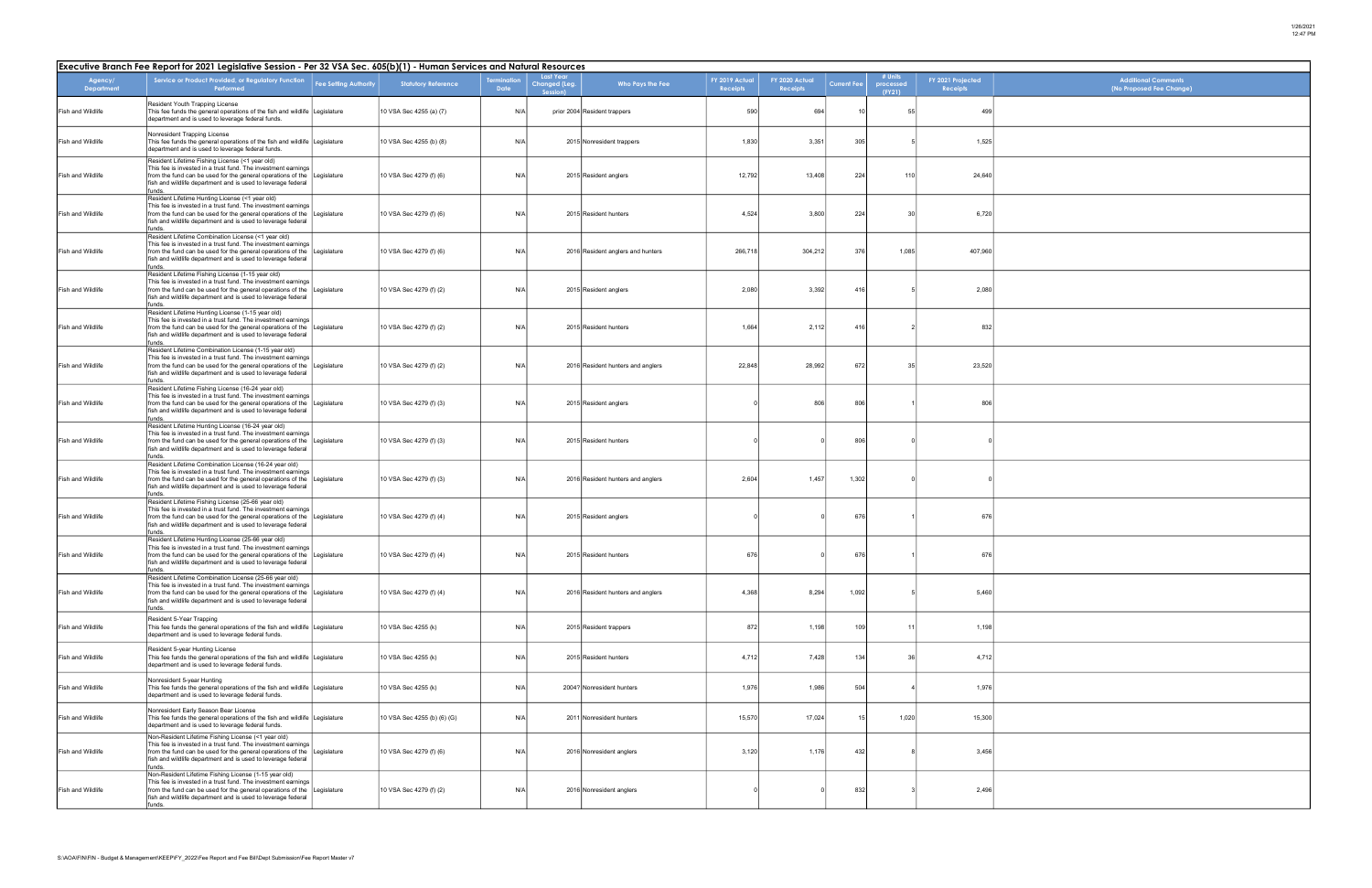| Additional Comments<br>(No Proposed Fee Change) |
|-------------------------------------------------|
|                                                 |
|                                                 |
|                                                 |
|                                                 |
|                                                 |
|                                                 |
|                                                 |
|                                                 |
|                                                 |
|                                                 |
|                                                 |
|                                                 |
|                                                 |
|                                                 |
|                                                 |
|                                                 |
|                                                 |
|                                                 |
|                                                 |
|                                                 |
|                                                 |
|                                                 |
|                                                 |
|                                                 |
|                                                 |
|                                                 |
|                                                 |
|                                                 |

| Executive Branch Fee Report for 2021 Legislative Session - Per 32 VSA Sec. 605(b)(1) - Human Services and Natural Resources |                                                                                                                                                                                                                                                                              |                              |                             |                           |                                               |                                                        |                                   |                                   |                    |                                |                                      |  |  |
|-----------------------------------------------------------------------------------------------------------------------------|------------------------------------------------------------------------------------------------------------------------------------------------------------------------------------------------------------------------------------------------------------------------------|------------------------------|-----------------------------|---------------------------|-----------------------------------------------|--------------------------------------------------------|-----------------------------------|-----------------------------------|--------------------|--------------------------------|--------------------------------------|--|--|
| Agency/<br>Department                                                                                                       | Service or Product Provided, or Regulatory Function<br>Performed                                                                                                                                                                                                             | <b>Fee Setting Authority</b> | <b>Statutory Reference</b>  | ermination<br><b>Date</b> | <b>Last Year</b><br>Changed (Leg.<br>Session) | Who Pays the Fee                                       | FY 2019 Actual<br><b>Receipts</b> | FY 2020 Actual<br><b>Receipts</b> | <b>Current Fee</b> | # Units<br>processed<br>(FY21) | FY 2021 Projected<br><b>Receipts</b> |  |  |
| Fish and Wildlife                                                                                                           | Non-Resident Lifetime Fishing License (16-24 year old)<br>This fee is invested in a trust fund. The investment earnings<br>from the fund can be used for the general operations of the<br>fish and wildlife department and is used to leverage federal<br>funds.             | Legislature                  | 10 VSA Sec 4279 (f) (3)     | N/A                       |                                               | 2016 Nonresident anglers                               |                                   |                                   | 1,612              |                                |                                      |  |  |
| Fish and Wildlife                                                                                                           | Non-Resident Lifetime Fishing License (25-66 year old)<br>This fee is invested in a trust fund. The investment earnings<br>from the fund can be used for the general operations of the<br>fish and wildlife department and is used to leverage federal<br>funds.             | Legislature                  | 10 VSA Sec 4279 (f) (4)     | N/A                       |                                               | 2016 Nonresident anglers                               |                                   |                                   | 1,352              |                                |                                      |  |  |
| Fish and Wildlife                                                                                                           | Resident Early Season Bear License<br>This fee funds the general operations of the fish and wildlife Legislature<br>department and is used to leverage federal funds.                                                                                                        |                              | 10 VSA Sec 4255 (a) (4) (G) | N/A                       |                                               | 2011 Resident hunters                                  | 51,735                            | 50,708                            |                    | 10,350                         | 45,023                               |  |  |
| Fish and Wildlife                                                                                                           | Non-Resident Lifetime Hunting License (<1 year old)<br>This fee is invested in a trust fund. The investment earnings<br>from the fund can be used for the general operations of the<br>fish and wildlife department and is used to leverage federal<br>funds.                | Legislature                  | 10 VSA Sec 4279 (f) (4)     | N/A                       |                                               | 2016 Nonresident hunters                               | 2,400                             | 1,200                             | 816                |                                |                                      |  |  |
| Fish and Wildlife                                                                                                           | Non-Resident Lifetime Hunting License (1-15 year old)<br>This fee is invested in a trust fund. The investment earnings<br>from the fund can be used for the general operations of the<br>fish and wildlife department and is used to leverage federal<br>funds.              | Legislature                  | 10 VSA Sec 4279 (f) (4)     | N/A                       |                                               | 2016 Nonresident hunters                               |                                   |                                   | 1,600              |                                |                                      |  |  |
| Fish and Wildlife                                                                                                           | Non-Resident Lifetime Hunting License (16-24 year old)<br>This fee is invested in a trust fund. The investment earnings<br>from the fund can be used for the general operations of the Legislature<br>fish and wildlife department and is used to leverage federal<br>funds. |                              | 10 VSA Sec 4279 (f) (4)     | N/A                       |                                               | 2016 Nonresident hunters                               |                                   |                                   | 3,100              |                                |                                      |  |  |
| Fish and Wildlife                                                                                                           | Non-Resident Lifetime Hunting License (25-66 year old)<br>This fee is invested in a trust fund. The investment earnings<br>from the fund can be used for the general operations of the<br>fish and wildlife department and is used to leverage federal<br>funds.             | Legislature                  | 10 VSA Sec 4279 (f) (4)     | N/A                       |                                               | 2016 Nonresident hunters                               |                                   |                                   | 2,600              |                                |                                      |  |  |
| <b>Fish and Wildlife</b>                                                                                                    | Non-Resident Lifetime Combination License (<1 year old)<br>This fee is invested in a trust fund. The investment earnings<br>from the fund can be used for the general operations of the<br>fish and wildlife department and is used to leverage federal<br>funds.            | Legislature                  | 10 VSA Sec 4279 (f) (6)     | N/A                       |                                               | 2016 Nonresident angler and hunters                    | 10,764                            | 15,460                            | 1,144              | 10                             | 11,440                               |  |  |
| <b>Fish and Wildlife</b>                                                                                                    | Non-Resident Lifetime Combination License (1-15 year old)<br>This fee is invested in a trust fund. The investment earnings<br>from the fund can be used for the general operations of the<br>fish and wildlife department and is used to leverage federal<br>funds.          | Legislature                  | 10 VSA Sec 4279 (f) (2)     | N/A                       |                                               | 2016 Nonresident angler and hunters                    |                                   |                                   | 2,208              |                                |                                      |  |  |
| Fish and Wildlife                                                                                                           | Non-Resident Lifetime Combination License (16-24 year<br>This fee is invested in a trust fund. The investment earnings<br>from the fund can be used for the general operations of the<br>fish and wildlife department and is used to leverage federal<br>funds.              | Legislature                  | 10 VSA Sec 4279 (f) (3)     | N/A                       |                                               | 2016 Nonresident angler and hunters                    |                                   |                                   | 4,278              |                                |                                      |  |  |
| Fish and Wildlife                                                                                                           | Non-Resident Lifetime Combination License (25-66 year<br>old)<br>This fee is invested in a trust fund. The investment earnings<br>from the fund can be used for the general operations of the<br>fish and wildlife department and is used to leverage federal<br>funds.      | Legislature                  | 10 VSA Sec 4279 (f) (4)     | N/A                       |                                               | 2016 Nonresident angler and hunters                    |                                   |                                   | 3,588              |                                |                                      |  |  |
| Fish and Wildlife                                                                                                           | Resident 5-year Combination License<br>This fee funds the general operations of the fish and wildlife Legislature<br>department and is used to leverage federal funds.                                                                                                       |                              | 10 VSA Sec 4255 (k)         | N/A                       |                                               | 2016 Resident anglers and hunters                      | 33,252                            | 41,064                            | 229                | 163                            | 37,327                               |  |  |
| Fish and Wildlife                                                                                                           | Non-Resident 5-year Combination License<br>This fee funds the general operations of the fish and wildlife Legislature<br>department and is used to leverage federal funds.                                                                                                   |                              | 10 VSA Sec 4255 (k)         | N/A                       |                                               | 2016 Nonresident angler and hunters                    | 4,104                             | 4,179                             | 709                |                                | 4,254                                |  |  |
| Fish and Wildlife                                                                                                           | <b>Waterfowl Stamp</b><br>This fee is deposited in the waterfowl fund to purchase and Legislature<br>restore wetland habitat.                                                                                                                                                |                              | 10 VSA Sec 4277             | N/A                       |                                               | 2007 Resident and nonresident waterfowl hunters        | 42,540                            | 43,916                            |                    | 5,672                          | 42,540                               |  |  |
| Fish and Wildlife                                                                                                           | Vermont Resident Mentored Hunting License<br>This fee is invested in a trust fund. The investment earnings<br>from the fund can be used for the general operations of the<br>fish and wildlife department and is used to leverage federal<br>funds.                          | Legislature                  | 10 VSA Sec 4255 (a) (12)    | N/A                       |                                               | 2009 Resident hunters                                  | 1,650                             | 1,960                             | 10 <sup>1</sup>    | 164                            | 1,640                                |  |  |
| Fish and Wildlife                                                                                                           | Nonresident Mentored Hunting License<br>This fee is invested in a trust fund. The investment earnings<br>from the fund can be used for the general operations of the<br>fish and wildlife department and is used to leverage federal<br>funds.                               | Legislature                  | 10 VSA Sec 4255 (b) (16)    | N/A                       |                                               | 2009 Nonresident hunters                               | 740                               | 690                               | 10 <sup>1</sup>    | $\Delta$                       | 480                                  |  |  |
| Fish and Wildlife                                                                                                           | Resident 5-year Fishing License<br>This fee funds the general operations of the fish and wildlife Legislature<br>department and is used to leverage federal funds.                                                                                                           |                              | 10 VSA Sec 4255 (k)         | N/A                       |                                               | 2015 Resident anglers                                  | 22,940                            | 40,287                            | 134                | 224                            | 30,016                               |  |  |
| Fish and Wildlife                                                                                                           | Non-Resident 5-year Fishing License<br>This fee funds the general operations of the fish and wildlife Legislature<br>department and is used to leverage federal funds.                                                                                                       |                              | 10 VSA Sec 4255 (k)         | N/A                       |                                               | 2016 Nonresident anglers                               | 8,890                             | 9,209                             | 264                | 35                             | 9,240                                |  |  |
| Fish and Wildlife                                                                                                           | Vermont Resident Permanent License for Age 66 or Older<br>(one-time fee)<br>This fee funds the general operations of the fish and wildlife<br>department and is used to leverage federal funds.                                                                              | Legislature                  | 10 VSA Sec 4255 (c)         | N/A                       |                                               | 2017 Resident hunters, anglers, and trappers           | 115,200                           | 147,033                           | 60                 | 1,840                          | 109,848                              |  |  |
| Fish and Wildlife                                                                                                           | Nonresident Military Personnel Active Duty - Fishing<br>This fee funds the general operations of the fish and wildlife Legislature<br>department and is used to leverage federal funds.                                                                                      |                              | 10 VSA Sec 4258             | N/A                       |                                               | Prior 1987 Nonresident anglers on active military duty | 434                               | 460                               | <b>26</b>          | 16                             | 394                                  |  |  |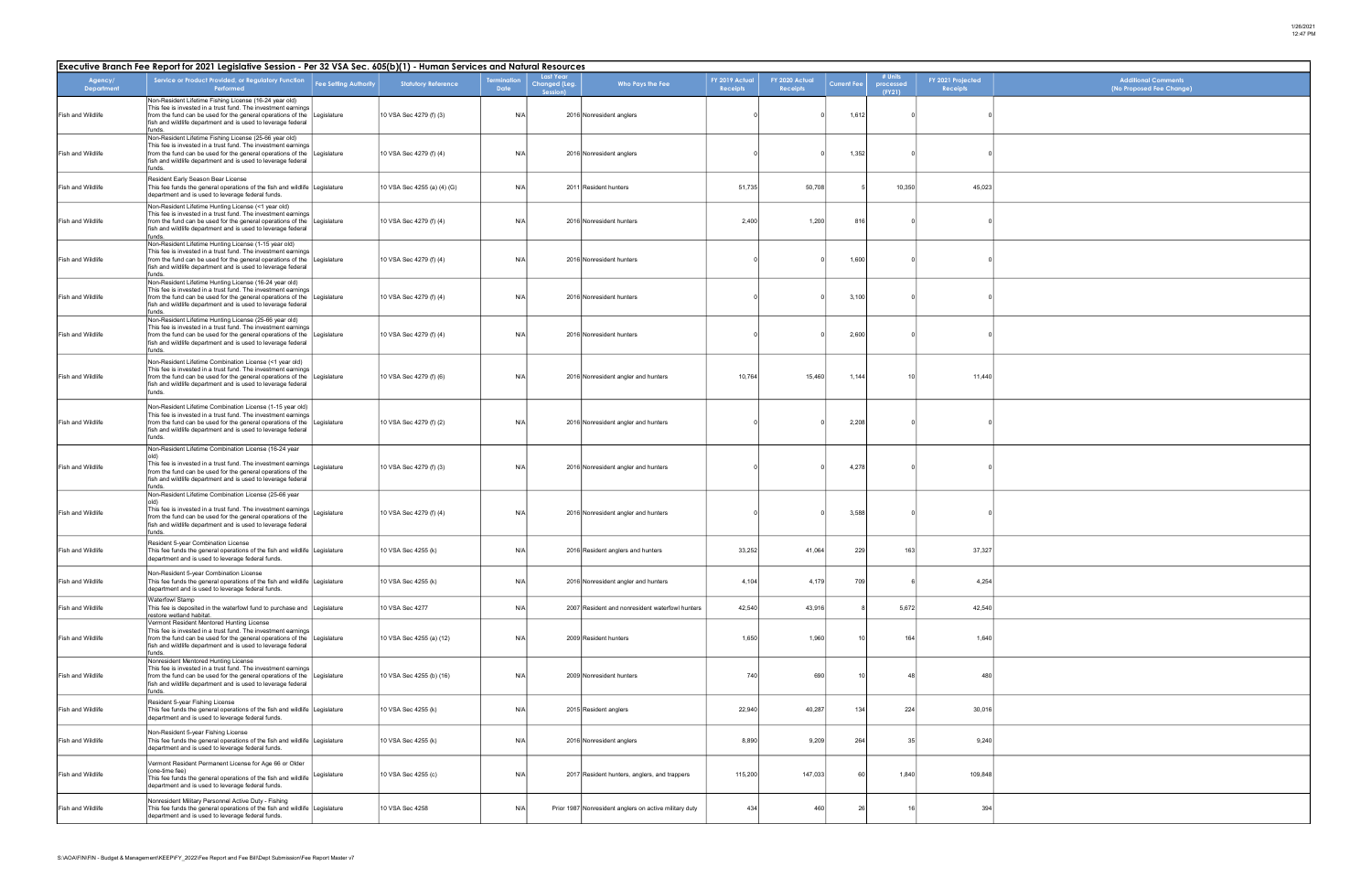| <b>Additional Comments</b><br>(No Proposed Fee Change)                    |
|---------------------------------------------------------------------------|
|                                                                           |
|                                                                           |
|                                                                           |
|                                                                           |
|                                                                           |
|                                                                           |
|                                                                           |
|                                                                           |
|                                                                           |
|                                                                           |
|                                                                           |
|                                                                           |
|                                                                           |
|                                                                           |
|                                                                           |
|                                                                           |
|                                                                           |
|                                                                           |
|                                                                           |
|                                                                           |
|                                                                           |
|                                                                           |
|                                                                           |
|                                                                           |
|                                                                           |
|                                                                           |
| eceipts and unit count are included in "Vermont Resident Furbuyer" totals |
| udgeted value is based on prior year receipts                             |
| teceipts and unit count are included in "Falconry License Initial" totals |
|                                                                           |

| Executive Branch Fee Report for 2021 Legislative Session - Per 32 VSA Sec. 605(b)(1) - Human Services and Natural Resources |                                                                                                                                                                                                                                              |                              |                             |                   |                                               |                                                                       |                            |                           |                    |                                |                               |                                                                                |
|-----------------------------------------------------------------------------------------------------------------------------|----------------------------------------------------------------------------------------------------------------------------------------------------------------------------------------------------------------------------------------------|------------------------------|-----------------------------|-------------------|-----------------------------------------------|-----------------------------------------------------------------------|----------------------------|---------------------------|--------------------|--------------------------------|-------------------------------|--------------------------------------------------------------------------------|
| Agency/<br><b>Department</b>                                                                                                | Service or Product Provided, or Regulatory Function<br>Performed                                                                                                                                                                             | <b>Fee Setting Authority</b> | <b>Statutory Reference</b>  | rminatior<br>Date | <b>Last Year</b><br>Changed (Leg.<br>Session) | Who Pays the Fee                                                      | FY 2019 Actual<br>Receipts | FY 2020 Actua<br>Receipts | <b>Current Fee</b> | # Units<br>processed<br>(FY21) | FY 2021 Projected<br>Receipts | <b>Additional Comments</b><br>(No Proposed Fee Change)                         |
| Fish and Wildlife                                                                                                           | Nonresident Military Personnel Active Duty - Hunting<br>This fee funds the general operations of the fish and wildlife Legislature<br>department and is used to leverage federal funds.                                                      |                              | 10 VSA Sec 4258             | N/A               |                                               | Prior 1987 Nonresident hunters on active military duty                | 276                        | 421                       | 26                 |                                | 243                           |                                                                                |
| Fish and Wildlife                                                                                                           | Nonresident Military Personnel Active Duty - Combo<br>This fee funds the general operations of the fish and wildlife Legislature<br>department and is used to leverage federal funds.                                                        |                              | 10 VSA Sec 4258             | N/A               |                                               | Prior 1987 Nonresident hunters and anglers on active<br>military duty | 416                        | 450                       | $\mathbf{A}$       |                                | 407                           |                                                                                |
| Fish and Wildlife                                                                                                           | Therapeutic Group Fishing License<br>This fee funds the general operations of the fish and wildlife Legislature<br>department and is used to leverage federal funds.                                                                         |                              | 10 VSA Sec 4255 (m)         | N/A               |                                               | 2013 Health care professional/long-term care<br>facility              | 550                        | 300                       | 5                  | 11                             | 550                           |                                                                                |
| Fish and Wildlife                                                                                                           | Resident Raffle Ticket - Lifetime License<br>This fee funds the general operations of the fish and wildlife Legislature<br>department and is used to leverage federal funds.                                                                 |                              | 10 VSA Sec 4153             | N/A               |                                               | 1993 Resident hunters, anglers, trappers                              | 20,958                     | 28,055                    |                    | 10,490                         | 20,959                        |                                                                                |
| Fish and Wildlife                                                                                                           | Non-Resident Raffle Ticket - Lifetime License<br>This fee funds the general operations of the fish and wildlife Legislature<br>department and is used to leverage federal funds.                                                             |                              | 10 VSA Sec 4153             | N/A               |                                               | 1993 Nonresident hunters, anglers, trappers                           | 4,330                      | 5,091                     |                    | 2,167                          | 4,330                         |                                                                                |
| Fish and Wildlife                                                                                                           | Resident Antlerless Deer Lottery Application<br>This fee funds the general operations of the fish and wildlife Legislature<br>department and is used to leverage federal funds.                                                              |                              | 10 V.S.A 4081 (g)           | N/A               |                                               | Prior to 1998 Resident hunters                                        | 226,330                    | 227,556                   |                    | 22,633                         | 224,067                       |                                                                                |
| Fish and Wildlife                                                                                                           | Nonresident Antlerless Deer Lottery Application<br>This fee funds the general operations of the fish and wildlife Legislature<br>department and is used to leverage federal funds.                                                           |                              | 10 V.S.A 4081 (g)           | N/A               |                                               | Prior to 1998 Nonresident hunters                                     | 27,200                     | 28,156                    | 25                 | 1,088                          | 26,928                        |                                                                                |
| Fish and Wildlife                                                                                                           | Vermont Resident Moose Application<br>This fee funds the general operations of the fish and wildlife Legislature<br>department and is used to leverage federal funds.                                                                        |                              | 10 VSA Sec 4254             | N/A               |                                               | 1993? Resident hunters                                                |                            | 29,590                    |                    |                                |                               |                                                                                |
| Fish and Wildlife                                                                                                           | Nonresident Moose Application<br>This fee funds the general operations of the fish and wildlife Legislature<br>department and is used to leverage federal funds.                                                                             |                              | 10 VSA Sec 4254             | N/A               |                                               | 1998? Nonresident hunters                                             |                            | 26,950                    | 25                 |                                |                               |                                                                                |
| Fish and Wildlife                                                                                                           | Vermont Resident Moose License<br>This fee funds the general operations of the fish and wildlife Legislature<br>department and is used to leverage federal funds.                                                                            |                              | 10 VSA Sec 4255 (a) (4) (F) | N/A               |                                               | 2003 Resident hunters                                                 |                            |                           | 100                |                                |                               |                                                                                |
| Fish and Wildlife                                                                                                           | Nonresident Moose License<br>This fee funds the general operations of the fish and wildlife Legislature<br>department and is used to leverage federal funds.                                                                                 |                              | 10 VSA Sec 4255 (b) (6) (F) | N/A               |                                               | 2003 Nonresident hunters                                              |                            |                           | 350                |                                |                               |                                                                                |
| Fish and Wildlife                                                                                                           | Vermont Resident Super Sport License<br>This fee funds the general operations of the fish and wildlife Legislature<br>department and is used to leverage federal funds.                                                                      |                              | 10 VSA Sec 4255 (a) (9)     | N/A               |                                               | 2005 Anglers and Hunters                                              |                            |                           | 150                |                                |                               |                                                                                |
| Fish and Wildlife                                                                                                           | Nonresident Super Sport License<br>This fee funds the general operations of the fish and wildlife Legislature<br>department and is used to leverage federal funds.                                                                           |                              | 10 VSA Sec 4255 (b) (14)    | N/A               |                                               | 2005 Anglers and Hunters                                              |                            |                           | 250                |                                |                               |                                                                                |
| Fish and Wildlife                                                                                                           | Buck Lake Conservation Camp - dining hall only<br>This fee funds the conservation camp operations and<br>leverages federal funds.                                                                                                            | <b>Rule Making</b>           | 10 App. V.S.A. § 15a (4.2)  | N/A               |                                               | 2013 Individuals or organizations that rent space                     |                            |                           | $\overline{5}$     |                                |                               |                                                                                |
| <b>Fish and Wildlife</b>                                                                                                    | <b>Meeting Rooms</b><br>This fee funds the conservation camp operations and<br>leverages federal funds.                                                                                                                                      | Rule Making                  | 10 App. V.S.A. § 15a (4.5)  | N/A               |                                               | 2013 Individuals or organizations that rent space                     |                            |                           | 25                 |                                |                               |                                                                                |
| Fish and Wildlife                                                                                                           | Conservation camp tuition<br>This fee funds the conservation camp operations and<br>leverages federal funds.                                                                                                                                 | Rule Making                  | 10 App. V.S.A. § 15a (4.3)  | N/A               |                                               | 2013 Students for conservation camps                                  | 157,240                    | 72,275                    | 250                | 700                            | 175,000                       |                                                                                |
| Fish and Wildlife                                                                                                           | <b>Fishing Tournament Permit</b><br>This fee is invested in a trust fund. The investment earnings<br>from the fund can be used for the general operations of the Rule Making<br>fish and wildlife department and is used to leverage federal |                              | 10 V.S.A 105 §4613          | N/A               |                                               | 2003 Organizations that hold fishing tournaments                      | 6,450                      | 5,850                     | 50                 | 129                            | 6,450                         |                                                                                |
| Fish and Wildlife                                                                                                           | funds.<br>Permit - Trap Hare and Rabbits<br>This fee funds the general operations of the fish and wildlife Legislature<br>department and is used to leverage federal funds.                                                                  |                              | 10 VSA Sec 4255 (i) (1)     | N/A               |                                               | 1998 Resident or nonresident trappers                                 | 240                        | 220                       | 20                 | 12                             | 240                           |                                                                                |
| Fish and Wildlife                                                                                                           | Permit - Transport Minnows or Bait Fish<br>This fee funds the general operations of the fish and wildlife Legislature<br>department and is used to leverage federal funds.                                                                   |                              | 10 VSA Sec 4255 (i) (2)     | N/A               |                                               | 1998 Bait fish dealer                                                 | 2,950                      | 2,900                     | 5                  | 59                             | 2,950                         |                                                                                |
| Fish and Wildlife                                                                                                           | Vermont Resident Fur Buyer License<br>This fee funds the general operations of the fish and wildlife Legislature<br>department and is used to leverage federal funds.                                                                        |                              | 10 V.S.A 105 §4269          | N/A               |                                               | 1983 Resident fur buyer                                               | 525                        | 525                       | 25                 | 21                             | 525                           |                                                                                |
| Fish and Wildlife                                                                                                           | Nonresident Fur Buyer License<br>This fee funds the general operations of the fish and wildlife Legislature<br>department and is used to leverage federal funds.                                                                             |                              | 10 V.S.A 105 §4269          | N/A               |                                               | 1983 Nonresident fur buyer                                            | N/A                        | N/A                       |                    | N/A                            |                               | N/A Receipts and unit count are included in "Vermont Resident Furbuyer" totals |
| Fish and Wildlife                                                                                                           | Falconry License-Initial<br>This fee funds the general operations of the fish and wildlife Legislature<br>department and is used to leverage federal funds.                                                                                  |                              | 10 V.S.A 105 §4278          | N/A               |                                               | 1990 Falconer                                                         | 950                        | 450                       | 250                | Varies                         |                               | 950 Budgeted value is based on prior year receipts                             |
| Fish and Wildlife                                                                                                           | Falconry License-Renewal<br>This fee funds the general operations of the fish and wildlife Legislature<br>department and is used to leverage federal funds.                                                                                  |                              | 10 V.S.A 105 §4278          | N/A               |                                               | 1990 Falconer                                                         | N/A                        | N/A                       |                    | N/A                            |                               | N/A Receipts and unit count are included in "Falconry License Initial" totals  |
| Fish and Wildlife                                                                                                           | <b>Fish Importation Permit</b><br>This fee funds the general operations of the fish and wildlife Legislature<br>department and is used to leverage federal funds.                                                                            |                              | 10 V.S.A 105 §4605          | N/A               |                                               | 1998 Individuals or organizations that import fish                    | 860                        | 100                       | 50                 | 17                             | 850                           |                                                                                |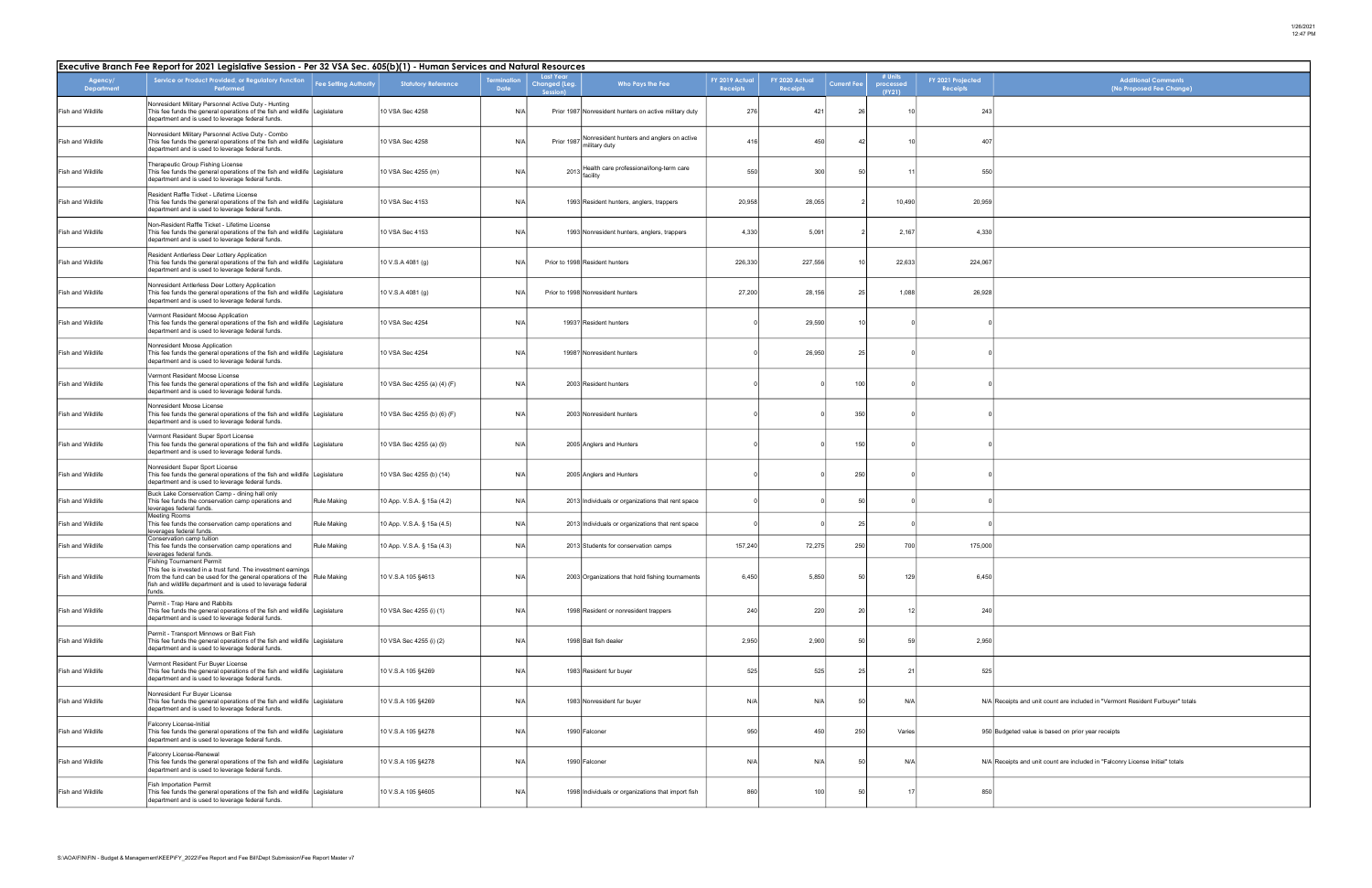| <b>Additional Comments</b>                                                         |
|------------------------------------------------------------------------------------|
| (No Proposed Fee Change)                                                           |
|                                                                                    |
| ipts and unit count are included in "Crossbow Hunting Permit Permanent" totals     |
|                                                                                    |
|                                                                                    |
| ipts and unit count are included in "Tracking Injured Wildlife Application" totals |
| ipts and unit count are included in "Tracking Injured Wildlife Application" totals |
| ipts and unit count are included in "Tracking Injured Wildlife Application" totals |
| ipts and unit count are included in "Tracking Injured Wildlife Application" totals |
|                                                                                    |
| ipts and unit count are included in "Hunting Dog and Field Trial Permits" totals   |
|                                                                                    |
| ipts and unit count are included in "Vermont Resident Bear Dog Permits" totals     |
| ipts and unit count are included in "Vermont Resident Bear Dog Permits" totals     |
|                                                                                    |
| ipts and unit count are included in "Propagation Permit New Application" totals    |
|                                                                                    |
|                                                                                    |
| eted value is based on prior year receipts                                         |
|                                                                                    |
|                                                                                    |
|                                                                                    |
| eted value is based on prior year receipts                                         |
|                                                                                    |

| Executive Branch Fee Report for 2021 Legislative Session - Per 32 VSA Sec. 605(b)(1) - Human Services and Natural Resources |                                                                                                                                                                                                |                              |                            |                           |                                                                   |                            |                            |                    |                                |                                      |                                                                                            |
|-----------------------------------------------------------------------------------------------------------------------------|------------------------------------------------------------------------------------------------------------------------------------------------------------------------------------------------|------------------------------|----------------------------|---------------------------|-------------------------------------------------------------------|----------------------------|----------------------------|--------------------|--------------------------------|--------------------------------------|--------------------------------------------------------------------------------------------|
| Agency/<br>Department                                                                                                       | Service or Product Provided, or Regulatory Function<br>Performed                                                                                                                               | <b>Fee Setting Authority</b> | <b>Statutory Reference</b> | ermination<br><b>Date</b> | <b>Last Year</b><br>Changed (Leg.<br>Who Pays the Fee<br>Session) | FY 2019 Actual<br>Receipts | FY 2020 Actual<br>Receipts | <b>Current Fee</b> | # Units<br>processed<br>(FY21) | FY 2021 Projected<br><b>Receipts</b> | <b>Additional Comments</b><br>(No Proposed Fee Change)                                     |
| Fish and Wildlife                                                                                                           | Wildlife Importation Permit<br>This fee funds the general operations of the fish and wildlife<br>department and is used to leverage federal funds.                                             | Legislature                  | 10 V.S.A 105 §4709         | N/A                       | 2003 Individuals or organizations that import<br>wildlife         | 1,750                      | 1,500                      | 100                |                                | 1,800                                |                                                                                            |
| Fish and Wildlife                                                                                                           | Crossbow Hunting Permit-Permanent<br>This fee funds the general operations of the fish and wildlife Legislature<br>department and is used to leverage federal funds.                           |                              | 10 V.S.A 105 §4711         | N/A                       | 1998 Resident or nonresident hunters                              | 3,855                      | 185                        | 25                 |                                |                                      | 185 Receipts and unit count are included in "Crossbow Hunting Permit Permanent" totals     |
| Fish and Wildlife                                                                                                           | Crossbow Hunting Permit-Temporary<br>This fee funds the general operations of the fish and wildlife Legislature<br>department and is used to leverage federal funds.                           |                              | 10 V.S.A 105 §4711         | N/A                       | 1998 Resident or nonresident hunters                              | N/A                        | N/A                        |                    | N/A                            | N/A                                  |                                                                                            |
| Fish and Wildlife                                                                                                           | Tracking Injured Wildlife-Application<br>This fee funds the general operations of the fish and wildlife Legislature<br>department and is used to leverage federal funds.                       |                              | 10 V.S.A 105 §4712         | N/A                       | 1998 Resident or nonresident trackers                             | 500                        | 875                        | 25                 | 20                             | 500                                  |                                                                                            |
| Fish and Wildlife                                                                                                           | /ermont Resident Tracking Injured Wildlife-Initial<br>Certification<br>This fee funds the general operations of the fish and wildlife<br>department and is used to leverage federal funds.     | Legislature                  | 10 V.S.A 105 §4712         | N/A                       | 1998 Resident trackers                                            | N/A                        | N/A                        | 100                | N/A                            |                                      | N/A Receipts and unit count are included in "Tracking Injured Wildlife Application" totals |
| Fish and Wildlife                                                                                                           | Nonresident Tracking Injured Wildlife-Initial Certification<br>This fee funds the general operations of the fish and wildlife Legislature<br>department and is used to leverage federal funds. |                              | 10 V.S.A 105 §4712         | N/A                       | 1998 Nonresident trackers                                         | N/A                        | N/A                        | 200                | N/A                            |                                      | N/A Receipts and unit count are included in "Tracking Injured Wildlife Application" totals |
| Fish and Wildlife                                                                                                           | Vermont Resident Tracking Injured Wildlife-Renewal<br>This fee funds the general operations of the fish and wildlife Legislature<br>department and is used to leverage federal funds.          |                              | 10 V.S.A 105 §4712         | N/A                       | 1998 Resident trackers                                            | N/A                        | N/A                        | 125                | N/A                            |                                      | N/A Receipts and unit count are included in "Tracking Injured Wildlife Application" totals |
| Fish and Wildlife                                                                                                           | Non resident Tracking Injured Wildlife-Renewal<br>This fee funds the general operations of the fish and wildlife Legislature<br>department and is used to leverage federal funds.              |                              | 10 V.S.A 105 §4712         | N/A                       | 1998 Nonresident trackers                                         | N/A                        | N/A                        | 225                | N/A                            |                                      | N/A Receipts and unit count are included in "Tracking Injured Wildlife Application" totals |
| Fish and Wildlife                                                                                                           | Hunting Dogs and Field Trials Permit<br>This fee funds the general operations of the fish and wildlife Legislature<br>department and is used to leverage federal funds.                        |                              | 10 V.S.A 105 §5002         | N/A                       | 1998 Individuals or organizations that hold field<br>trials       | 1,200                      | 800                        | 50                 | 24                             | 1,200                                |                                                                                            |
| Fish and Wildlife                                                                                                           | <b>Retriever Field Trial Permit</b><br>This fee funds the general operations of the fish and wildlife Legislature<br>department and is used to leverage federal funds.                         |                              | 10 V.S.A 105 §5004         | N/A                       | 1998 Individuals or organizations that hold field                 | N/A                        | N/A                        | -50                | N/A                            |                                      | N/A Receipts and unit count are included in "Hunting Dog and Field Trial Permits" totals   |
| Fish and Wildlife                                                                                                           | Vermont Resident Bear Dog Permit<br>This fee funds the general operations of the fish and wildlife Legislature<br>department and is used to leverage federal funds.                            |                              | 10 V.S.A 105 §5007         | N/A                       | 1998 Resident bear hunters                                        | 7,610                      | 8,570                      | 50                 | 154                            | 7,700                                |                                                                                            |
| Fish and Wildlife                                                                                                           | Nonresident Bear Dog Permit-Application Fee<br>This fee funds the general operations of the fish and wildlife Legislature<br>department and is used to leverage federal funds.                 |                              | 10 V.S.A 105 §5007         | N/A                       | 1998 Nonresident bear hunters                                     | N/A                        | N/A                        | 10                 | N/A                            |                                      | N/A Receipts and unit count are included in "Vermont Resident Bear Dog Permits" totals     |
| Fish and Wildlife                                                                                                           | Nonresident Bear Dog Permit-Permit Fee<br>This fee funds the general operations of the fish and wildlife Legislature<br>department and is used to leverage federal funds.                      |                              | 10 V.S.A 105 §5007         | N/A                       | 1998 Nonresident bear hunters                                     | N/A                        | N/A                        | 200                | N/A                            |                                      | N/A Receipts and unit count are included in "Vermont Resident Bear Dog Permits" totals     |
| Fish and Wildlife                                                                                                           | Propagation Permit-New Application<br>This fee funds the general operations of the fish and wildlife Legislature<br>department and is used to leverage federal funds.                          |                              | 10 VSA Sec 5207a           | N/A                       | 2003 Individuals or organizations that propagate<br>wildlife      | 190                        | 270                        | 50                 |                                | 200                                  |                                                                                            |
| Fish and Wildlife                                                                                                           | Propagation Permit-Renewal Application<br>This fee funds the general operations of the fish and wildlife Legislature<br>department and is used to leverage federal funds.                      |                              | 10 VSA Sec 5207a           | N/A                       | 2003 Individuals or organizations that propagate<br>wildlife      | N/A                        | N/A                        | 10                 | N/A                            |                                      | N/A Receipts and unit count are included in "Propagation Permit New Application" totals    |
| Fish and Wildlife                                                                                                           | Regulated Shooting Ground Permit<br>This fee funds the general operations of the fish and wildlife Legislature<br>department and is used to leverage federal funds.                            |                              | 10 V.S.A 105 §5217         | N/A                       | Resident or nonresident recreational<br>1998<br>shooters          | 475                        | 1,285                      | 100                |                                | 500                                  |                                                                                            |
| Fish and Wildlife                                                                                                           | To reinstate a suspended license<br>This fee funds the general operations of the fish and wildlife Legislature<br>department and is used to leverage federal funds.                            |                              | 10 VSA Sec 4502f           | N/A                       | 2001-2002 Resident or nonresident hunters                         | 5,700                      | 6,400                      | 100                | 57                             | 5,700                                |                                                                                            |
| Fish and Wildlife                                                                                                           | To reinstate a suspended license<br>This fee funds the general operations of the fish and wildlife Legislature<br>department and is used to leverage federal funds.                            |                              | 10 VSA Sec 4514b           | N/A                       | 1989 Resident or nonresident hunters                              | 6,308                      | 6,993                      | various            | Varies                         |                                      | 6,300 Budgeted value is based on prior year receipts                                       |
| Fish and Wildlife                                                                                                           | ISF check fee<br>This fee funds the general operations of the fish and wildlife Legislature<br>department and is used to leverage federal funds.                                               |                              | 32 VSA Sec 404             | N/A                       | 1997 Public                                                       | $\Delta($                  |                            | 20                 |                                | $\Delta($                            |                                                                                            |
| Fish and Wildlife                                                                                                           | Permit<br>This fee funds the general operations of the fish and wildlife Legislature<br>department and is used to leverage federal funds.                                                      |                              | 10 VSA Sec 5215b           | N/A                       | 1998 Wildlife rehabbers                                           | 300                        |                            | 50                 |                                | 300                                  |                                                                                            |
| Fish and Wildlife                                                                                                           | Auction bid for moose permit<br>This fee funds the general operations of the fish and wildlife Legislature<br>department and is used to leverage federal funds.                                |                              | 10 VSA Sec 4254i           | N/A                       | 2003 Resident or nonresident moose hunters                        | 43,073                     |                            | various            |                                |                                      |                                                                                            |
| Fish and Wildlife                                                                                                           | Permit for use of department land<br>This fee funds the general operations of the fish and wildlife Legislature<br>department and is used to leverage federal funds.                           |                              | 10 VSA Sec 4132e           | N/A                       | 2007 Public                                                       | 8,100                      | 11,050                     | various            | Varies                         |                                      | 8,100 Budgeted value is based on prior year receipts                                       |
| Fish and Wildlife                                                                                                           | Fishing business annual permit<br>This fee funds the general operations of the fish and wildlife Legislature<br>department and is used to leverage federal funds.                              |                              | 10 V.S.A 105 §5228         | N/A                       | 1993 Holder of private pond                                       |                            | 50                         | 50                 |                                |                                      |                                                                                            |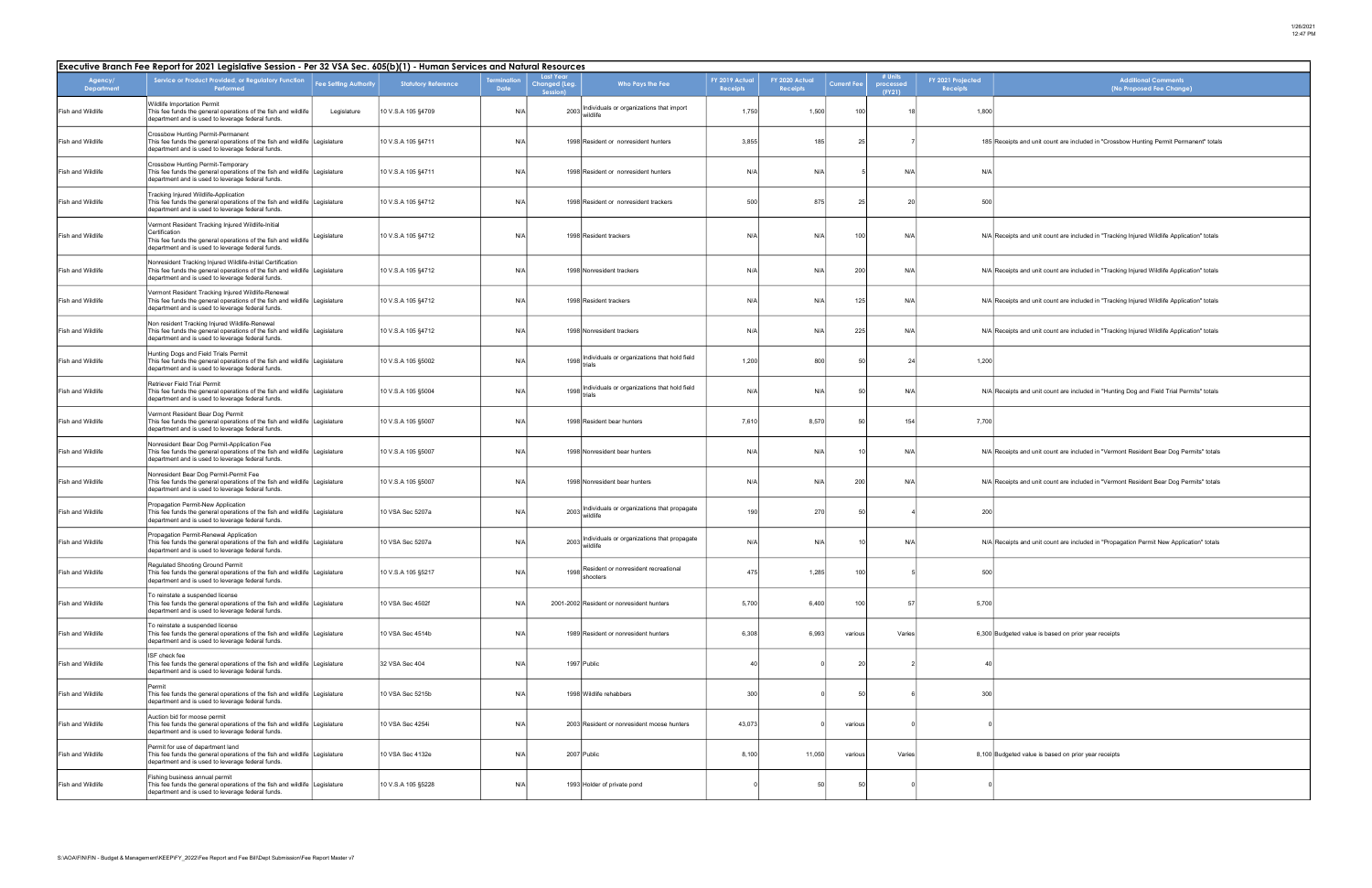| <b>Additional Comments</b>                                                                   |
|----------------------------------------------------------------------------------------------|
| (No Proposed Fee Change)                                                                     |
|                                                                                              |
|                                                                                              |
|                                                                                              |
|                                                                                              |
|                                                                                              |
| jeted value is based on prior year receipts                                                  |
|                                                                                              |
|                                                                                              |
|                                                                                              |
| jeted value is based on prior year receipts                                                  |
|                                                                                              |
|                                                                                              |
|                                                                                              |
|                                                                                              |
| jeted value is based on estimate from program that oversees timber harvests. Fee set by bid. |
| jeted value is based on prior year receipts                                                  |
|                                                                                              |
|                                                                                              |
|                                                                                              |
|                                                                                              |
|                                                                                              |
|                                                                                              |
|                                                                                              |
|                                                                                              |
|                                                                                              |
|                                                                                              |
|                                                                                              |
|                                                                                              |
|                                                                                              |
|                                                                                              |
|                                                                                              |
|                                                                                              |
|                                                                                              |
|                                                                                              |
|                                                                                              |
|                                                                                              |
|                                                                                              |
|                                                                                              |
|                                                                                              |
|                                                                                              |
|                                                                                              |
|                                                                                              |
|                                                                                              |
|                                                                                              |
|                                                                                              |
|                                                                                              |
|                                                                                              |
|                                                                                              |
|                                                                                              |
|                                                                                              |
|                                                                                              |
|                                                                                              |
|                                                                                              |
|                                                                                              |

| Executive Branch Fee Report for 2021 Legislative Session - Per 32 VSA Sec. 605(b)(1) - Human Services and Natural Resources |                                                                                                                                                                  |                                 |                                            |                          |                                               |                                                                                                                                   |                           |                            |                    |                                |                                      |                                                                                                        |
|-----------------------------------------------------------------------------------------------------------------------------|------------------------------------------------------------------------------------------------------------------------------------------------------------------|---------------------------------|--------------------------------------------|--------------------------|-----------------------------------------------|-----------------------------------------------------------------------------------------------------------------------------------|---------------------------|----------------------------|--------------------|--------------------------------|--------------------------------------|--------------------------------------------------------------------------------------------------------|
| Agency/<br><b>Department</b>                                                                                                | Service or Product Provided, or Regulatory Function<br>Performed                                                                                                 | Fee Setting Authority           | <b>Statutory Reference</b>                 | rminatior<br><b>Date</b> | <b>Last Year</b><br>Changed (Leg.<br>Session) | Who Pays the Fee                                                                                                                  | FY 2019 Actuc<br>Receipts | FY 2020 Actual<br>Receipts | <b>Current Fee</b> | # Units<br>processed<br>(FY21) | FY 2021 Projected<br><b>Receipts</b> | <b>Additional Comments</b><br>(No Proposed Fee Change)                                                 |
| Fish and Wildlife                                                                                                           | Controlled waterfowl hunt<br>This fee funds the general operations of the fish and wildlife Legislature<br>department and is used to leverage federal funds.     |                                 | 25 V.S.A Appendix §15a                     | N/A                      |                                               | 2013 Resident or nonresident waterfowl hunters                                                                                    | 2,026                     | 840                        |                    | 202                            | 2,020                                |                                                                                                        |
| Fish and Wildlife                                                                                                           | Private pond stocking<br>This fee funds the general operations of the fish and wildlife Legislature<br>department and is used to leverage federal funds.         |                                 | 10 V.S.A 105 §4605                         | N/A                      |                                               | 2017 Holder of private pond                                                                                                       | 350                       | 50                         | 50                 |                                | 350                                  |                                                                                                        |
| Fish and Wildlife                                                                                                           | License restatement fee<br>This fee funds the general operations of the fish and wildlife Rule Making<br>department and is used to leverage federal funds.       |                                 | 10 App V.S.A § 16                          | N/A                      |                                               | 1998 Hunters or anglers                                                                                                           | 364                       | 360                        | various            | Varies                         |                                      | 360 Budgeted value is based on prior year receipts                                                     |
| Fish and Wildlife                                                                                                           | Scientific collection permits<br>This fee funds the general operations of the fish and wildlife Legislature<br>department and is used to leverage federal funds. |                                 | 10 V.S.A 105 §4152                         | N/A                      |                                               | Individual or organization that collects fish or<br>1991 wildlife<br>or fish and wildlife parts                                   | 300                       | 50                         | 50                 |                                | 50                                   |                                                                                                        |
| Fish and Wildlife                                                                                                           | Agriculture leases<br>This fee funds the general operations of the fish and wildlife Rule Making<br>department and is used to leverage federal funds.            |                                 | 10 App. V.S.A. § 15a                       | N/A                      |                                               | 2013 Farmers that lease agricultural lands                                                                                        | 11,869                    | 7,549                      | various            | Varies                         |                                      | 10,600 Budgeted value is based on prior year receipts                                                  |
| Fish and Wildlife                                                                                                           | West Mt. camp leases<br>Management of roads at West Mt. WMA                                                                                                      | Rule Making                     | 10 App. V.S.A. § 15a                       | N/A                      |                                               | 2013 West Mountain camp owners                                                                                                    | 41,500                    | 51,475                     | 775                | 60                             | 46,500                               |                                                                                                        |
| Fish and Wildlife                                                                                                           | Lease fee<br>This fee funds the general operations of the fish and wildlife Rule Making<br>department and is used to leverage federal funds.                     |                                 | 10 App. V.S.A. § 15a                       | N/A                      |                                               | 2013 Communication companies                                                                                                      |                           | 6,841                      | various            | Varies                         |                                      |                                                                                                        |
| Fish and Wildlife                                                                                                           | Sale of timber on department lands<br>Matching share to federal funds for WMA management                                                                         | Other - Explain in<br>comments: | 10 App. V.S.A. § 15a                       | N/A                      |                                               | 2013 Timber companies                                                                                                             | 83,555                    | 97,657                     | Varies             | Varies                         |                                      | 75,000 Budgeted value is based on estimate from program that oversees timber harvests. Fee set by bid. |
| Fish and Wildlife                                                                                                           | Sale of fish eggs                                                                                                                                                | <b>Rule Making</b>              | 10 App. V.S.A. § 117                       | N/A                      |                                               | 1994 Private fish culture companies                                                                                               | 6,600                     | 6,300                      | various            | Varies                         |                                      | 6,600 Budgeted value is based on prior year receipts                                                   |
| <b>Total F&amp;W</b>                                                                                                        | Fish culture operations                                                                                                                                          |                                 |                                            |                          |                                               |                                                                                                                                   | 7,762,956                 | 8,498,288                  |                    | 260,415                        | 7,877,060                            |                                                                                                        |
| <b>Environmental Conservation</b>                                                                                           | Surface water use fee for authorize<br>withdrawals issued under Section 401, Stream Alteration<br>Permit, or Dam Safety Order                                    | egislature                      | 3VSA*§*2822*j*2*B*30                       |                          |                                               | 2013 Businesses (snowmaking/hydro power)<br>Owners of existing development required to                                            |                           |                            | 20,000             |                                | 40,000                               |                                                                                                        |
| <b>Environmental Conservation</b><br>Environmental Conservation                                                             | Administrative Amendment Fee<br>Air Pollution Control Permits - administrative change                                                                            | Legislature<br>egislature       | 3VSA*§*2822*j*23<br>3VSA*§*2822*j*1*A*i*II |                          |                                               | Pre-2009 seek permit coverage because of their<br>impact to impaired waters<br>2013 Permit applicant.                             | 5,520<br>600              | 2,400<br>1,650             | 240<br>150         |                                | 1,200<br>750                         |                                                                                                        |
| Environmental Conservation                                                                                                  | Air Pollution Control Permits - Ambient Air monitoring                                                                                                           | Legislature                     | 3VSA*§*2822*j*1*A*ii*V                     |                          |                                               | 2013 Permit applicant.                                                                                                            |                           |                            | 2,000              |                                |                                      |                                                                                                        |
| Environmental Conservation<br><b>Environmental Conservation</b>                                                             | Air Pollution Control Permits - Source Emission Testing<br>Administrative Processing Fee - Wastewater General<br>Permit                                          | egislature<br>Legislature       | 3VSA*§*2822*j*1*A*ii*IV<br>3VSA*§*2822*j*2 |                          | 2016                                          | 2013 Permit applicant.<br>municipalities, the rate payers on municipal<br>sewage systems, and industrial dischargers              |                           |                            | 2,000<br>240       |                                | 1,920                                |                                                                                                        |
| <b>Environmental Conservation</b>                                                                                           | Administrative Processing Fee Municipal/Industrial Appls                                                                                                         | egislature                      | 3VSA*§*2822*j*2                            |                          |                                               | 2016 developers/landowners/municipalities                                                                                         | 2,160                     | 7,305                      | 240                | 20                             | 4,800                                |                                                                                                        |
| Environmental Conservation                                                                                                  | Air Pollution Control Permits - engineering review                                                                                                               | egislature                      | 3VSA*§*2822*j*1*A*ii*l                     |                          |                                               | 2013 Permit applicant.                                                                                                            | 6,000                     | 20,000                     | 2,000              |                                | 10,000                               |                                                                                                        |
| Environmental Conservation                                                                                                  | Air Pollution Control Permits - Base fee Stationary Source                                                                                                       | egislature.                     | 3VSA*§*2822*j*1*A*i*I*aa                   |                          |                                               | 2013 Permit applicant.                                                                                                            |                           |                            | 15,000             |                                |                                      |                                                                                                        |
| <b>Environmental Conservation</b>                                                                                           | Air Pollution Control Permits - Base fee non-stationary<br>source                                                                                                | Legislature                     | 3VSA*§*2822*j*1*A*i*I*bb                   |                          |                                               | 2013 Permit applicant.                                                                                                            | 21,000                    | 40,000                     | 2,000              |                                | 20,000                               |                                                                                                        |
| Environmental Conservation<br>nvironmental Conservation                                                                     | Air Pollution Control Permits - impact analysis<br>MSGP Admin Proc fee                                                                                           | Legislature<br>Legislature      | 3VSA*§*2822*j*1*A*ii*II<br>3VSA*§*2822*j*2 |                          |                                               | 2013 Permit applicant.<br>2016 developers/landowners/municipalities                                                               | 3,840                     | 2,400                      | 2,000<br>240       | 15 <sup>1</sup>                | 2,000<br>3,600                       |                                                                                                        |
| <b>Environmental Conservation</b>                                                                                           | GP Class A Admin Proc fee (9010/9015)                                                                                                                            | Legislature                     | 3VSA*§*2822*j*2                            |                          |                                               | 2016 developers/landowners/municipalities                                                                                         | 240                       |                            | $\frac{240}{240}$  |                                | 720                                  |                                                                                                        |
| <b>Environmental Conservation</b><br><b>Environmental Conservation</b>                                                      | GP Class B Admin Proc fee (9010/9015/MSGP/RDA)<br>Stormwater Administrative Processing Fee - Class A                                                             | egislature<br>Legislature       | 3VSA*§*2822*j*2<br>3VSA*§*2822*j*2         |                          |                                               | 2016 developers/landowners/municipalities<br>2016 Developers and Landowners                                                       | 78,480<br>480             | 83,280<br>240              | 240                | 200                            | 48,000<br>240                        |                                                                                                        |
| Environmental Conservation                                                                                                  | Ind pmt Class B Admin Proc fee (INDS, INDO, RDA, MSGP) Legislature                                                                                               |                                 | 3VSA*§*2822*j*2                            |                          |                                               | 2016 developers/landowners/municipalities                                                                                         | 13,540                    | 12,240                     | 240                |                                | 20,400                               |                                                                                                        |
| Environmental Conservation                                                                                                  | Administrative Processing Fee Pretreatment Appls                                                                                                                 | egislature                      | 3VSA*§*2822*j*2                            |                          |                                               | 2016 developers/landowners/municipalities                                                                                         |                           |                            | 240                |                                | 2,160                                |                                                                                                        |
| <b>Environmental Conservation</b>                                                                                           | Air Pollution Control Permits - Public Comment<br>Registration per lb. of emissions - Non-Title V. Not to                                                        | egislature                      | 3VSA*§*2822*j*1*A*ii*VI                    |                          |                                               | 2013 Permit applicant.                                                                                                            |                           |                            | 500                |                                |                                      |                                                                                                        |
| <b>Environmental Conservation</b>                                                                                           | exceed \$64,000<br>Registration per lb. of emissions - Title V. Not to exceed                                                                                    | Legislature                     | 3VSA*§*2822*j*1*B*ii                       |                          |                                               | 2013 Permit applicant.                                                                                                            |                           |                            |                    |                                |                                      |                                                                                                        |
| Environmental Conservatior                                                                                                  | \$64,000                                                                                                                                                         | Legislature                     | 3VSA*§*2822*j*1*B*ii                       |                          |                                               | 2013 Permit applicant.                                                                                                            |                           |                            |                    |                                |                                      |                                                                                                        |
| <b>Environmental Conservation</b>                                                                                           | Air Pollution Control Permits - Emissions Audits<br>review of stewardship plans. Collection & recycling of                                                       | Legislature                     | 3VSA*§*2822*j*1*A*ii*III<br>10VSA*§*7594   |                          |                                               | 2013 Permit applicant.                                                                                                            |                           | 2,000                      | 2,000              |                                | 2,000                                |                                                                                                        |
| <b>Environmental Conservation</b>                                                                                           | oroduct                                                                                                                                                          | Legislature                     |                                            |                          |                                               | 2013 Manufacturers                                                                                                                | 15,000                    | 15,000                     | 15,000             |                                | 15,000                               |                                                                                                        |
| <b>Environmental Conservation</b>                                                                                           | Aquatic Nuisance bottom barriers all other waters                                                                                                                | Legislature                     | 3VSA*§*2822*j*13*B*ii                      |                          |                                               | 2001 Landowners                                                                                                                   |                           | 150                        | 75                 |                                | 375                                  |                                                                                                        |
| <b>Environmental Conservation</b>                                                                                           | Wetlands Buffer - General Permit Fee                                                                                                                             | Legislature                     | 3VSA*§*2822*j*26*B                         |                          |                                               | 2013 Developers and landowners; municipalities                                                                                    | 18,234                    | 14,356                     |                    | 40,000                         | 10,000                               |                                                                                                        |
| <b>Environmental Conservation</b>                                                                                           | Wetlands Buffer - Individual Permit Fee                                                                                                                          | Legislature                     | 3VSA*§*2822*j*26*B                         |                          |                                               | 2013 Developers and landowners; municipalities                                                                                    | 284,285                   | 186,790                    |                    | 800,000                        | 200,000                              |                                                                                                        |
| <b>Environmental Conservation</b>                                                                                           | Wetland permit application for conversion of Class II<br>wetlands to cropland                                                                                    | Legislature                     | 3VSA*§*2822*j*26*C                         |                          |                                               | 2001 Developers and landowners; municipalities                                                                                    |                           |                            | 200                |                                | 400                                  |                                                                                                        |
| <b>Environmental Conservation</b>                                                                                           | Application for authorization to construct or alter a dam -<br>minimum fee                                                                                       | egislature                      | 3VSA*§*2822*j*12*A                         |                          | 2016                                          | Applicant (owner of dam) to construct or alter<br>a dam                                                                           | 1,000                     | 3,500                      | 1,000              |                                | 3,000                                |                                                                                                        |
| <b>Environmental Conservation</b>                                                                                           | Application for authorization to construct or alter a dam - fee<br>above minimum fee                                                                             | Legislature                     | 3VSA*§*2822*j*12*A                         |                          | 2016                                          | Applicant (owner of dam) to construct or alter<br>a dam                                                                           | 4,570                     | 8,790                      |                    | 900,000                        | 9,000                                |                                                                                                        |
| <b>Environmental Conservation</b>                                                                                           | Heating fuel distributor licensing fee is used for cleanup of<br>heating oil releases                                                                            | Legislature                     | 10VSA*§*1941*b                             |                          |                                               | Fuel Dealers - the fee is assessed on the<br>2013 bulk retail sale of heating oil, kerosene, or<br>dyed diesel sold in the state. | 1,397,422                 | 1,357,909                  |                    | 110,000,000                    | 1,100,000                            |                                                                                                        |
| <b>Environmental Conservation</b>                                                                                           | Motor fuel distributor licensing fee is used for cleanup of<br>motor fuel releases                                                                               | Legislature                     | 10VSA*§*1941*a                             |                          | 201                                           | Every motor fuel distributor, dealer, or user<br>as defined in 23 V.S.A. Ch. 27 & 28                                              | 3,840,659                 | 3,539,938                  |                    | 380,000,000                    | 3,800,000                            |                                                                                                        |
| <b>Environmental Conservation</b>                                                                                           | Dam Registration - High Risk                                                                                                                                     | Legislature                     | 3VSA*§*2822*j*12*B*iii                     |                          | 2016                                          | Dam owners (state entity, private businesses<br>and landowners                                                                    | 30,000                    | 52,200                     | 1,000              |                                | 41,000                               |                                                                                                        |
| <b>Environmental Conservation</b>                                                                                           | Dam Registration - Low Risk                                                                                                                                      | Legislature                     | 3VSA*§*2822*j*12*B*i                       |                          | 2016                                          | Dam owners (state entity, private businesses<br>and landowners                                                                    | 28,794                    | 56,856                     | 200                | 262                            | 52,400                               |                                                                                                        |
| <b>Environmental Conservation</b>                                                                                           | Dam Registration - Moderate Risk                                                                                                                                 | Legislature                     | 3VSA*§*2822*j*12*B*ii                      |                          | 2016                                          | Dam owners (state entity, private businesses<br>and landowners                                                                    | 27,300                    | 46,200                     | 350                | 110                            | 38,500                               |                                                                                                        |
| <b>Environmental Conservation</b>                                                                                           | Flood Hazard Area - Individual permit - state facilities                                                                                                         | Legislature                     | 3VSA*§*2822*j*11*G                         |                          | 2016                                          | Section 248 project developers, farm and<br>ogging projects and state agencies                                                    |                           |                            | 350                |                                | 1,050                                |                                                                                                        |
| <b>Environmental Conservation</b>                                                                                           | Flood Hazard Area - Municipal review - not requiring<br>hydraulic or hydrologic modeling                                                                         | Legislature                     | 3VSA*§*2822*j*11*l                         |                          |                                               | Flood hazard area; municipal review;<br>2016 projects not requiring hydraulic or hydrologic<br>modeling:                          |                           |                            | 200                |                                |                                      |                                                                                                        |
| <b>Environmental Conservation</b>                                                                                           | Flood Hazard Area - Municipal reviews - requiring hydraulic<br>or hydrologic modeling                                                                            | Legislature                     | 3VSA*§*2822*j*11*H                         |                          |                                               | 2016 Developers                                                                                                                   |                           |                            | 200                |                                | 200                                  |                                                                                                        |
|                                                                                                                             |                                                                                                                                                                  |                                 |                                            |                          |                                               |                                                                                                                                   |                           |                            |                    |                                |                                      |                                                                                                        |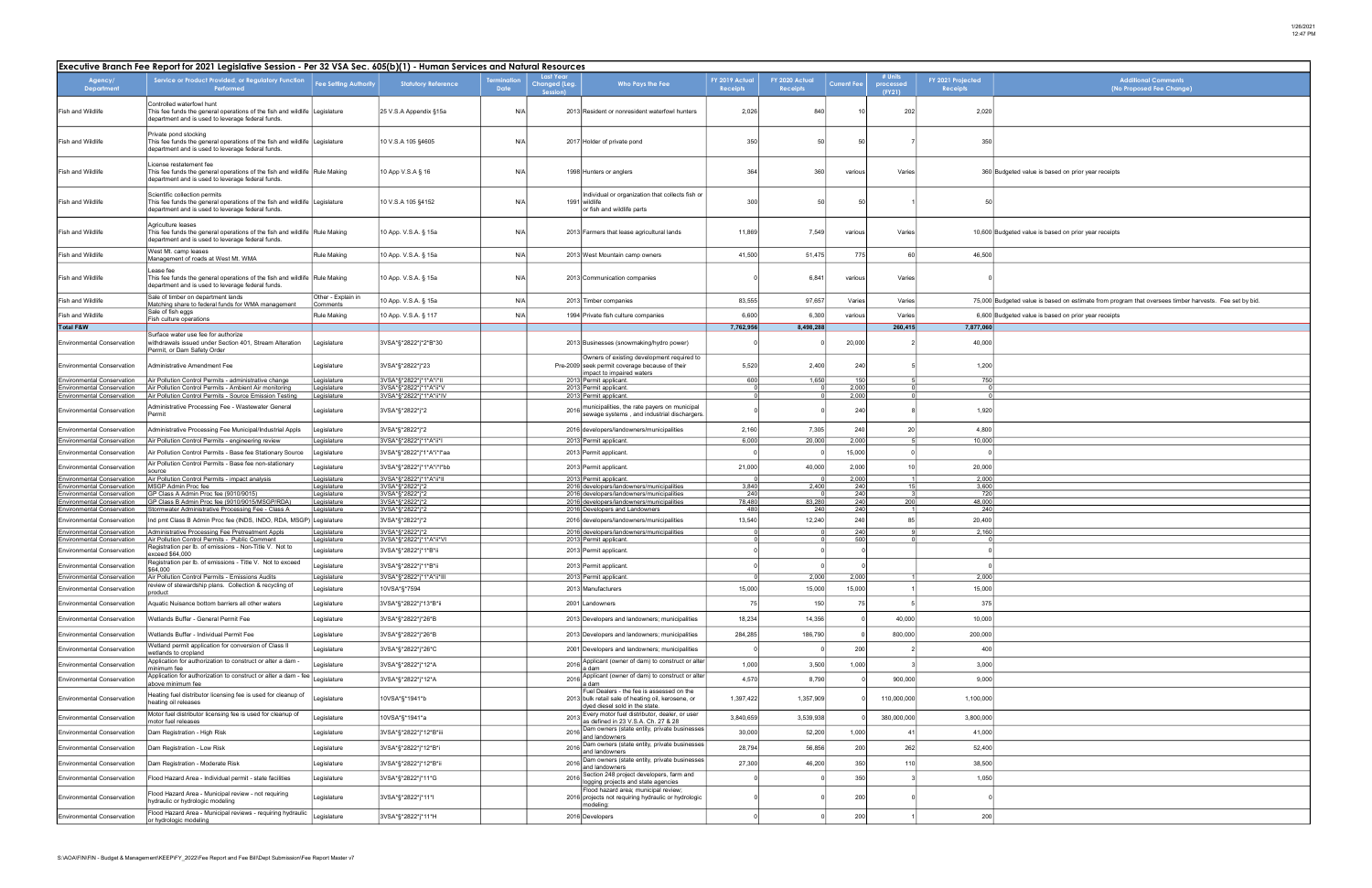| Additional Comments<br>(No Proposed Fee Change) |
|-------------------------------------------------|
|                                                 |
|                                                 |
|                                                 |
|                                                 |
|                                                 |
|                                                 |
|                                                 |
|                                                 |
|                                                 |
|                                                 |
|                                                 |
|                                                 |
|                                                 |
|                                                 |
|                                                 |
|                                                 |
|                                                 |
|                                                 |
|                                                 |
|                                                 |
|                                                 |
|                                                 |
|                                                 |
|                                                 |
|                                                 |
|                                                 |
|                                                 |
|                                                 |
|                                                 |
|                                                 |
|                                                 |
|                                                 |
|                                                 |
|                                                 |
|                                                 |
|                                                 |
|                                                 |
|                                                 |
|                                                 |
|                                                 |
|                                                 |
|                                                 |
|                                                 |
|                                                 |
|                                                 |
|                                                 |
|                                                 |
|                                                 |
|                                                 |
|                                                 |
|                                                 |
|                                                 |
|                                                 |
|                                                 |

|                                                                | Executive Branch Fee Report for 2021 Legislative Session - Per 32 VSA Sec. 605(b)(1) - Human Services and Natural Resources |                              |                                        |                           |                                               |                                                                                                                                                                               |                            |                                   |                    |                                |                                      |
|----------------------------------------------------------------|-----------------------------------------------------------------------------------------------------------------------------|------------------------------|----------------------------------------|---------------------------|-----------------------------------------------|-------------------------------------------------------------------------------------------------------------------------------------------------------------------------------|----------------------------|-----------------------------------|--------------------|--------------------------------|--------------------------------------|
| Agency/<br>Department                                          | Service or Product Provided, or Regulatory Function<br>Performed                                                            | <b>Fee Setting Authority</b> | <b>Statutory Reference</b>             | ermination<br><b>Date</b> | <b>Last Year</b><br>Changed (Leg.<br>Session) | Who Pays the Fee                                                                                                                                                              | FY 2019 Actual<br>Receipts | FY 2020 Actual<br><b>Receipts</b> | <b>Current Fee</b> | # Units<br>processed<br>(FY21) | FY 2021 Projected<br><b>Receipts</b> |
| <b>Environmental Conservation</b>                              | Simplification of Hazardous Air Contaminant - Known or<br>suspected to cause cancer                                         | Legislature                  | 3VSA*§*2822*k*2*C                      |                           |                                               | Facilities with actual annual aggregate<br>2016 emissions of all air contaminants of 5 tons or<br>greater.                                                                    | 101,836                    | 90,31                             |                    | 70,000                         | 66,500                               |
| <b>Environmental Conservation</b>                              | Hazardous Air Contaminant Fuel Surcharge - Diesel<br>Generator                                                              | Legislature                  | 3VSA*§*2822*k*1*F                      |                           | 2016                                          | Facilities burning specified fuel / with<br>specified combustion technology, and having<br>actual annual aggregate emissions of all air<br>contaminants of 5 tons or greater. | 6,680                      | 610                               |                    | 850,000                        | 4,675                                |
| <b>Environmental Conservation</b>                              | Hazardous Air Contaminant Fuel Surcharge - #2 Oil                                                                           | Legislature                  | 3VSA*§*2822*k*1*C                      |                           | 2016                                          | Facilities burning specified fuel / with<br>specified combustion technology, and having<br>actual annual aggregate emissions of all air<br>contaminants of 5 tons or greater. | 1,683                      | 552                               |                    | 3,000,000                      | 1,500                                |
| <b>Environmental Conservation</b>                              | Hazardous Air Contaminant Fuel Surcharge - Gas Turbine<br>sing #2                                                           | Legislature                  | 3VSA*§*2822*k*1*G                      |                           | 2016                                          | Facilities burning specified fuel / with<br>specified combustion technology, and having<br>actual annual aggregate emissions of all air<br>contaminants of 5 tons or greater. | 433                        |                                   |                    |                                |                                      |
| <b>Environmental Conservation</b>                              | Simplification of Hazardous Air Contaminant - Chronic<br>System Toxicity                                                    | Legislature                  | 3VSA*§*2822*k*2*B                      |                           |                                               | Facilities with actual annual aggregate<br>2016 emissions of all air contaminants of 5 tons or<br>greater.                                                                    | 32,848                     | 23,954                            |                    | 1,075,000                      | 43,000                               |
| <b>Environmental Conservation</b>                              | Simplification of Hazardous Air Contaminant - Short term<br>rritants                                                        | Legislature                  | 3VSA*§*2822*k*2*A                      |                           |                                               | Facilities with actual annual aggregate<br>2016 emissions of all air contaminants of 5 tons or<br>areater.                                                                    | 407                        | 346                               |                    | 19,000                         | 380                                  |
| <b>Environmental Conservation</b>                              | Hazardous Air Contaminant Fuel Surcharge - Propane                                                                          | Legislature                  | 3VSA*§*2822*k*1*D                      |                           | 2013                                          | Facilities burning specified fuel / with<br>specified combustion technology, and having<br>actual annual aggregate emissions of all air<br>contaminants of 5 tons or greater. | 1,818                      | 558                               |                    | 6,000,000                      | 1,800                                |
| <b>Environmental Conservation</b>                              | Hazardous Air Contaminant Fuel Surcharge - Natural Gas                                                                      | Legislature                  | 3VSA*§*2822*k*1*E                      |                           | 2016                                          | Facilities burning specified fuel / with<br>specified combustion technology, and having<br>actual annual aggregate emissions of all air<br>contaminants of 5 tons or greater. | 12,148                     | 9,889                             |                    | 4,500                          | 12,353                               |
| <b>Environmental Conservation</b>                              | Hazardous Air Contaminant Fuel Surcharge - # 4, 5, 6 or<br>used Oil                                                         | egislature                   | 3VSA*§*2822*k*1*B                      |                           | 2016                                          | Facilities burning specified fuel / with<br>specified combustion technology, and having<br>actual annual aggregate emissions of all air<br>contaminants of 5 tons or greater. | 3,864                      | 1,314                             |                    | 2,000,000                      | 3,000                                |
| <b>Environmental Conservation</b>                              | Hazardous Air Contaminant Fuel Surcharge - Wood                                                                             | Legislature                  | 3VSA*§*2822*k*1*A*i                    |                           | 2016                                          | Facilities burning specified fuel / with<br>specified combustion technology, and having<br>actual annual aggregate emissions of all air<br>contaminants of 5 tons or greater. | 25,864                     | 19,258                            |                    | 140,000                        | 26,810                               |
| <b>Environmental Conservation</b>                              | Hazardous Air Contaminant Fuel Surcharge - Wood Utility                                                                     | Legislature                  | 3VSA*§*2822*k*1*A*ii                   |                           | 2016                                          | Facilities burning specified fuel / with<br>specified combustion technology, and having<br>actual annual aggregate emissions of all air<br>contaminants of 5 tons or greater. | 55,709                     | 13,090                            |                    | 690,000                        | 41,883                               |
| <b>Environmental Conservation</b>                              | Haz Waste Haulers - Modification                                                                                            | Legislature                  | 3VSA*§*2822*j*9*B                      |                           |                                               | 2013 Hazardous Waste Haulers                                                                                                                                                  | 48,625                     | 38,000                            | 125                | 266                            | 33,250                               |
| nvironmental Conservation<br><b>Environmental Conservation</b> | Haz Waste Haulers - New<br>Haz Waste Haulers - Renewal                                                                      | Legislature<br>Legislature   | 3VSA*§*2822*j*9*B<br>3VSA*§*2822*j*9*B |                           |                                               | 2013 Hazardous Waste Haulers<br>2013 Hazardous Waste Haulers                                                                                                                  | 56,475<br>194,250          | 27,575<br>129,737                 | 125<br>125         | 118<br>1,511                   | 14,750<br>188,875                    |
| <b>Environmental Conservation</b>                              | ndirect Discharge - Individual Permit Application                                                                           | Legislature                  | 3VSA*§*2822*j*2*A                      |                           | 2016                                          | Businesses/permit applicant                                                                                                                                                   | 7,920                      | 4,800                             | 240                | 30                             | 7,200                                |
| <b>Environmental Conservation</b>                              | Indirected Discharge - Individual Permit                                                                                    | Legislature                  | 3VSA*§*2822*j*2*A*iv*l                 |                           | Pre-2009                                      | Businesses/permit applicant                                                                                                                                                   | 1,939                      |                                   |                    | 30,000                         | 2,400                                |
| <b>Environmental Conservation</b>                              | Indirect Discharge - Individual Permit Base Fee                                                                             | Legislature                  | 3VSA*§*2822*j*2*A*iv*l                 |                           | Pre-2009                                      | Businesses/permit applicant                                                                                                                                                   | 3,910                      |                                   | 1,755              |                                | 7,020                                |
| <b>Environmental Conservation</b>                              | Indirect Discharge - Admin Processing Fee                                                                                   | Legislature                  | 3VSA*§*2822*j*2*A                      |                           | 2016                                          | Businesses/permit applicant                                                                                                                                                   | 720                        |                                   | 240                |                                | 720                                  |
| <b>Environmental Conservation</b>                              | Indirect Discharge non -sewage- Minimum Fee                                                                                 | Legislature                  | 3VSA*§*2822*j*2*A*iv*II                |                           | Pre - 2009                                    | Businesses/permit applicant                                                                                                                                                   | 400                        |                                   | 400                |                                | 800                                  |
| <b>Environmental Conservation</b>                              | Indirect Discharge - Individual Permit Base Fee - Annual                                                                    | Legislature                  | 3VSA*§*2822*j*2*B*v*I*aa               |                           | 2010                                          | Owner/operator of land-based treatment and<br>disposal system                                                                                                                 | 49,803                     | 37,400                            | 400                | 92                             | 36,800                               |
| <b>Environmental Conservation</b>                              | Indirect Discharge - Individual Permit Fee - Annual                                                                         | Legislature                  | 3VSA*§*2822*j*2*B*v*I*aa               |                           | 2010                                          | Owner/operator of land-based treatment and<br>disposal system                                                                                                                 | 92,976                     | 117,546                           |                    | 3,002,500                      | 105,088                              |
| <b>Environmental Conservation</b>                              | Indirect Discharge - Individual Permit Max Fee                                                                              | Legislature                  | 3VSA*§*2822*j*2*B*v*l*aa               |                           | 2010                                          | Owner/operator of land-based treatment and<br>disposal system                                                                                                                 |                            |                                   | 27,500             |                                |                                      |
| <b>Environmental Conservation</b>                              | Indirect Sewer Discharge - General Permit                                                                                   | Legislature                  | 3VSA*§*2822*j*2*A                      |                           | 2016                                          | Businesses/permit applicant                                                                                                                                                   | 17,520                     | 480                               | 240                |                                | 480                                  |
| <b>Environmental Conservation</b>                              | Indirect Sewer Discharge - General Permit - Annual                                                                          | Legislature                  | 3VSA*§*2822*j*2*B*v*I*bb               |                           |                                               | Pre - 2009 Owner/operator of land-based treatment and                                                                                                                         | 14,080                     | 17,600                            | 220                | 83                             | 18,260                               |
| Environmental Conservation                                     | facilities that crush or shred junk motor vehicles                                                                          | Legislature                  | 3VSA*§*2822*j*29*A                     |                           |                                               | disposal system<br>2010 Business owners (salvage yards)                                                                                                                       | 38,750                     | 27,500                            | 1,250              | 22                             | 27,500                               |
| <b>Environmental Conservation</b>                              | facilities that accept or dismantle junk motor vehicles<br>facilities that manage junk on site excluding junk motor         | Legislature                  | 3VSA*§*2822*j*29*B                     |                           |                                               | 2010 Business owners (salvage yards)                                                                                                                                          | 24,000                     | 38,200                            | 750                | 51                             | 38,250                               |
| <b>Environmental Conservation</b>                              | facilities primary activity is handling total-loss vehicles from                                                            | Legislature                  | 3VSA*§*2822*j*29*C                     |                           |                                               | 2010 Business owners (salvage yards)                                                                                                                                          | 4,350                      | 1,750                             | 350                |                                | 1,750                                |
| <b>Environmental Conservation</b>                              | nsurance companies                                                                                                          | Legislature                  | 3VSA*§*2822*j*29*D                     |                           |                                               | 2010 Business owners (salvage yards)                                                                                                                                          | 600                        | 2,300                             | 300                |                                | 2,400                                |
| <b>Environmental Conservation</b>                              | Lake Encroachment Permit Erosion Control Project - Non<br>Structural Fee                                                    | Legislature                  | 3VSA*§*2822*j*10*A                     |                           | Pre-2009                                      | developers/landowners - Person seeking to<br>encroach on a surface water                                                                                                      | 1,445                      | 2,015                             | 155                | 14                             | 2,170                                |
| <b>Environmental Conservation</b>                              | Lake Encroachment Permit Erosion Control Project -<br>Structural Fee                                                        | Legislature                  | 3VSA*§*2822*j*10*B                     |                           | 2010                                          | developers/landowners - Person seeking to<br>encroach on a surface water                                                                                                      | 4,000                      | 2,370                             | 250                | 14                             | 3,500                                |
| <b>Environmental Conservation</b>                              | Lake Encroachment Permit Other Project Type Base Fee                                                                        | Legislature                  | 3VSA*§*2822*j*10*C                     |                           |                                               | 2010 developers/landowners - Person seeking to<br>encroach on a surface water                                                                                                 | 4,800                      | 6,911                             | 300                | 30                             | 9,000                                |
| <b>Environmental Conservation</b>                              | ake Encroachment Permit Other Project Permit Fee                                                                            | Legislature                  | 3VSA*§*2822*j*10*C                     |                           | 2010                                          | developers/landowners - Person seeking to<br>encroach on a surface water                                                                                                      | 5,117                      | 13,025                            |                    | 4,000,000                      | 40,000                               |
| <b>Environmental Conservation</b>                              | Lake Encroachment Permit Other Project Permit Fee -<br>Maximum                                                              | Legislature                  | 3VSA*§*2822*j*10*C                     |                           | Pre-2009                                      | developers/landowners - Person seeking to<br>encroach on a surface water                                                                                                      |                            |                                   | 20,000             |                                | 20,000                               |
| <b>Environmental Conservation</b>                              | Underground Storage Tank Program                                                                                            | Legislature                  | 3VSA*§*2822*j*16                       |                           |                                               | 2013 Underground Storage tank owners                                                                                                                                          | 202,551                    | 196,795                           | 125                | 1,520                          | 190,000                              |
| <b>Environmental Conservation</b>                              | Operating Fee - Wastewater Industrial minimum                                                                               | Legislature                  | 3VSA*§*2822*j*2*B*i                    |                           | 2016                                          | industrial facilities that discharger directly to<br>a surface water                                                                                                          | 13,750                     | 13,350                            |                    | 12,000,000                     | 18,000                               |
| <b>Environmental Conservation</b>                              | Operating Fee - Wastewater Municipal minimum                                                                                | Legislature                  | 3VSA*§*2822*j*2*B*ii                   |                           | Pre-2009                                      | municipalities and the rate payers on<br>municipal sewage systems.                                                                                                            | 13,290                     | 9,250                             |                    | 5,700,000                      | 17,100                               |
| <b>Environmental Conservation</b>                              | Stormwater Discharge General Permit - Class A Min Op fee                                                                    | Legislature                  | 3VSA*§*2822*j*2*B*iv*l                 |                           | 2016                                          | Developers and landowners                                                                                                                                                     | 1,240                      | 1,550                             | 310                |                                | 310                                  |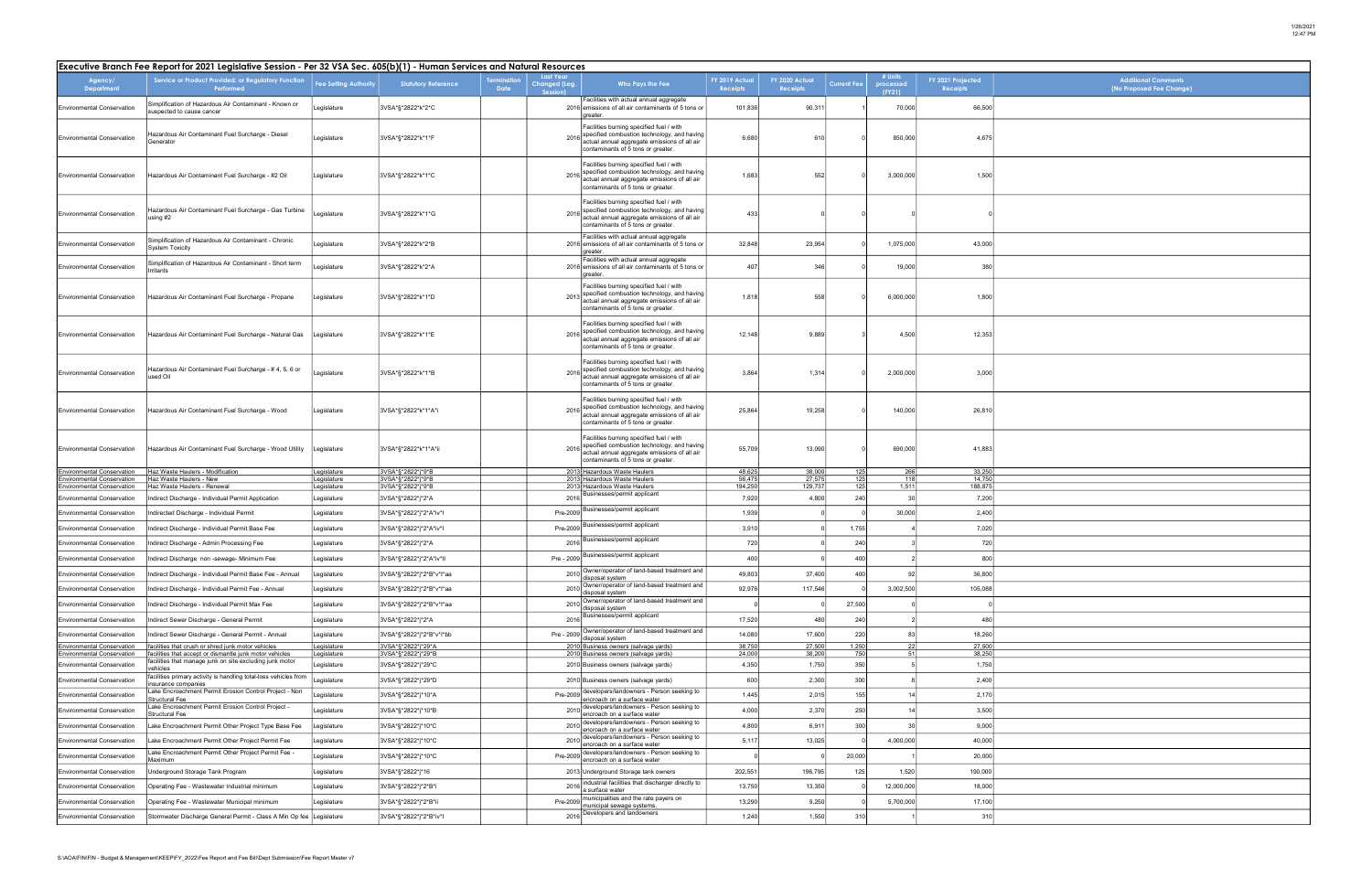| Additional Comments<br>(No Proposed Fee Change) |
|-------------------------------------------------|
|                                                 |
|                                                 |
|                                                 |
|                                                 |
|                                                 |
|                                                 |
|                                                 |
|                                                 |
|                                                 |
|                                                 |
|                                                 |
|                                                 |
|                                                 |
|                                                 |
|                                                 |
|                                                 |
|                                                 |
|                                                 |
|                                                 |
|                                                 |
|                                                 |
|                                                 |
|                                                 |
|                                                 |
|                                                 |
|                                                 |
|                                                 |
|                                                 |
|                                                 |
|                                                 |
|                                                 |
|                                                 |
|                                                 |
|                                                 |
|                                                 |
|                                                 |
|                                                 |
|                                                 |

|                                                                 | Executive Branch Fee Report for 2021 Legislative Session - Per 32 VSA Sec. 605(b)(1) - Human Services and Natural Resources |                              |                                                     |                            |                                        |                                                                                                                                                                     |                                   |                                   |                        |                                |                               |  |
|-----------------------------------------------------------------|-----------------------------------------------------------------------------------------------------------------------------|------------------------------|-----------------------------------------------------|----------------------------|----------------------------------------|---------------------------------------------------------------------------------------------------------------------------------------------------------------------|-----------------------------------|-----------------------------------|------------------------|--------------------------------|-------------------------------|--|
| Agency/<br><b>Department</b>                                    | Service or Product Provided, or Regulatory Function<br>Performed                                                            | <b>Fee Setting Authority</b> | <b>Statutory Reference</b>                          | <b>Termination</b><br>Date | Last Year<br>Changed (Leg.<br>Session) | Who Pays the Fee                                                                                                                                                    | FY 2019 Actual<br><b>Receipts</b> | FY 2020 Actual<br><b>Receipts</b> | <b>Current Fee</b>     | # Units<br>processed<br>(FY21) | FY 2021 Projected<br>Receipts |  |
| <b>Environmental Conservation</b>                               | General Permit Class B Min Op fee (9010/9015)                                                                               | Legislature                  | 3VSA*§*2822*j*2*B*iv*II                             |                            |                                        | 2016 Developers and landowners                                                                                                                                      | 80,103                            | 80,908                            | 160                    | 469                            | 75,040                        |  |
| <b>Environmental Conservation</b>                               | Individual Class A Min Op fee (INDS)                                                                                        | Legislature                  | 3VSA*§*2822*j*2*B*iv*l                              |                            | 2016                                   | Developers and landowners                                                                                                                                           | 310                               |                                   | 310                    |                                | 310                           |  |
| <b>Environmental Conservation</b>                               | Individual Class B Min Op fee (INDS)                                                                                        | Legislature                  | 3VSA*§*2822*j*2*B*iv*II                             |                            | 2016                                   | Developers and landowners                                                                                                                                           | 12,363                            | 12,769                            | 160                    | 70                             | 11,200                        |  |
| <b>Environmental Conservation</b>                               | Operating Fee - Wastewater Pretreatment minimum                                                                             | Legislature                  | 3VSA*§*2822*j*2*B*iii                               |                            |                                        | industrial dischargers that pre-treat wastes<br>2016 prior to discharge into a municipal collection<br>svstem.                                                      | 2,700                             | 2,700                             | 200                    |                                | 2,200                         |  |
| <b>Environmental Conservation</b>                               | General Permit Class A RD Min Op fee (RDA)                                                                                  | Legislature                  | 3VSA*§*2822*j*2*B*iv*V*aa                           |                            |                                        | Owners of existing development required to<br>2016 seek permit coverage because of their<br>impact to Class A waters                                                |                                   |                                   | 310                    |                                |                               |  |
| <b>Environmental Conservation</b>                               | General Permit Class B RD Min Op fee (RDA)                                                                                  | Legislature                  | 3VSA*§*2822*j*2*B*iv*V*bb                           |                            |                                        | Owners of existing development required to<br>2016 seek permit coverage because of their<br>impact to Class B waters                                                | 320                               |                                   | 160                    | 30                             | 4,800                         |  |
| <b>Environmental Conservation</b>                               | Individual Class A RD Minimum Op fee (RDA) \$310                                                                            | Legislature                  | 3VSA*§*2822*j*2*B*iv*V*aa                           |                            |                                        | Owners of existing development required to<br>2016 seek permit coverage because of their<br>impact to Class A waters                                                |                                   |                                   | 310                    |                                |                               |  |
| <b>Environmental Conservation</b>                               | Industrial Class B RD Min Op fee (RDA/INDS)                                                                                 | Legislature                  | 3VSA*§*2822*j*2*B*iv*V*bb                           |                            |                                        | Owners of existing development required to<br>2016 seek permit coverage because of their<br>impact to Class B waters                                                | 160                               | 160                               | 160                    |                                | 480                           |  |
| <b>Environmental Conservation</b>                               | Operating Fee - Wastewater Industrial                                                                                       | Legislature                  | 3VSA*§*2822*j*2*B*i                                 |                            | 2016                                   | industrial facilities that discharger directly to<br>a surface water                                                                                                | 97,068                            | 98,403                            | 200                    | 400                            | 80,000                        |  |
| <b>Environmental Conservation</b>                               | Operating Fee - Wastewater Municipal                                                                                        | Legislature                  | 3VSA*§*2822*j*2*B*ii                                |                            | 2016                                   | municipalities and the rate payers on<br>municipal sewage systems                                                                                                   | 181,461                           | 150,333                           | 200                    | 750                            | 150,000                       |  |
| <b>Environmental Conservation</b>                               | Mitigation of stormwater run-off from municipal roads to<br>educe impacts to surface water                                  | Legislature                  | 3VSA*§*2822*j*2*B*iv*VI                             |                            |                                        | 2016 Municipalities                                                                                                                                                 |                                   |                                   | 2,000                  | 140                            | 280,000                       |  |
| <b>Environmental Conservation</b><br>Environmental Conservation | Multi Sector General Permit Operating fee (MSGP)<br>Municipal Stormwater Op fee (MS4)                                       | Legislature<br>Legislature   | 3VSA*§*2822*j*2*B*iv*III<br>3VSA*§*2822*j*2*B*iv*IV |                            |                                        | 2016 Industrial facilities<br>2016 Municipalities                                                                                                                   | 67,835<br>102,250                 | 52,160<br>81,261                  | 160<br>10 <sup>1</sup> | 350<br>10,000                  | 56,000<br>100,000             |  |
| <b>Environmental Conservation</b>                               | General Permit Class A Op fee (9010/9015)                                                                                   | Legislature                  | 3VSA*§*2822*j*2*B*iv*l                              |                            | 2016                                   | Developers and landowners                                                                                                                                           | 2,976                             | 2,976                             | 310                    |                                | 5,580                         |  |
| <b>Environmental Conservation</b>                               | General Permit Class B Op fee (9010/9015)                                                                                   | Legislature                  | 3VSA*§*2822*j*2*B*iv*II                             |                            | 2016                                   | Developers and landowners                                                                                                                                           | 884,192                           | 841,321                           | 160                    | 5,500                          | 880,000                       |  |
| <b>Environmental Conservation</b>                               | Individual Class A Op fee (INDS)                                                                                            | Legislature                  | 3VSA*§*2822*j*2*B*iv*l                              |                            |                                        | 2016 Developers and landowners<br>Developers and landowners                                                                                                         | 4,018                             | 4,018                             | 310                    |                                | 1,550                         |  |
| <b>Environmental Conservation</b>                               | Individual Class B Op fee (INDS)                                                                                            | Legislature                  | 3VSA*§*2822*j*2*B*iv*II                             |                            | 2016                                   |                                                                                                                                                                     | 149,744                           | 152,174                           | 160                    | 750                            | 120,000                       |  |
| <b>Environmental Conservation</b>                               | Operating Fee - Wastewater Pretreatment                                                                                     | Legislature                  | 3VSA*§*2822*j*2*B*iii                               |                            |                                        | industrial dischargers that pre-treat wastes<br>2016 prior to discharge into a municipal collection<br>system.                                                      | 92,130                            | 76,230                            |                        | 2,250,000                      | 90,000                        |  |
| <b>Environmental Conservation</b>                               | General Permit Class A RD Op fee (RDA - GP)                                                                                 | Legislature                  | 3VSA*§*2822*j*2*B*iv*V*aa                           |                            |                                        | Owners of existing development required to<br>2016 seek permit coverage because of their<br>impact to impaired waters<br>Owners of existing development required to |                                   |                                   | 310                    |                                |                               |  |
| <b>Environmental Conservation</b>                               | General Permit Class B RD Op fee (RDA - GP)                                                                                 | Legislature                  | 3VSA*§*2822*j*2*B*iv*V*bb                           |                            |                                        | 2016 seek permit coverage because of their<br>impact to impaired waters<br>Owners of existing development required to                                               | 10,482                            | 13,779                            | 160                    | 65                             | 10,400                        |  |
| <b>Environmental Conservation</b>                               | Individual Permit Class B RD op fee (RDA/INDS)                                                                              | Legislature                  | 3VSA*§*2822*j*2*B*iv*V*aa                           |                            |                                        | 2016 seek permit coverage because of their<br>impact to impaired waters<br>Owners of existing development required to                                               |                                   |                                   | 310                    |                                |                               |  |
| <b>Environmental Conservation</b>                               | Individual Permit Class B RD Op fee (RDA/INDS)<br>Mitigation of stormwater run-off from the state highway                   | Legislature                  | 3VSA*§*2822*j*2*B*iv*V*bb                           |                            |                                        | 2016 seek permit coverage because of their<br>impact to impaired waters                                                                                             | 208                               |                                   | 160                    |                                |                               |  |
| <b>Environmental Conservation</b>                               | system to reduce impacts to surface water                                                                                   | Legislature                  | 3VSA*§*2822*j*2*B*iv*VII                            |                            |                                        | 2016 Vtrans                                                                                                                                                         |                                   | 90,000                            | 90,000                 |                                | 90,000                        |  |
| <b>Environmental Conservation</b>                               | Aquatic Nuisance Control Permit - projects in all other<br>waters - applications for use of other chemicals                 | Legislature                  | 3VSA*§*2822*j*13*B*i                                |                            |                                        | 2001 Municipal or state-owned                                                                                                                                       |                                   | 850                               | 500                    |                                |                               |  |
| <b>Environmental Conservation</b>                               | Operating Fee - Wastewater Industrial maximum                                                                               | Legislature                  | 3VSA*§*2822*j*2*B*i                                 |                            | 2013                                   | Businesses with industrial wastewater<br>discharges                                                                                                                 |                                   |                                   | 210,000                |                                |                               |  |
| <b>Environmental Conservation</b>                               | Operating Fee - Wastewater Municipal maximum                                                                                | Legislature                  | 3VSA*§*2822*j*2*B*ii                                |                            | Pre - 2009                             | municipalities and the rate payers on<br>municipal sewage systems                                                                                                   | 37,500                            | 25,000                            | 12,500                 |                                | 50,000                        |  |
| <b>Environmental Conservation</b>                               | review of stewardship plans. Collection & recycling of<br>product                                                           | Legislature                  | 10VSA*§*6673*j*8                                    |                            |                                        | 2014 Manufacturers                                                                                                                                                  | 15,000                            | 15,000                            | 15,000                 |                                | 15,000                        |  |
| l Environmental Conservation                                    | Petroleum Tank Assessment Tanks Category 1 Single                                                                           | Legislature                  | I0VSA*§*1943a                                       |                            |                                        | pre-2014 Underground storage tank owners                                                                                                                            | 110,225                           | 100,400                           | 100                    | 1,004                          | 100,400                       |  |
| <b>Environmental Conservation</b>                               | Petroleum Tank Assessment Tanks Category 1 Single lined Legislature                                                         |                              | 10VSA*§*1943a                                       |                            |                                        | pre-2014 Underground storage tank owners                                                                                                                            |                                   | 11,000                            | 1,000                  | 11                             | 11,000                        |  |
| <b>Environmental Conservation</b>                               | Petroleum Tank Assessment Tanks Category 1 Combo<br>lined                                                                   | Legislature                  | 10VSA*§*1943a                                       |                            |                                        | pre-2014 Underground storage tank owners                                                                                                                            | 4,000                             | 1,250                             | 250                    |                                | 1,250                         |  |
| <b>Environmental Conservation</b>                               | Petroleum Tank Assessment Tanks Category 1 Combo                                                                            | Legislature                  | 10VSA*§*1943a                                       |                            |                                        | pre-2014 Underground storage tank owners                                                                                                                            | 3,500                             |                                   | 500                    |                                |                               |  |
| <b>Environmental Conservation</b>                               | Petroleum Tank Assessment Tanks Retail >20K<40k double Legislature                                                          |                              | 10VSA*§*1943a1A                                     |                            |                                        | pre-2014 Retail underground storage tank owners                                                                                                                     | 23,925                            | 25,500                            | 75                     | 340                            | 25,500                        |  |
| <b>Environmental Conservation</b>                               | Petroleum Tank Assessment Tanks Retail >20K<40k combo Legislature                                                           |                              | 10VSA*§*1943a1B                                     |                            |                                        | pre-2014 Retail underground storage tank owners                                                                                                                     | 1,125                             | 375                               | 125                    |                                | 375                           |  |
| <b>Environmental Conservation</b>                               | Petroleum Tank Assessment Tanks Retail >20K<40k single Legislature                                                          |                              | 10VSA*§*1943a1C                                     |                            |                                        | pre-2014 Retail underground storage tank owners                                                                                                                     |                                   |                                   | 175                    |                                |                               |  |
| <b>Environmental Conservation</b>                               | Petroleum Tank Assessment Tanks 50% Reduction                                                                               | Legislature                  | 10VSA*§*1943a2                                      |                            |                                        | pre-2014 Retail underground storage tank owners                                                                                                                     | $\Omega$                          |                                   |                        |                                |                               |  |
| <b>Environmental Conservation</b>                               | Petroleum Tank Assessment Tanks Retail <20k/yr double                                                                       | Legislature                  | 10VSA*§*1943a4                                      |                            |                                        | pre-2014 Retail underground storage tank owners                                                                                                                     | 8,850                             | 5,300                             | 100                    | 53                             | 5,300                         |  |
| <b>Environmental Conservation</b>                               | Petroleum Tank Assessment Tanks Retail <20k/yr combo                                                                        | Legislature                  | 10VSA*§*1943a4                                      |                            |                                        | pre-2014 Retail underground storage tank owners                                                                                                                     | 2,350                             | 600                               | 300                    |                                | 600                           |  |
| <b>Environmental Conservation</b>                               | Petroleum Tank Assessment Tanks Muni <40k/year double                                                                       | Legislature                  | 10VSA*§*1943a5A                                     |                            |                                        | pre-2014 Municipal underground storage tank owners                                                                                                                  | 4,250                             | 3,650                             | 50                     | 73                             | 3,650                         |  |
|                                                                 |                                                                                                                             |                              | 10VSA*§*1943a5B                                     |                            |                                        |                                                                                                                                                                     | - 0                               |                                   | 100                    |                                |                               |  |
| <b>Environmental Conservation</b>                               | Petroleum Tank Assessment Tanks Muni <40k/year combo                                                                        | Legislature                  |                                                     |                            |                                        | pre-2014 Municipal underground storage tank owners                                                                                                                  |                                   |                                   |                        |                                |                               |  |
| <b>Environmental Conservation</b>                               | Petroleum Tank Assessment Tanks Muni <40k/year single<br>Aquatic Nuisance Control Permit - projects in all other            | egislature                   | 10VSA*§*1943a5C                                     |                            |                                        | pre-2014 Municipal underground storage tank owners                                                                                                                  | - 0                               |                                   | 150                    |                                |                               |  |
| <b>Environmental Conservation</b>                               | waters - applications for use of all pesticides<br>Aquatic Nuisance Control Permit - all other waters -                     | Legislature                  | 3VSA*§*2822*j*13*B*i                                |                            |                                        | 2001 Municipal or state-owned                                                                                                                                       | 500                               | 4,500                             | 500                    |                                | 4,500                         |  |
| <b>Environmental Conservation</b>                               | approval under ANC General Permit<br>Aquatic Nuisance Control Permit - Non-Private - Powered                                | Legislature                  | 3VSA*§*2822*j*13*B*v                                |                            |                                        | 2001 Municipal or state-owned                                                                                                                                       |                                   |                                   | 50                     |                                | 200                           |  |
| <b>Environmental Conservation</b>                               | Mechanical Device                                                                                                           | Legislature                  | 3VSA*§*2822*j*13*B*iii                              |                            |                                        | 2001 Municipal or state-owned                                                                                                                                       | 350                               |                                   | 175                    |                                | 875                           |  |
| <b>Environmental Conservation</b>                               | Aquatic Nuisance Control Permit - Private - Aquashade                                                                       | Legislature                  | 3VSA*§*2822*j*13*A*i                                |                            |                                        | 2001 Private landowners                                                                                                                                             |                                   |                                   | 50                     |                                |                               |  |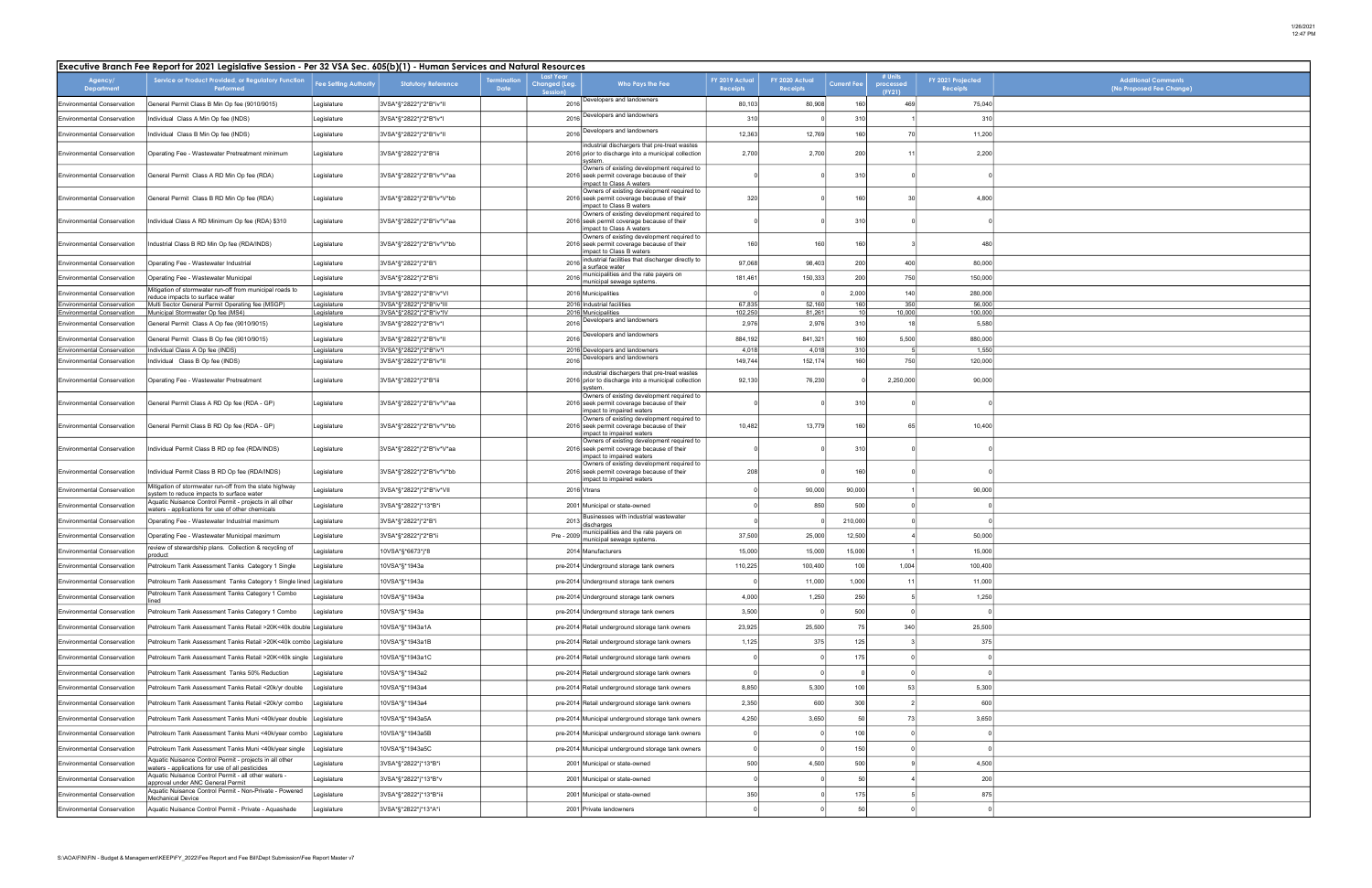| Additional Comments<br>(No Proposed Fee Change) |
|-------------------------------------------------|
|                                                 |
|                                                 |
|                                                 |
|                                                 |
|                                                 |
|                                                 |
|                                                 |
|                                                 |
|                                                 |
|                                                 |
|                                                 |
|                                                 |
|                                                 |
|                                                 |
|                                                 |
|                                                 |
|                                                 |
|                                                 |
|                                                 |
|                                                 |
|                                                 |
|                                                 |
|                                                 |
|                                                 |
|                                                 |
|                                                 |
|                                                 |
|                                                 |
|                                                 |
|                                                 |
|                                                 |
|                                                 |
|                                                 |
|                                                 |
|                                                 |
|                                                 |
|                                                 |
|                                                 |
|                                                 |
|                                                 |

|                                   | Executive Branch Fee Report for 2021 Legislative Session - Per 32 VSA Sec. 605(b)(1) - Human Services and Natural Resources                                                                    |                              |                             |                           |                                               |                                                                                                                                                  |                            |                                   |                    |                                |                                      |
|-----------------------------------|------------------------------------------------------------------------------------------------------------------------------------------------------------------------------------------------|------------------------------|-----------------------------|---------------------------|-----------------------------------------------|--------------------------------------------------------------------------------------------------------------------------------------------------|----------------------------|-----------------------------------|--------------------|--------------------------------|--------------------------------------|
| Agency/<br>Department             | Service or Product Provided, or Regulatory Function<br>Performed                                                                                                                               | <b>Fee Setting Authority</b> | <b>Statutory Reference</b>  | ermination<br><b>Date</b> | <b>Last Year</b><br>Changed (Leg.<br>Session) | Who Pays the Fee                                                                                                                                 | FY 2019 Actual<br>Receipts | FY 2020 Actual<br><b>Receipts</b> | <b>Current Fee</b> | # Units<br>processed<br>(FY21) | FY 2021 Projected<br><b>Receipts</b> |
| <b>Environmental Conservation</b> | Aquatic Nuisance Control Permit - Private - Mechanical<br>Device - Bottom Barriers                                                                                                             | Legislature                  | 3VSA*§*2822*j*13*A*iii      |                           |                                               | 2001 Municipal or state-owned                                                                                                                    |                            |                                   | 35                 |                                |                                      |
| <b>Environmental Conservation</b> | Aquatic Nuisance Control Permit - Private - Use of biological<br>controls                                                                                                                      | Legislature                  | 3VSA*§*2822*j*13*A*iv       |                           |                                               | 2001 Private landowners                                                                                                                          |                            |                                   | 75                 |                                |                                      |
| <b>Environmental Conservation</b> | Aquatic Nuisance Control Permit - Private - Copper                                                                                                                                             | egislature                   | 3VSA*§*2822*j*13*A*i        |                           |                                               | 2001 Private landowners                                                                                                                          |                            |                                   | 50                 |                                |                                      |
| <b>Environmental Conservation</b> | Aquatic Nuisance Control Permit -private waters - general<br>bermit                                                                                                                            | egislature                   | 3VSA*§*2822*j*13*A*v        |                           |                                               | 2001 Private landowners                                                                                                                          |                            |                                   | 25                 |                                |                                      |
| <b>Environmental Conservation</b> | Aquatic Nuisance Control Permit - Private - Chemicals                                                                                                                                          | egislature                   | 3VSA*§*2822*j*13*A*ii       |                           |                                               | 2004 Private landowners                                                                                                                          |                            |                                   | 75                 |                                |                                      |
| <b>Environmental Conservation</b> | Aquatic Nuisance Control Permit - Private - Pesticides                                                                                                                                         | Legislature                  | 3VSA*§*2822*j*13*A*ii       |                           |                                               | 2004 Private landowners                                                                                                                          |                            |                                   | 75                 |                                | 75                                   |
| <b>Environmental Conservation</b> | Review of toxics use reduction plans and assistance in<br>reducing the generation of haz waste - Class A                                                                                       | egislature                   | 10VSA*§*6628*j*3*A          |                           |                                               | 2016 Businesses that generate hazardous waste                                                                                                    | 9,600                      | 6,800                             | 2,000              | 10 <sup>1</sup>                | 20,000                               |
| <b>Environmental Conservation</b> | Review of toxics use reduction plans and assistance in<br>reducing the generation of haz waste - per plan Class A Lrg                                                                          | egislature.                  | 10VSA*§*6628*j*3*D          |                           |                                               | 2016 Businesses that generate hazardous waste                                                                                                    | 28,000                     | 27,200                            | 4,000              | 14                             | 56,000                               |
| <b>Environmental Conservation</b> | Review of toxics use reduction plans and assistance in<br>reducing the generation of haz waste - Class B                                                                                       | Legislature                  | 10VSA*§*6628*j*3*B          |                           |                                               | 2016 Businesses that generate hazardous waste                                                                                                    | 6,000                      | 7,200                             | 400                | 20                             | 8,000                                |
| <b>Environmental Conservation</b> | Review of toxics use reduction plans and assistance in<br>reducing the generation of haz - per plan Class B Lrg                                                                                | Legislature                  | 10VSA*§*6628*j*3*E          |                           |                                               | 2016 Businesses that generate hazardous waste                                                                                                    | 16,800                     | 8,800                             | 1,200              | 11                             | 13,200                               |
| <b>Environmental Conservation</b> | Review of toxics use reduction plans and assistance in<br>reducing the generation of haz waste - per plan Lrg                                                                                  | Legislature                  | 10VSA*§*6628*j*3*C          |                           |                                               | 2016 Businesses that generate hazardous waste                                                                                                    | 800                        | 1,600                             | 2,000              |                                | 6,000                                |
| <b>Environmental Conservation</b> | Aquatic Nuisance Control Permit - Private - Powered<br>Mechanical Device                                                                                                                       | Legislature                  | 3VSA*§*2822*j*13*A*iii      |                           |                                               | 2001 Municipal or state-owned                                                                                                                    |                            | 35                                | 35                 |                                |                                      |
| <b>Environmental Conservation</b> | Aquatic Nuisance Control Permit - Private - Use of structural                                                                                                                                  | Legislature                  | 3VSA*§*2822*j*13*A*iv       |                           |                                               | 2001 Private landowners                                                                                                                          |                            |                                   | 75                 |                                |                                      |
| <b>Environmental Conservation</b> | controls<br>Approvals of the operation of Mineral Prospecting                                                                                                                                  | Legislature                  | 3VSA*§*2822*j*27*B          |                           |                                               | Pre - 2009 Individuals                                                                                                                           | 150                        | 150                               | 50                 |                                | 100                                  |
| <b>Environmental Conservation</b> | equipment - Non-VT Resident<br>Approvals of the operation of Mineral Prospecting                                                                                                               | egislature                   | 3VSA*§*2822*j*27*A          |                           |                                               | Pre - 2009 Individuals                                                                                                                           | 175                        | 150                               | 25                 | 10                             | 250                                  |
|                                   | equipment - VT Resident                                                                                                                                                                        |                              |                             |                           |                                               | Facilities with actual annual aggregate                                                                                                          |                            |                                   |                    |                                |                                      |
| <b>Environmental Conservation</b> | Annual Registration Base Fee. Sources >10 tpy                                                                                                                                                  | Legislature                  | 3VSA*§*2822*j*1*B*i*l       |                           |                                               | 2013 emissions of all air contaminants of 10 tons<br>or greater<br>Facilities with actual annual aggregate                                       | 98,000                     | 59,000                            | 1,500              | 84                             | 126,000                              |
| <b>Environmental Conservation</b> | Annual Registration Base Fee. Sources <5 tpy                                                                                                                                                   | Legislature                  | 3VSA*§*2822*j*1*B*i*III     |                           |                                               | 2016 emissions of all air contaminants of less than<br>5 tons                                                                                    | 44,000                     | 30,000                            | 500                | 35                             | 17,500                               |
| <b>Environmental Conservation</b> | Annual Registration base fee structure for sources emitting<br>less than 5 tons per year                                                                                                       | egislature                   | 3VSA*§*2822*j*1*B*i*III     |                           |                                               | pre-2016 Businesses                                                                                                                              | 44,000                     | 30,000                            | 500                |                                |                                      |
| <b>Environmental Conservation</b> | Annual Registration Base Fee. Sources 5-10 tpy                                                                                                                                                 | Legislature                  | 3VSA*§*2822*j*1*B*i*ll      |                           |                                               | Facilities with actual annual aggregate<br>2016 emissions of all air contaminants of 5 tons or<br>greater but less than 10 tons.                 | 50,500                     | 29,917                            | 1,000              | 36                             | 36,000                               |
| <b>Environmental Conservation</b> | Title V Annual Registration Base Fee.                                                                                                                                                          | Legislature                  | 3VSA*§*2822*j*1*B*i         |                           |                                               | Facilities with actual annual aggregate<br>2012 emissions of all air contaminants of 10 tons<br>or greater                                       | 19,000                     | 9,000                             | 1,500              | 11                             | 16,500                               |
| <b>Environmental Conservation</b> | Wastewater Application Review Fee - Renew Mun/Ind<br>minimum                                                                                                                                   | egislature                   | 3VSA*§*2822*j*2*A*i*II      |                           |                                               | municipalities, the rate payers on municipal<br>sewage systems, and industrial dischargers                                                       | 1,300                      | 590                               | 50                 | 13                             | 650                                  |
| Environmental Conservation        | General Permit Class B Min fee (9010/9015)                                                                                                                                                     | egislature                   | 3VSA*§*2822*j*2*A*iii*l     |                           |                                               | 2016 Developers and landowners                                                                                                                   | 10,336                     | 15,600                            | 440                | 23                             | 10,120                               |
| <b>Environmental Conservation</b> | Individual Permit Class B Min fee (INDS/INDO/RDA/MSGP)                                                                                                                                         | Legislature                  | 3VSA*§*2822*j*2*A*iii*l     |                           |                                               | 2016 Developers and landowners<br>impact industrial dischargers who pre-treat                                                                    | 2,640                      | 4,145                             | 440                | 20                             | 8,800                                |
| <b>Environmental Conservation</b> | Wastewater pretreatment renewal or amendment                                                                                                                                                   | egislature                   | 3VSA*§*2822*j*2*A*ii*II     |                           |                                               | 2016 wastes prior to discharge to a municipal<br>collection system.<br>Owners of existing development required to                                |                            |                                   | 50                 |                                | 300                                  |
| <b>Environmental Conservation</b> | GP Class A RD Minimum fee (RDA)                                                                                                                                                                | Legislature                  | 3VSA*§*2822*j*2*A*iii*VI*bb |                           | 2016                                          | seek permit coverage                                                                                                                             |                            |                                   | 1,700              |                                |                                      |
| <b>Environmental Conservation</b> | Mitigation of stormwater run-off from impervious surfaces<br>(ex. Roofs, roads and parking lots) that contribute to Class<br>3. It affects existing development                                | Legislature                  | 3VSA*§*2822*j*2*A*iii*VI*aa |                           |                                               | 2016 Owners of existing development required to<br>seek permit coverage                                                                          |                            |                                   | 860                |                                |                                      |
| <b>Environmental Conservation</b> | Mitigation of stormwater run-off from impervious surfaces<br>(ex. Roofs, roads and parking lots) that contribute to Class                                                                      | Legislature                  | 3VSA*§*2822*j*2*A*iii*VI*bb |                           | 2016                                          | Owners of existing development required to<br>seek permit coverage                                                                               |                            |                                   | 1,700              |                                |                                      |
| <b>Environmental Conservation</b> | Mitigation of stormwater run-off from impervious surfaces<br>(ex. Roofs, roads and parking lots) that contribute to Class<br>. Minimum                                                         | Legislature                  | 3VSA*§*2822*j*2*A*iii*VI*aa |                           | 2016                                          | Owners of existing development required to<br>seek permit coverage                                                                               |                            |                                   | 280                |                                |                                      |
| <b>Environmental Conservation</b> | Potable Water Supply and Wastewater Permit - Fee -design<br>flows less than or equal to 560 gallon per day per<br>application                                                                  | Legislature                  | 3VSA*§*2822*j*4*A*i         |                           |                                               | Primarily homeowners / individual<br>2016 landowners involved in development<br>residential, commercial, and industrial).                        | 462,517                    | 449,436                           | 306                | 1,485                          | 454,781                              |
| <b>Environmental Conservation</b> | Potable Water Supply and Wastewater Permit - Fee -design<br>flows greater than 560 gallon per day and less than 2,000<br>gallons per day per application                                       | Legislature                  | 3VSA*§*2822*j*4*A*ii        |                           | 2016                                          | Primarily small business but some schools,<br>apartments, etc. involved in development<br>projects (residential, commercial, and<br>industrial). | 271,745                    | 287,925                           | 870                | 378                            | 328,860                              |
| <b>Environmental Conservation</b> | Potable Water Supply and Wastewater Permit - Fee -<br>design flow greater than or equal to 2,000 gallons per day to Legislature<br>less than or equal to 6,500 gallons per day per application |                              | 3VSA*§*2822*j*4*A*iii       |                           |                                               | Primarily business and some small<br>2016 developers involved in development projects<br>(residential, commercial, and industrial).              | 187,248                    | 126,150                           | 3,000              | 47                             | 141,000                              |
| <b>Environmental Conservation</b> | Potable Water Supply and Wastewater Permit - Fee -<br>design flow greater than 6,500 gallons per day and less<br>than or equal to 10,000 gallons per application                               | Legislature                  | 3VSA*§*2822*j*4*A*iv        |                           |                                               | Primarily business and developers involved<br>2016 in development (residential, commercial,<br>and industrial).                                  | 37,500                     | 30,000                            | 7,500              |                                | 22,500                               |
| <b>Environmental Conservation</b> | Potable Water Supply and Wastewater Permit - Fee -<br>design flow greater than 10,000 gallons per application                                                                                  | egislature                   | 3VSA*§*2822*j*4*A*v         |                           | 2016                                          | Primarily developers involved in<br>development projects (residential,<br>commercial, and industrial).                                           | 67,500                     | 54,000                            | 13,500             |                                | 121,500                              |
| <b>Environmental Conservation</b> | Potable Water Supply and Wastewater Permit - Fee for<br>minor amendments                                                                                                                       | egislature                   | 3VSA*§*2822*j*4*B           |                           | 2016                                          | Primarily small business but some schools,<br>apartments, etc. involved in development<br>projects (residential, commercial, and<br>industrial). | 31,020                     | 32,400                            | 150                | 25                             | 3,750                                |
| <b>Environmental Conservation</b> | Potable Water Supply and Wastewater Permit - Fee - Minor<br>Project                                                                                                                            | Legislature                  | 3VSA*§*2822*j*4*C           |                           | 2016                                          | Primarily small business but some schools,<br>apartments, etc. involved in development<br>projects (residential, commercial, and<br>industrial)  | 57,516                     | 33,984                            | 270                | 20                             | 5,400                                |
| <b>Environmental Conservation</b> | Potable Water Supply and Wastewater Permit - Permit for a<br>Project located in a designated Vermont Neighborhood                                                                              | Legislature                  | 3VSA*§*2822*j*4*D           |                           |                                               | Primarily homeowners / individual<br>Pre-2009 landowners involved in development<br>(residential, commercial, and industrial).                   | 880                        | 300                               | 50                 | 15                             | 750                                  |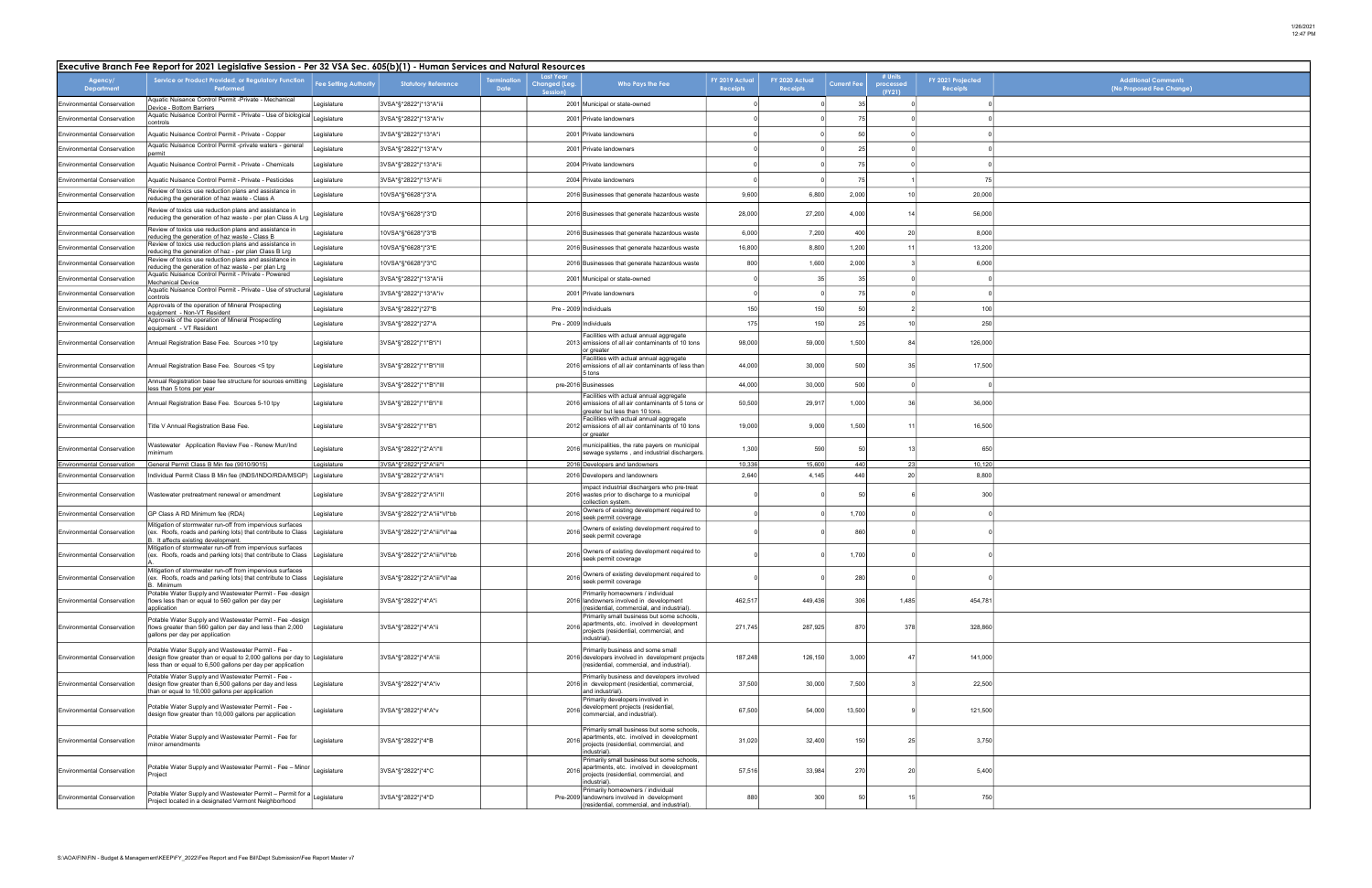| Additional Comments<br>(No Proposed Fee Change) |
|-------------------------------------------------|
|                                                 |
|                                                 |
|                                                 |
|                                                 |
|                                                 |
|                                                 |
|                                                 |
|                                                 |
|                                                 |
|                                                 |
|                                                 |
|                                                 |
|                                                 |
|                                                 |
|                                                 |
|                                                 |
|                                                 |
|                                                 |
|                                                 |
|                                                 |
|                                                 |
|                                                 |
|                                                 |
|                                                 |
|                                                 |
|                                                 |
|                                                 |
|                                                 |
|                                                 |
|                                                 |
|                                                 |
|                                                 |
|                                                 |

| Executive Branch Fee Report for 2021 Legislative Session - Per 32 VSA Sec. 605(b)(1) - Human Services and Natural Resources |                                                                                                              |                              |                                                   |                    |                                               |                                                                                                                                                                                                                                                                                                    |                                   |                                   |                          |                                |                                      |
|-----------------------------------------------------------------------------------------------------------------------------|--------------------------------------------------------------------------------------------------------------|------------------------------|---------------------------------------------------|--------------------|-----------------------------------------------|----------------------------------------------------------------------------------------------------------------------------------------------------------------------------------------------------------------------------------------------------------------------------------------------------|-----------------------------------|-----------------------------------|--------------------------|--------------------------------|--------------------------------------|
| Agency/<br>Department                                                                                                       | Service or Product Provided, or Regulatory Function<br>Performed                                             | <b>Fee Setting Authority</b> | <b>Statutory Reference</b>                        | erminatior<br>Date | <b>Last Year</b><br>Changed (Leg.<br>Session) | Who Pays the Fee                                                                                                                                                                                                                                                                                   | FY 2019 Actual<br><b>Receipts</b> | FY 2020 Actual<br><b>Receipts</b> | <b>Current Fee</b>       | # Units<br>processed<br>(FY21) | FY 2021 Projected<br><b>Receipts</b> |
| <b>Environmental Conservation</b>                                                                                           | Registration per lb. of emissions. Not to exceed \$64K                                                       | Legislature                  | 3VSA*§*2822*j*1*B*ii                              |                    |                                               | Non-Title V sources with emissions of actual<br>2013 annual aggregate emissions of all air<br>contaminants of 5 tons or greater                                                                                                                                                                    | 146,008                           | 173,700                           |                          | 5,000,000                      | 167,500                              |
| <b>Environmental Conservation</b>                                                                                           | Title V Registration per lb. of emissions. Not to exceed<br>\$64K                                            | Legislature                  | 3VSA*§*2822*j*1*B*ii                              |                    |                                               | 2013 Title V sources                                                                                                                                                                                                                                                                               | 176,684                           | 714                               |                          | 4,400,000                      | 147,400                              |
| <b>Environmental Conservation</b>                                                                                           | Construction Indiv permit >10 acres                                                                          | Legislature                  | 3VSA*§*2822*j*2*A*iii*III*ff                      | 2016               |                                               | Developers and landowners                                                                                                                                                                                                                                                                          | 13,200                            | 5,400                             | 1,800                    |                                | 12,600                               |
| <b>Environmental Conservation</b>                                                                                           | Construction Indiv permit < 10 acres                                                                         | Legislature                  | 3VSA*§*2822*j*2*A*iii*III*ee                      |                    |                                               | Developers and landowners                                                                                                                                                                                                                                                                          | 10,800                            | 12,800                            | 1,200                    |                                | 9,600                                |
| <b>Environmental Conservation</b>                                                                                           | CGP Low Risk > 5 acres                                                                                       | Legislature                  | 3VSA*§*2822*j*2*A*iii*Ill*bb                      |                    | 2016<br>2016                                  | Developers and landowners                                                                                                                                                                                                                                                                          | 6,140                             | 6,820                             | 220                      | 25                             | 5,500                                |
|                                                                                                                             |                                                                                                              |                              |                                                   |                    |                                               | Developers and landowners                                                                                                                                                                                                                                                                          |                                   |                                   |                          |                                |                                      |
| <b>Environmental Conservation</b>                                                                                           | CGP Low Risk < 5 acres                                                                                       | Legislature                  | 3VSA*§*2822*j*2*A*iii*III*aa                      |                    | 2016                                          | Developers and landowners                                                                                                                                                                                                                                                                          | 27,900                            | 20,960                            | 100                      | 200                            | 20,000                               |
| <b>Environmental Conservation</b>                                                                                           | CGP Moderate Risk > 5 acres                                                                                  | Legislature                  | 3VSA*§*2822*j*2*A*iii*III*dd                      |                    | 2016                                          |                                                                                                                                                                                                                                                                                                    | 12,580                            | 10,920                            | 640                      |                                | 8,960                                |
| <b>Environmental Conservation</b>                                                                                           | CGP Moderate Risk < 5 acres                                                                                  | Legislature                  | 3VSA*§*2822*j*2*A*iii*III*cc                      |                    | 2016                                          | Developers and landowners                                                                                                                                                                                                                                                                          | 5,140                             | 8,640                             | 480                      | 10                             | 4,800                                |
| <b>Environmental Conservation</b>                                                                                           | Wastewater Application Review Fee - Original Application;<br>amendment in flows - Municipal/Industrial       | egislature                   | 3VSA*§*2822*j*2*A*i*l                             |                    |                                               | Municipalities, the rate payers on municipal<br>sewage systems, industrial dischargers that<br>manage residual wastes via land application<br>Pre-2009 or treatment in a PFRP pathogen reduction<br>process or which operate certain other<br>treatment or storage facilities for these<br>wastes. |                                   |                                   |                          | 1,000,000                      | 3,000                                |
| <b>Environmental Conservation</b>                                                                                           | Wastewater Application Review Fee - Renew<br>Municipal/Industrial                                            | Legislature                  | 3VSA*§*2822*j*2*A*i*ll                            |                    | 2016                                          | municipalities, the rate payers on municipal<br>sewage systems, and industrial dischargers.                                                                                                                                                                                                        | 16,100                            | 9,330                             |                          | 9,000,000                      | 18,000                               |
| <b>Environmental Conservation</b>                                                                                           | Municipal roads stormwater general permit application fee                                                    | Legislature                  | 3VSA*§*2822*j*2*A*iv*VIII                         |                    |                                               | 2016 Municipalities                                                                                                                                                                                                                                                                                | 96,080                            | 2,000                             | 400                      | 20                             | 8,000                                |
| <b>Environmental Conservation</b>                                                                                           | Multi Sector General Permit App fee (MSGP)                                                                   | Legislature                  | 3VSA*§*2822*j*2*A*iii*IV                          |                    |                                               | 2016 Industrial facilities                                                                                                                                                                                                                                                                         | 6,160                             | 3,520                             | 440                      |                                |                                      |
| <b>Environmental Conservation</b>                                                                                           | Municipal Stormwater App fee (MS4)                                                                           | Legislature                  | 3VSA*§*2822*j*2*A*iii*V                           |                    | 2016                                          | Municipalities: Burlington, South Burlington,<br>Colchester, Essex, Essex Junction, Milton,<br>Shelburne, Williston, Winooski, Burlington<br>Municipal Airport and UVM                                                                                                                             |                                   |                                   | 2,400                    |                                |                                      |
| <b>Environmental Conservation</b>                                                                                           | SW Discharge General Permit Class A App fee (9010/9015) Legislature                                          |                              | 3VSA*§*2822*j*2*A*iii*II                          |                    | 2013                                          | Developers and landowners                                                                                                                                                                                                                                                                          | 2,744                             |                                   | 1,400                    |                                | 2,800                                |
| <b>Environmental Conservation</b>                                                                                           | SW Discharge General Permit Class B App fee (9010/9015)  Legislature                                         |                              | 3VSA*§*2822*j*2*A*iii*l                           |                    |                                               | 2016 Developers and landowners                                                                                                                                                                                                                                                                     | 113,373                           | 112,168                           | 860                      | 116                            | 99,760                               |
| <b>Environmental Conservation</b>                                                                                           | SW Discharge Individual permit Class A App fee                                                               | egislature                   | 3VSA*§*2822*j*2*A*iii*II                          |                    |                                               | 2013 Developers and Landowners                                                                                                                                                                                                                                                                     | 45,288                            | 1,969                             | 1,400                    |                                |                                      |
| <b>Environmental Conservation</b><br><b>Environmental Conservation</b>                                                      | SW Discharge Individual pmt Class B App fee (INDS)<br>Wastewater Application Review Fee - New Pretreatment   | Legislature<br>Legislature   | 3VSA*§*2822*j*2*A*iii*l<br>3VSA*§*2822*j*2*A*ii*l |                    | 2016                                          | 2016 Developers and landowners<br>industrial dischargers of pre-treated wastes                                                                                                                                                                                                                     |                                   | 18,864<br>1,500                   | 860                      | 99<br>15,000                   | 85,140<br>3,000                      |
|                                                                                                                             |                                                                                                              |                              |                                                   |                    |                                               | into municipal collection systems.<br>Residents/entities who are not on municipal                                                                                                                                                                                                                  | 353,706                           |                                   | 10                       |                                |                                      |
| <b>Environmental Conservation</b>                                                                                           | Residuals - Septage Haulers                                                                                  | Legislature                  | 3VSA*§*2822*j*33                                  |                    |                                               | 2016 systems when their septic systems are<br>pumped.                                                                                                                                                                                                                                              |                                   | 434,079                           |                          | 35,000                         | 350,000                              |
| <b>Environmental Conservation</b>                                                                                           | Residuals Certifications - All Other Types                                                                   | Legislature                  | 3VSA*§*2822*j*15*B                                |                    |                                               | Municipalities, the rate payers on municipal<br>sewage systems, industrial dischargers that<br>manage residual wastes via land application<br>2016 or treatment in a PFRP pathogen reduction<br>process or which operate certain other<br>treatment or storage facilities for these<br>wastes.     | 375                               |                                   | 125                      |                                | 250                                  |
| <b>Environmental Conservation</b>                                                                                           | Residuals Certifications - Land Application                                                                  | Legislature                  | 3VSA*§*2822*j*15*A                                |                    |                                               | Municipalities, the rate payers on municipal<br>sewage systems, industrial dischargers that<br>manage residual wastes via land application<br>2016 or treatment in a PFRP pathogen reduction<br>process or which operate certain other<br>treatment or storage facilities for these<br>wastes.     | 1,000                             | 1,000                             | 1,000                    |                                | 4,000                                |
| <b>Environmental Conservation</b><br><b>Environmental Conservation</b>                                                      | General Permit - State Roads stormwater<br>Residual Waste Haulers - 2 Axle - Modification                    | Legislature<br>Legislature   | 3VSA*§*2822*j*2*A*iii*IX<br>3VSA*§*2822*j*9*A*i   |                    |                                               | 2016 Vtrans<br>2016 Solid and residuals waste transporters                                                                                                                                                                                                                                         | 50                                | 450                               | 1,200<br>50 <sub>l</sub> |                                | 1,200<br>400                         |
| <b>Environmental Conservation</b><br><b>Environmental Conservation</b>                                                      | Residual Waste Haulers - 2 Axle - New<br>Residual Waste Haulers - 2 Axle - Renewal                           | Legislature<br>Legislature   | 3VSA*§*2822*j*9*A*i<br>3VSA*§*2822*j*9*A*i        |                    |                                               | 2016 Solid and residuals waste transporters<br>2016 Solid and residuals waste transporters                                                                                                                                                                                                         | 600<br>5,725                      | 1,400<br>1,600                    | 50                       | 21                             | 200<br>1,050                         |
| Environmental Conservation                                                                                                  | Residual Waste Haulers - 3 or 4 Axle - Modification                                                          | Legislature                  | 3VSA*§*2822*j*9*A*ii                              |                    |                                               | 2016 Solid and residuals waste transporters                                                                                                                                                                                                                                                        | 450                               | 675                               | $\frac{50}{75}$          |                                | 150                                  |
| <b>Environmental Conservation</b><br><b>Environmental Conservation</b>                                                      | Residual Waste Haulers - 3 or 4 Axle - New<br>Residual Waste Haulers - 3 or 4 Axle - Renewal                 | Legislature<br>Legislature   | 3VSA*§*2822*j*9*A*ii<br>3VSA*§*2822*j*9*A*ii      |                    |                                               | 2016 Solid and residuals waste transporters<br>2016 Solid and residuals waste transporters                                                                                                                                                                                                         | 350<br>3,225                      | 1,350<br>3,900                    | 75<br>75                 | 10 <sup>1</sup>                | 525<br>750                           |
| <b>Environmental Conservation</b>                                                                                           | Residual Waste Haulers - Tandem Trailer - Modification                                                       | Legislature                  | 3VSA*§*2822*j*9*A*iii                             |                    |                                               | 2016 Solid and residuals waste transporters                                                                                                                                                                                                                                                        | $\overline{0}$                    | 1,200                             | 100                      |                                | 100                                  |
| <b>Environmental Conservation</b>                                                                                           | Residual Waste Haulers - Tandem Trailer - New                                                                | Legislature                  | 3VSA*§*2822*j*9*A*iii                             |                    |                                               | 2016 Solid and residuals waste transporters                                                                                                                                                                                                                                                        | 300                               | 4,316                             | 100                      |                                | $\Omega$                             |
| <b>Environmental Conservation</b><br><b>Environmental Conservation</b>                                                      | Residual Waste Haulers - Tandem Trailer - Renewal<br>wastewater application review fee renewal application & | Legislature<br>Legislature   | 3VSA*§*2822*j*9*A*iii<br>3VSA*§*2822*j*2*A*i*ll   |                    |                                               | 2016 Solid and residuals waste transporters<br>2016 Municipal/Industrial                                                                                                                                                                                                                           | 3,900                             | 21,300                            | 100<br>5,000             |                                | 100                                  |
| <b>Environmental Conservation</b>                                                                                           | amendments maximum<br>Shoreland Program Individual Permit Base Fee                                           | Legislature                  | 3VSA*§*2822*j*32*B                                |                    |                                               | 2014 developers/landowners                                                                                                                                                                                                                                                                         | 13,125                            | 11,750                            | 125                      | 96                             | 12,000                               |
| <b>Environmental Conservation</b>                                                                                           | Shoreland Program Individual Permit Fee                                                                      | Legislature                  | 3VSA*§*2822*j*32*B                                |                    |                                               | 2014 developers/landowners                                                                                                                                                                                                                                                                         | 65,830                            | 90,942                            |                          | 100,000                        | 50,000                               |
| <b>Environmental Conservation</b>                                                                                           | Shoreland Program Project Registration Fee                                                                   | egislature                   | 3VSA*§*2822*j*32*A                                |                    |                                               | 2014 developers/landowners                                                                                                                                                                                                                                                                         | 3,500                             | 4,975                             | 100                      | 50                             | 5,000                                |
| <b>Environmental Conservation</b>                                                                                           | Stream Alteration Review AOT - bridge culvert for AOT                                                        | Legislature                  | 3VSA*§*2822*j*11*E                                |                    | 2016                                          | Riparian landowners initiating work to<br>stabilize or cross a stream                                                                                                                                                                                                                              | 2,550                             | 4,550                             | 350                      | 10                             | 3,500                                |
| <b>Environmental Conservation</b>                                                                                           | <b>Stream Alteration General Permit</b>                                                                      | Legislature                  | 3VSA*§*2822*j*11*B                                |                    | 2016                                          | Riparian landowners initiating work to<br>stabilize or cross a stream                                                                                                                                                                                                                              | 6,200                             | 5,600                             | 200                      | 75                             | 15,000                               |
| <b>Environmental Conservation</b>                                                                                           | Stream Alteration General Permit for municipalities                                                          | Legislature                  | 3VSA*§*2822*j*11*D                                |                    | 2016                                          | Riparian landowners initiating work to<br>stabilize or cross a stream                                                                                                                                                                                                                              | 14,200                            | 13,600                            | 200                      |                                | 1,000                                |
| <b>Environmental Conservation</b>                                                                                           | Stream Alteration Individual Permit                                                                          | Legislature                  | 3VSA*§*2822*j*11*A                                |                    | 2016                                          | Riparian landowners initiating work to<br>stabilize or cross a stream                                                                                                                                                                                                                              | 3,500                             | 350                               | 350                      | 11                             | 3,850                                |
| <b>Environmental Conservation</b>                                                                                           | Stream Alteration Individual Permit for municipal bridge<br>culvert                                          | Legislature                  | 3VSA*§*2822*j*11*C                                |                    | 2016                                          | Riparian landowners initiating work to<br>stabilize or cross a stream                                                                                                                                                                                                                              | 350                               |                                   | 350                      |                                | 350                                  |
| <b>Environmental Conservation</b>                                                                                           | Solid Waste Haulers - 2 Axle - Modification                                                                  | Legislature                  | 3VSA*§*2822*j*9*A*i                               |                    |                                               | 2016 Solid and residuals waste transporters                                                                                                                                                                                                                                                        | 1,725                             | 1,950                             | 50                       | 29                             | 1,450                                |
| <b>Environmental Conservation</b><br><b>Environmental Conservation</b>                                                      | Solid Waste Haulers - 2 Axle - New<br>Solid Waste Haulers - 2 Axle - Renewal                                 | Legislature<br>Legislature   | 3VSA*§*2822*j*9*A*i<br>3VSA*§*2822*j*9*A*i        |                    |                                               | 2016 Solid and residuals waste transporters<br>2016 Solid and residuals waste transporters                                                                                                                                                                                                         | 5,325<br>29,300                   | 6,950<br>10,050                   | 50<br>50                 | 139<br>525                     | 6,950<br>26,250                      |
| <b>Environmental Conservation</b>                                                                                           | Solid Waste Haulers - 3 or 4 Axle - New                                                                      | Legislature                  | 3VSA*§*2822*j*9*A*ii                              |                    |                                               | 2016 Solid and residuals waste transporters                                                                                                                                                                                                                                                        | 3,575                             | 2,025                             | 75                       | 40                             | 3,000                                |
| <b>Environmental Conservation</b><br><b>Environmental Conservation</b>                                                      | Solid Waste Haulers - 3 or 4 Axle - Modification<br>Solid Waste Haulers - 3 or 4 Axle - Renewal              | Legislature<br>Legislature   | 3VSA*§*2822*j*9*A*ii<br>3VSA*§*2822*j*9*A*ii      |                    |                                               | 2016 Solid and residuals waste transporters<br>2016 Solid and residuals waste transporters                                                                                                                                                                                                         | 22,775<br>31,150                  | 10,900<br>19,725                  | 75<br>75                 | 130<br>547                     | 9,750<br>41,025                      |
| <b>Environmental Conservation</b>                                                                                           | Solid Waste Haulers - Tandem Trailer - Modification                                                          | Legislature                  | 3VSA*§*2822*j*9*A*iii                             |                    |                                               | 2016 Solid and residuals waste transporters                                                                                                                                                                                                                                                        | 6,950                             | 4,000                             | 100                      | 68                             | 6,800                                |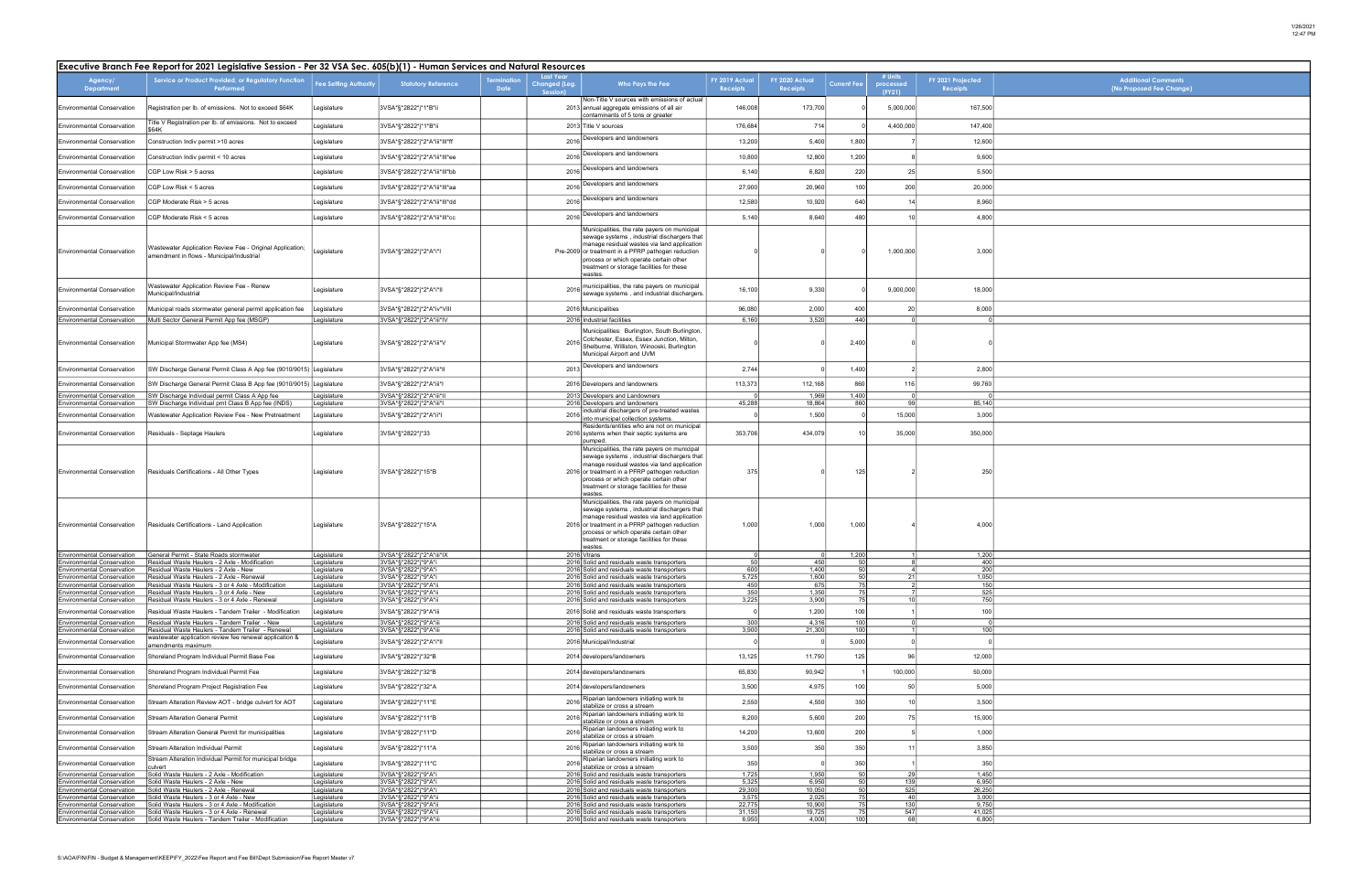| Additional Comments<br>(No Proposed Fee Change) |
|-------------------------------------------------|
|                                                 |
|                                                 |
|                                                 |
|                                                 |
|                                                 |
|                                                 |
|                                                 |
|                                                 |
|                                                 |
|                                                 |
|                                                 |
|                                                 |
|                                                 |
|                                                 |
|                                                 |
|                                                 |
|                                                 |
|                                                 |
|                                                 |
|                                                 |
|                                                 |
|                                                 |
|                                                 |
|                                                 |
|                                                 |
|                                                 |
|                                                 |
|                                                 |
|                                                 |
|                                                 |
|                                                 |
|                                                 |
|                                                 |
|                                                 |
|                                                 |
|                                                 |
|                                                 |
|                                                 |
|                                                 |
|                                                 |

| Executive Branch Fee Report for 2021 Legislative Session - Per 32 VSA Sec. 605(b)(1) - Human Services and Natural Resources |                                                                                                       |                              |                                                |                                   |                                                                                                                                         |                                                                                                                                                                                 |                                   |                                   |                    |                                |                                      |
|-----------------------------------------------------------------------------------------------------------------------------|-------------------------------------------------------------------------------------------------------|------------------------------|------------------------------------------------|-----------------------------------|-----------------------------------------------------------------------------------------------------------------------------------------|---------------------------------------------------------------------------------------------------------------------------------------------------------------------------------|-----------------------------------|-----------------------------------|--------------------|--------------------------------|--------------------------------------|
| Agency/<br><b>Department</b>                                                                                                | Service or Product Provided, or Regulatory Function<br>Performed                                      | <b>Fee Setting Authority</b> | <b>Statutory Reference</b>                     | <b>Termination</b><br><b>Date</b> | <b>Last Year</b><br>Changed (Leg.<br>Session)                                                                                           | Who Pays the Fee                                                                                                                                                                | FY 2019 Actual<br><b>Receipts</b> | FY 2020 Actual<br><b>Receipts</b> | <b>Current Fee</b> | # Units<br>processed<br>(FY21) | FY 2021 Projected<br><b>Receipts</b> |
| <b>Environmental Conservation</b><br>Environmental Conservation                                                             | Solid Waste Haulers - Tandem Trailer - New<br>Solid Waste Haulers - Tandem Trailer - Renewal          | Legislature<br>Legislature   | 3VSA*§*2822*j*9*A*iii<br>3VSA*§*2822*j*9*A*iii |                                   |                                                                                                                                         | 2016 Solid and residuals waste transporters<br>2016 Solid and residuals waste transporters                                                                                      | 16,500<br>65,950                  | 16,785<br>27,575                  | 100<br>100         | 82<br>665                      | 8,200<br>66,500                      |
| <b>Environmental Conservation</b>                                                                                           | Solid Waste Categorical disposal application fee                                                      | Legislature                  | 3VSA*§*2822*j*6*D                              |                                   |                                                                                                                                         | 2013 Businesses and landowners                                                                                                                                                  | 300                               | 100                               | 100                |                                | 500                                  |
| <b>Environmental Conservation</b>                                                                                           | solid waste insignificant waste management event                                                      | Legislature                  | 3VSA*§*2822*j*6*G                              |                                   |                                                                                                                                         | 2013 Businesses and landowners                                                                                                                                                  | 600                               | 1,000                             | 100                | 16                             | 1,600                                |
| <b>Environmental Conservation</b>                                                                                           | Solid Waste Landfill - Original Certification & Renewals                                              | Legislature                  | 3VSA*§*2822*j*6*A                              |                                   |                                                                                                                                         | Pre-2000 Solid Waste Facility owners                                                                                                                                            | 320,506                           | 187,500                           |                    | 370,000                        | 277,500                              |
| <b>Environmental Conservation</b>                                                                                           | Solid Waste Transfer Station - Original Certification &<br>Renewals                                   | Legislature                  | 3VSA*§*2822*j*6*A                              |                                   |                                                                                                                                         | Pre-2000 Solid Waste Facility owners                                                                                                                                            | 204,796                           | 203,314                           |                    | 275,000                        | 206,250                              |
| <b>Environmental Conservation</b>                                                                                           | Treatment Storage Disposal Facility - Captive                                                         | Legislature                  | 3VSA*§*2822*j*17*B*ii                          |                                   | Pre-2009                                                                                                                                | Hazardous Waste Facility owners<br>(businesses)                                                                                                                                 | 6,400                             | 8,400                             | 1,100              |                                |                                      |
| <b>Environmental Conservation</b>                                                                                           | Treatment Storage Disposal Facility - Commercial                                                      | Legislature                  | 3VSA*§*2822*j*17*B*i                           |                                   | Pre-2009                                                                                                                                | lazardous Waste Facility owners<br>(businesses)                                                                                                                                 | 2,000                             |                                   | 2,000              |                                |                                      |
| <b>Environmental Conservation</b>                                                                                           | Underground Injection Control - Individual Permit                                                     | Legislature                  | 3VSA*§*2822*j*2*A                              |                                   | 2016                                                                                                                                    | Businesses/permit applicant                                                                                                                                                     | 480                               |                                   | 240                |                                | 480                                  |
| <b>Environmental Conservation</b>                                                                                           | Underground Injection Control - Point of Compliance                                                   | Legislature                  | 3VSA*§*2822*j*2*A*III*bb                       |                                   | 2016                                                                                                                                    | Businesses/permit applicant                                                                                                                                                     |                                   |                                   |                    | 20,000                         | 4,000                                |
| <b>Environmental Conservation</b>                                                                                           | Underground Injection Control - Base Fee - Point of<br>Compliance                                     | Legislature                  | 3VSA*§*2822*j*2*A*III*bb                       |                                   | 2016                                                                                                                                    | Businesses/permit applicant                                                                                                                                                     | 1,500                             |                                   | 1,500              |                                | 1,500                                |
| <b>Environmental Conservation</b>                                                                                           | Underground Injection Control - Base Fee Point of<br>Discharge                                        | Legislature                  | 3VSA*§*2822*j*2*A*III*aa                       |                                   | 2016                                                                                                                                    | Businesses/permit applicant                                                                                                                                                     |                                   |                                   | 500                |                                | 500                                  |
| <b>Environmental Conservation</b>                                                                                           | Underground Injection Control - General Permit - Annual                                               | egislature                   | 3VSA*§*2822*j*2*B*v*II*cc                      |                                   |                                                                                                                                         | Businesses (only ~10 entities in total<br>Pre - 2009 currently discharge wastes into injection<br>wells and fall under UIC Regulations)                                         |                                   |                                   | 220                |                                |                                      |
| <b>Environmental Conservation</b>                                                                                           | Underground Injection Control - Point of Compliance Base                                              | Legislature                  | 3VSA*§*2822*j*2*B*v*II*bb                      |                                   |                                                                                                                                         | Businesses (only ~10 entities in total<br>Pre - 2009 currently discharge wastes into injection<br>wells and fall under UIC Regulations)                                         |                                   | 4,500                             | 1,500              |                                | 4,500                                |
| <b>Environmental Conservation</b>                                                                                           | Underground Injection Control - Base Fee Point of<br>Discharge - Annual                               | Legislature                  | 3VSA*§*2822*j*2*B*v*ll*aa                      |                                   | Businesses (only ~10 entities in total<br>Pre - 2009 currently discharge wastes into injection<br>wells and fall under UIC Regulations) |                                                                                                                                                                                 | 3,300                             | 1,500                             | 500                |                                | 1,500                                |
| <b>Environmental Conservation</b>                                                                                           | Underground Injection Control - Individual Permit Point of<br>Compliance                              | Legislature                  | 3VSA*§*2822*j*2*B*v*ll*bb                      |                                   |                                                                                                                                         | Businesses (only ~10 entities in total<br>Pre - 2009 currently discharge wastes into injection<br>wells and fall under UIC Regulations)                                         |                                   | 5,288<br>3,286                    |                    | 50,000                         | 1,000                                |
| <b>Environmental Conservation</b>                                                                                           | Underground Injection Control - Individual Permit Point of<br>Discharge                               | Legislature                  | 3VSA*§*2822*j*2*B*v*ll*aa                      |                                   |                                                                                                                                         | Businesses (only ~10 entities in total<br>Pre - 2009 currently discharge wastes into injection<br>wells and fall under UIC Regulations)<br>Property owners, municipalities, and | $\Omega$                          | 3,703                             |                    | 40,000                         | 800                                  |
| <b>Environmental Conservation</b>                                                                                           | Wetlands Program - Minimum Fee                                                                        | Legislature                  | 3VSA*§*2822*j*26*E                             |                                   | 2015                                                                                                                                    | developers<br>Property owners, municipalities, and                                                                                                                              | 100                               | 50                                |                    |                                |                                      |
| <b>Environmental Conservation</b>                                                                                           | Minimum fee                                                                                           | Legislature                  | 3VSA*§*2822*j*26*G                             |                                   | 2010                                                                                                                                    | developers                                                                                                                                                                      | 100                               | 50                                | 50                 |                                |                                      |
| <b>Environmental Conservation</b>                                                                                           | Wetlands Administrative Amendment Fee                                                                 | Legislature                  | 3VSA*§*2822*j*23                               |                                   |                                                                                                                                         | 2016 Property owners and developers                                                                                                                                             | 250                               | 200                               | 50                 |                                | 450                                  |
| <b>Environmental Conservation</b>                                                                                           | Wetlands Permit Administrative processing Fee                                                         | Legislature                  | 3VSA*§*2822*j*2                                |                                   |                                                                                                                                         | 2016 Property owners and developers                                                                                                                                             | 1,320                             | 3,360                             | 240                |                                | 1,200                                |
| <b>Environmental Conservation</b>                                                                                           | Wetlands Program - Administrative Processing Fee                                                      | Legislature                  | 3VSA*§*2822*j*2                                |                                   |                                                                                                                                         | 2015 Developers and landowners; municipalities<br>Property owners, municipalities, and                                                                                          | 33,840                            | 27,600                            | 240                | 104                            | 24,960                               |
| <b>Environmental Conservation</b>                                                                                           | Wetlands Program - Application Revision<br>Wetlands Program - Impact to Class I or II wetlands after- | Legislature                  | 3VSA*§*2822*j*26*F                             |                                   | 2015                                                                                                                                    | developers<br>Property owners, municipalities, and                                                                                                                              |                                   |                                   | 100                |                                |                                      |
| <b>Environmental Conservation</b>                                                                                           | the-fact                                                                                              | egislature                   | 3VSA*§*2822*j*26*E                             |                                   | 2015                                                                                                                                    | developers<br>Property owners, municipalities, and                                                                                                                              | 46,858                            | 22,032                            |                    | 18,000                         | 27,000                               |
| <b>Environmental Conservation</b>                                                                                           | Wetlands Program - Impact to Wetland & Buffer clearing                                                | Legislature                  | 3VSA*§*2822*j*26*D                             |                                   | 2012                                                                                                                                    | developers                                                                                                                                                                      | 544                               | 1,376                             |                    | 10,000                         | 2,500                                |
| <b>Environmental Conservation</b>                                                                                           | Wetlands Program - General Permit Fee                                                                 | Legislature                  | 3VSA*§*2822*j*26*A                             |                                   |                                                                                                                                         | 2013 Developers and landowners; municipalities                                                                                                                                  | 16,077                            | 8,002                             |                    | 6,000                          | 4,500                                |
| <b>Environmental Conservation</b>                                                                                           | Wetlands Program - Individual Permit                                                                  | Legislature                  | 3VSA*§*2822*j*26*A                             |                                   |                                                                                                                                         | 2013 Developers and landowners; municipalities                                                                                                                                  | 307,527                           | 167,705                           |                    | 200,000                        | 150,000                              |
| <b>Environmental Conservation</b>                                                                                           | wetlands Program - administrative amendment fee                                                       | Legislature                  | 3VSA*§*2822*j*23                               |                                   |                                                                                                                                         | 2016 property owners and developers                                                                                                                                             | 120                               | 240                               | 120                | 10                             | 1,200                                |
| <b>Environmental Conservation</b>                                                                                           | Haz Waste Conditionally Exempt Generator                                                              | Legislature                  | 3VSA*§*2822*j*25*C                             |                                   | 2013                                                                                                                                    | Generators of non-exempt hazardous waste,<br>small service stations, auto repair shops<br>Light Manufacturers, hospitals, laboratories,                                         | 129,400                           | 158,250                           | 75                 | 1,466                          | 109,950                              |
| <b>Environmental Conservation</b>                                                                                           | Haz Waste Large Quantity Generator                                                                    | Legislature                  | 3VSA*§*2822*j*25*B                             |                                   | 2013                                                                                                                                    | maintenance garages, etc.                                                                                                                                                       | 18,000                            | 24,000                            | 600                | 33                             | 19,800                               |
| <b>Environmental Conservation</b>                                                                                           | Haz Waste Small Quantity Generator                                                                    | Legislature                  | 3VSA*§*2822*j*25*A                             |                                   |                                                                                                                                         | 2013 Larger Industries, large hospitals and utilities                                                                                                                           | 11,750                            | 20,375                            | 125                | 120                            | 15,000                               |
| <b>Environmental Conservation</b><br><b>Environmental Conservation</b>                                                      | Hazardous waste Facility Administrative Amendment Fee<br><b>Bottled Water</b>                         | Legislature<br>Legislature   | 3VSA*§*2822*j*23<br>3VSA*§*2822*j*7*D*iv       |                                   |                                                                                                                                         | 2013 Businesses handling hazardous waste<br>2012 Bottled Water Companies                                                                                                        | 600<br>191,250                    | 75<br>230,510                     | 75<br>1,390        | 115                            | 159,850                              |
| <b>Environmental Conservation</b>                                                                                           | PCWS Operating Permits - Community                                                                    | Legislature                  | 3VSA*§*2822*j*7*D*iii                          |                                   |                                                                                                                                         | Community water systems - Municipalities,<br>2015 homeowners associations and privately<br>owned community water systems                                                        | 699,747                           | 813,070                           |                    | 16,000,000                     | 800,000                              |
| <b>Environmental Conservation</b>                                                                                           | <b>Construction Permit</b>                                                                            | Legislature                  | 3VSA*§*2822*j*7*A*i                            |                                   | 2015                                                                                                                                    | Drinking water system owners<br>TNC public water system owners (e.g.<br>campgrounds, restaurants, lodging)                                                                      | 83,514                            | 91,006                            | 900                | 105                            | 94,500                               |
| <b>Environmental Conservation</b>                                                                                           | Groundwater Withdrawal                                                                                | Legislature                  | 3VSA*§*2822*j*7*F                              |                                   | 2012                                                                                                                                    | Businesses with groundwater withdrawals<br>greater than 57,600 gallons per day.                                                                                                 |                                   |                                   | 2,300              |                                |                                      |
| <b>Environmental Conservation</b>                                                                                           | Operating permit - NTNC                                                                               | Legislature                  | 3VSA*§*2822*j*7*D*ii                           |                                   |                                                                                                                                         | NTNC water systems - schools and<br>2012 businesses with more than 25 employees on<br>a private water supply.                                                                   | 16,660                            | 15,605                            |                    | 475,000                        | 16,863                               |
| <b>Environmental Conservation</b>                                                                                           | Operator Certification - Class 1                                                                      | Legislature                  | 3VSA*§*2822*j*8*A                              |                                   |                                                                                                                                         | TNC public water system operators where<br>2012 the operator is also the owner of the water<br>system.                                                                          | 6,210                             | 6,570                             | 45                 | 85                             | 3,825                                |
| <b>Environmental Conservation</b>                                                                                           | Operator Certification - Class 2, 3, 4, D                                                             | Legislature                  | 3VSA*§*2822*j*8*B                              |                                   |                                                                                                                                         | 2012 Public Water system operators                                                                                                                                              | 22,120                            | 34,254                            | 80 <sup>1</sup>    | 190                            | 15,200                               |
| <b>Environmental Conservation</b>                                                                                           | PWS Source Permits - Community                                                                        | Legislature                  | 3VSA*§*2822*j*7*C*i                            |                                   |                                                                                                                                         | Community water systems - Municipalities,<br>2012 homeowners associations and privately<br>owned community water systems                                                        | 17,065                            | 21,085                            | 945                | 3 <sub>l</sub>                 | 28,350                               |
| <b>Environmental Conservation</b>                                                                                           | Operating Fee-TNC                                                                                     | Legislature                  | 3VSA*§*2822*j*7*D*i                            |                                   | 2015                                                                                                                                    | TNC public water system owners (e.g.<br>campgrounds, restaurants, lodging)                                                                                                      | 44,871                            | 55,800                            | 100                | 500                            | 50,000                               |
| <b>Environmental Conservation</b><br><b>Environmental Conservation</b>                                                      | Well Driller Licensing<br>Solid Waste Landfill - Tonnage Increase                                     | Legislature<br>Legislature   | 3VSA*§*2822*j*5<br>3VSA*§*2822*j*6*F           |                                   |                                                                                                                                         | 2012 Individuals (professional well drillers)<br>Pre-2000 Solid Waste Facility owners                                                                                           | 2,380<br>131,500                  | 10,080<br>211,500                 | 140                | 42<br>249,333                  | 5,880<br>187,000                     |
|                                                                                                                             |                                                                                                       |                              |                                                |                                   |                                                                                                                                         |                                                                                                                                                                                 |                                   |                                   |                    |                                |                                      |